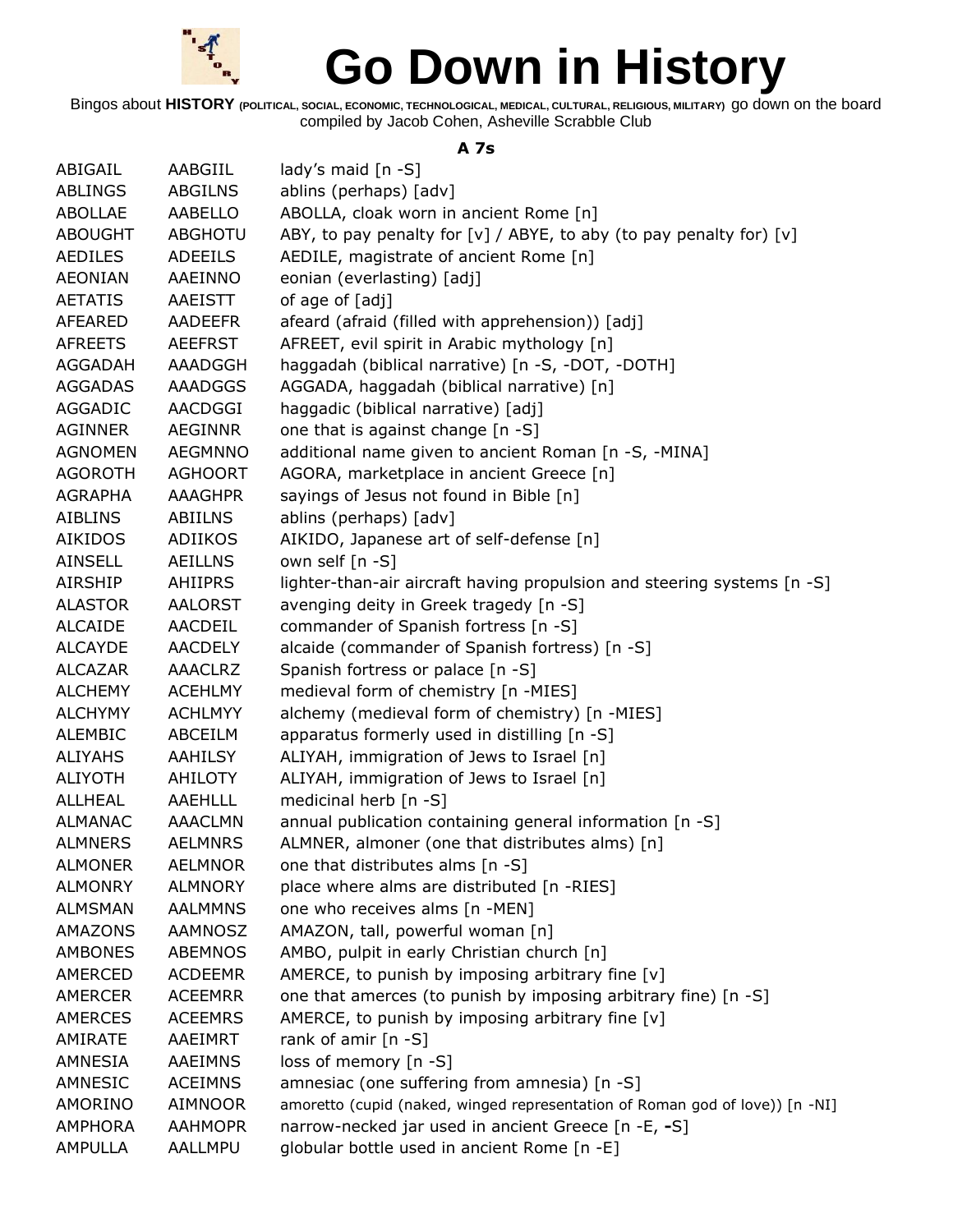

| <b>AMREETA</b> | AAEEMRT        | amrita (beverage that bestows immortality in Hindu mythology) [n -S]                                                                      |
|----------------|----------------|-------------------------------------------------------------------------------------------------------------------------------------------|
| <b>AMRITAS</b> | AAIMRST        | AMRITA, beverage that bestows immortality in Hindu mythology [n]                                                                          |
| <b>AMULETS</b> | <b>AELMSTU</b> | AMULET, object worn to protect against evil or injury [n]                                                                                 |
| <b>ANADEMS</b> | <b>AADEMNS</b> | ANADEM, wreath for head [n]                                                                                                               |
| ANAGOGE        | <b>AAEGGNO</b> | spiritual interpretation of words [n -S]                                                                                                  |
| ANAGOGY        | <b>AAGGNOY</b> | anagoge (spiritual interpretation of words) [n -GIES]                                                                                     |
| <b>ANANKES</b> | <b>AAEKNNS</b> | ANANKE, compelling necessity in ancient Greek religion [n]                                                                                |
| <b>ANARCHS</b> | <b>AACHNRS</b> | ANARCH, advocate of anarchy (absence of government) [n]                                                                                   |
| <b>ANARCHY</b> | <b>AACHNRY</b> | absence of government [n -HIES]                                                                                                           |
| <b>ANCIENT</b> | <b>ACEINNT</b> | of or pertaining to time long past [adj -ER, -EST; one who lived in ancient times [n -S]                                                  |
| ANGAKOK        | <b>AAGKKNO</b> | Inuit medicine man [n -S]                                                                                                                 |
| ANIMISM        | <b>AIIMMNS</b> | belief that souls may exist apart from bodies [n -S]                                                                                      |
| ANIMIST        | AIIMNST        | adherent of animism [n -S]                                                                                                                |
| <b>ANLACES</b> | <b>AACELNS</b> | ANLACE, medieval dagger [n]                                                                                                               |
| <b>ANLASES</b> | <b>AAELNSS</b> | ANLAS, anlace (medieval dagger) [n]                                                                                                       |
| <b>ANTHROS</b> | <b>AHNORST</b> | ANTHRO, anthropology (study of human sociocultural, biological, archaeological, and linguistic characteristics and their development) [n] |
| <b>ANTIQUE</b> | AEINQTU        | to give appearance of age to [v -D, -UING, -S]                                                                                            |
| <b>ANTITAX</b> | <b>AAINTTX</b> | opposing taxes [adj]                                                                                                                      |
| ANTIWAR        | AAINRTW        | opposing war [adj]                                                                                                                        |
| APANAGE        | AAAEGNP        | appanage (land or revenue granted to member of royal family) [n -S]                                                                       |
| <b>APOSTLE</b> | <b>AELOPST</b> | disciple sent forth by Christ to preach gospel [n -S]                                                                                     |
| APPARAT        | <b>AAAPPRT</b> | political organization [n -S]                                                                                                             |
| <b>ARCANUM</b> | <b>AACMNRU</b> | mystery (something that is not or cannot be known, understood, or explained) [n -S or -NA]                                                |
| <b>ARCHAIC</b> | AACCHIR        | pertaining to earlier time [adj]                                                                                                          |
| <b>ARCHEAN</b> | <b>AACEHNR</b> | pertaining to Archean geological eon [adj]                                                                                                |
| <b>ARCHERS</b> | <b>ACEHRRS</b> | ARCHER, one that shoots with bow and arrow [n]                                                                                            |
| <b>ARCHIVE</b> | <b>ACEHIRV</b> | to file in archive (place where records are kept) [v -D, -VING, -S]                                                                       |
| <b>ARCHONS</b> | <b>ACHNORS</b> | ARCHON, magistrate of ancient Athens [n]                                                                                                  |
| <b>ARISTOS</b> | <b>AIORSST</b> | ARISTO, aristocrat                                                                                                                        |
| <b>ARMADAS</b> | <b>AAADMRS</b> | ARMADA, fleet of warships [n]                                                                                                             |
| ARMIGER        | <b>AEGIMRR</b> | one who carries armor of knight [n -S]                                                                                                    |
| <b>ARMORED</b> | <b>ADEMORR</b> | ARMOR, to furnish with armor (defensive covering) [v]                                                                                     |
| <b>ARMORER</b> | <b>AEMORRR</b> | one that makes or repairs armor [n -S]                                                                                                    |
| <b>ARMOURS</b> | <b>AMORRSU</b> | ARMOUR, to armor (to furnish with armor (defensive covering)) [v]                                                                         |
| <b>ARPENTS</b> | <b>AENPRST</b> | ARPENT, old French unit of area [n]                                                                                                       |
| <b>ARUSPEX</b> | <b>AEPRSUX</b> | haruspex (soothsayer of ancient Rome) [n -ICES]                                                                                           |
| <b>ASHRAMA</b> | <b>AAAHMRS</b> | stage of life in Hinduism [n -S]                                                                                                          |
| <b>ASHRAMS</b> | <b>AAHMRSS</b> | ASHRAM, secluded dwelling of Hindu sage [n]                                                                                               |
| <b>ASRAMAS</b> | <b>AAAMRSS</b> | ASRAMA, ashram (secluded dwelling of Hindu sage) [n]                                                                                      |
| ASSAGAI        | AAAGISS        | to pierce with light spear [v -ED, -ING, -S]                                                                                              |
| <b>ASTANGA</b> | <b>AAAGNST</b> | ashtanga (type of yoga (Hindu philosophy involving physical and mental disciplines)) [n -S]                                               |
| <b>ASYLUMS</b> | <b>ALMSSUY</b> | ASYLUM, institution for care of mentally ill [n]                                                                                          |
| <b>ATAGHAN</b> | AAAGHNT        | yataghan (Turkish sword) [n -S]                                                                                                           |
| <b>ATALAYA</b> | <b>AAAALTY</b> | watchtower [n -S]                                                                                                                         |
| <b>ATAMANS</b> | <b>AAAMNST</b> | ATAMAN, hetman (cossack leader) [n]                                                                                                       |
| <b>ATLATLS</b> | <b>AALLSTT</b> | ATLATL, device for throwing spear or dart [n]                                                                                             |
| <b>ATRIUMS</b> | AIMRSTU        | ATRIUM, main room of ancient Roman house [n]]                                                                                             |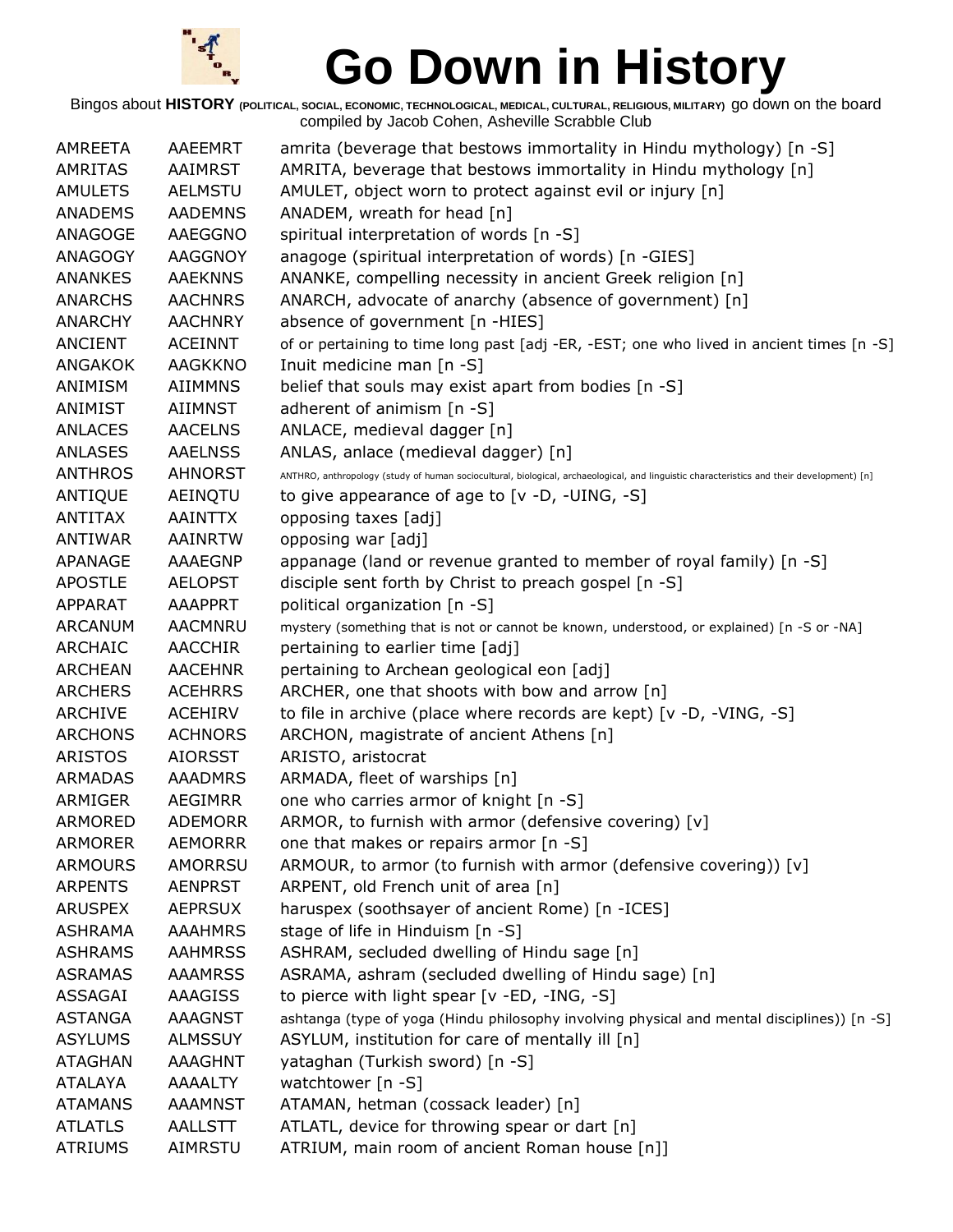

| <b>AUGURAL</b> | AAGLRUU        | pertaining to augury (practice of auguring (to foretell from omens)) [adj] |
|----------------|----------------|----------------------------------------------------------------------------|
| <b>AUGURED</b> | ADEGRUU        | AUGUR to foretell from omens [v]                                           |
| <b>AUGURER</b> | <b>AEGRRUU</b> | one that augurs (to foretell from omens) [n -S]                            |
| <b>AULDEST</b> | <b>ADELSTU</b> | AULD, old (living or existing for relatively long time) [adj]              |
| <b>AUSTRAL</b> | <b>AALRSTU</b> | former monetary unit of Argentina [n -ES, -S]                              |
| <b>AUTARCH</b> | <b>AACHRTU</b> | absolute ruler [n -S]                                                      |
| <b>AUTARKY</b> | <b>AAKRTUY</b> | national economic self-sufficiency [n -KIES]                               |
| <b>AVATARS</b> | <b>AAARSTV</b> | AVATAR, incarnation of Hindu deity [n]                                     |
|                |                | <b>B</b> 7s                                                                |
| <b>BAALISM</b> | <b>AABILMS</b> | worship of baal [n -S]                                                     |
| <b>BAASKAP</b> | <b>AAABKPS</b> | policy of domination by white people in South Africa [n -S]                |
| <b>BAGNIOS</b> | <b>ABGINOS</b> | BAGNIO, brothel (house of prostitution) [n]                                |
| <b>BAIDARS</b> | AABDIRS        | BAIDAR, bidarka (Inuit canoe) [n]                                          |
| <b>BAILEYS</b> | ABEILSY        | BAILEY, outer castle wall [n]                                              |
| <b>BANDORA</b> | <b>AABDNOR</b> | bandore (ancient lute) [n -S]                                              |
| <b>BANDORE</b> | <b>ABDENOR</b> | ancient lute [n -S]                                                        |
| <b>BANSHEE</b> | <b>ABEEHNS</b> | female spirit [n -S]                                                       |
| <b>BANSHIE</b> | <b>ABEHINS</b> | banshee (female spirit) [n -S]                                             |
| <b>BANZAIS</b> | AABINSZ        | BANZAI, Japanese battle cry [n]                                            |
| <b>BARBUTS</b> | <b>ABBRSTU</b> | BARBUT, type of helmet [n]                                                 |
| <b>BARQUES</b> | ABEQRSU        | BARQUE, sailing vessel [n]                                                 |
| <b>BASHAWS</b> | <b>AABHSSW</b> | BASHAW, pasha (former Turkish high official) [n]                           |
| <b>BASILIC</b> | <b>ABCIILS</b> | pertaining to basilica (ancient Roman building) [adj]                      |
| <b>BASINET</b> | ABEINST        | medieval helmet [n -S]                                                     |
| <b>BASTILE</b> | <b>ABEILST</b> | bastille (prison) [n -S]                                                   |
| <b>BASTION</b> | <b>ABINOST</b> | fortified place [n -S]                                                     |
| <b>BATARDS</b> | <b>AABDRST</b> | BATARD, birch-bark canoe [n]                                               |
| <b>BATTLED</b> | <b>ABDELTT</b> | BATTLE, to fight (to attempt to defeat adversary) $[v]$                    |
| <b>BATTLER</b> | <b>ABELRTT</b> | one that battles (to fight (to attempt to defeat adversary)) [n -S]        |
| <b>BATTLES</b> | <b>ABELSTT</b> | BATTLE, to fight (to attempt to defeat adversary) [v]                      |
| <b>BAWDRIC</b> | <b>ABCDIRW</b> | baldric (shoulder belt) [n -S]                                             |
| <b>BAZAARS</b> | <b>AAABRSZ</b> | BAZAAR, marketplace [n]                                                    |
| <b>BAZOOKA</b> | <b>AABKOOZ</b> | small rocket launcher [n -S]                                               |
| <b>BEATNIK</b> | ABEIKNT        | nonconformist [n -S]                                                       |
| <b>BEBLOOD</b> | <b>BBDELOO</b> | to cover with blood [v -ED, -ING, -S]                                      |
| <b>BECLOAK</b> | <b>ABCEKLO</b> | to place cloak on [v -ED, -ING, -S]                                        |
| <b>BECURSE</b> | <b>BCEERSU</b> | to curse severely [v -D or -ST, -SING, -S]                                 |
| <b>BEDOUIN</b> | <b>BDEINOU</b> | nomadic Arab [n -S]                                                        |
| <b>BEDUINS</b> | <b>BDEINSU</b> | BEDUIN, bedouin (nomadic Arab) [n]                                         |
| <b>BEMADAM</b> | AABDEMM        | to call by title of madam [v -ED, -ING, -S]                                |
| <b>BENEMPT</b> | <b>BEEMNPT</b> | BENAME, to name (to give title to) [v]                                     |
| <b>BEQUEST</b> | <b>BEEQSTU</b> | legacy (something bequeathed) [n -S]                                       |
| <b>BERDASH</b> | <b>ABDEHRS</b> | berdache (Native American male transvestite) [n -ES]                       |
| <b>BERLINS</b> | <b>BEILNRS</b> | BERLIN, type of carriage (wheeled, horse-drawn vehicle) [n]                |
| <b>BEROBED</b> | <b>BBDEEOR</b> | wearing robe [adj]                                                         |
| <b>BERSERK</b> | <b>BEEKRRS</b> | fierce warrior $[n -S]$                                                    |
| <b>BESEECH</b> | <b>BCEEEHS</b> | to implore (to beg for urgently) [v -SOUGHT, -ED, -ING, -ES]               |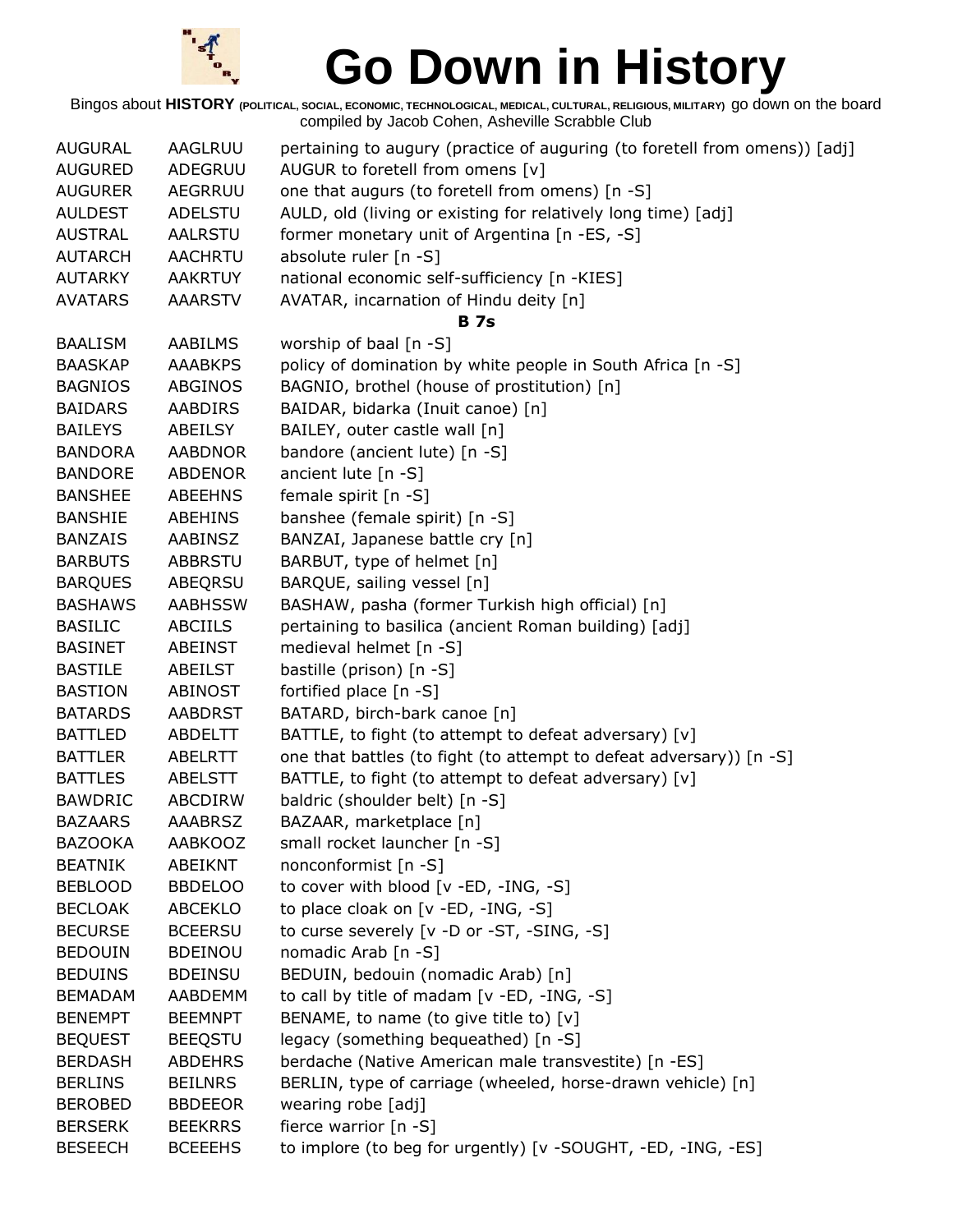

| <b>BESEEMS</b> | <b>BEEEMSS</b> | is suitable [v -ED, -ING, -S]                                                               |
|----------------|----------------|---------------------------------------------------------------------------------------------|
| <b>BETHINK</b> | <b>BEHIKNT</b> | to consider (to think about) [v -HOUGHT, -ING, -S]                                          |
| <b>BETIDES</b> | <b>BDEEIST</b> | befalls $[v]$                                                                               |
| <b>BETROTH</b> | <b>BEHORTT</b> | to engage to marry [v -ED, -ING, -S]                                                        |
| <b>BEYLICS</b> | <b>BCEILSY</b> | BEYLIC, domain of bey (Turkish ruler) [n]                                                   |
| <b>BEYLIKS</b> | <b>BEIKLSY</b> | BEYLIK, beylic (domain of bey (Turkish ruler)) [n]                                          |
| <b>BEZANTS</b> | <b>ABENSTZ</b> | BEZANT, coin of ancient Rome [n]                                                            |
| <b>BEZZANT</b> | ABENTZZ        | bezant, coin of ancient Rome [n -S]                                                         |
| <b>BHAKTAS</b> | <b>AABHKST</b> | BHAKTA, one who practices bhakti [n]                                                        |
| <b>BHAKTIS</b> | <b>ABHIKST</b> | BHAKTI, selfless devotion to deity in Hinduism [n]                                          |
| <b>BIDARKA</b> | AABDIKR        | Inuit canoe [n -S]                                                                          |
| <b>BIPLANE</b> | ABEILNP        | type of airplane (winged aircraft propelled by jet engines or propellers) [n -S]            |
| <b>BIRCHED</b> | <b>BCDEHIR</b> | BIRCH, to whip (to strike with whip (instrument for administering corporal punishment)) [v] |
| <b>BIRCHES</b> | <b>BCEHIRS</b> | BIRCH, to whip (to strike with whip (instrument for administering corporal punishment)) [v] |
| <b>BIREMES</b> | <b>BEEIMRS</b> | BIREME, ancient galley (long, low medieval ship) [n]                                        |
| <b>BIRLERS</b> | <b>BEILRRS</b> | BIRLER, one that birls (to rotate floating log) [n]                                         |
| <b>BIVOUAC</b> | ABCIOUV        | to make camp [-CKED, -CKING, -CKS, -S]                                                      |
| <b>BLITZED</b> | <b>BDEILTZ</b> | BLITZ, to subject to sudden attack [v]                                                      |
| <b>BLITZER</b> | <b>BEILRTZ</b> | one that blitzes (to subject to sudden attack) [n -S]                                       |
| <b>BLITZES</b> | <b>BEILSTZ</b> | BLITZ, to subject to sudden attack [v]                                                      |
| <b>BOBBIES</b> | <b>BBBEIOS</b> | BOBBY, police officer [n]                                                                   |
| <b>BOGWOOD</b> | <b>BDGOOOW</b> | preserved tree wood [n -S]                                                                  |
| <b>BOGYISM</b> | <b>BGIMOSY</b> | behavior characteristic of bogy (goblin (evil or mischievous creature)) [n -S]              |
| <b>BOGYMAN</b> | <b>ABGMNOY</b> | bogeyman (terrifying creature) [n -MEN]                                                     |
| <b>BOHEMIA</b> | ABEHIMO        | community of bohemians (unconventional person) [n -S]                                       |
| <b>BOKKENS</b> | <b>BEKKNOS</b> | BOKKEN, wooden sword used for training [n]                                                  |
| <b>BOLASES</b> | <b>ABELOSS</b> | BOLAS, bola (throwing weapon) [n]                                                           |
| <b>BOLSHIE</b> | <b>BEHILOS</b> | Bolshevik [n -S]                                                                            |
| <b>BONDAGE</b> | <b>ABDEGNO</b> | slavery (ownership of one person by another) [n -S]                                         |
| <b>BONDMAN</b> | <b>ABDMNNO</b> | male slave [n -MEN]                                                                         |
| <b>BONEBED</b> | <b>BBDEENO</b> | area containing dinosaur fossils [n -S]                                                     |
| <b>BOOMKIN</b> | <b>BIKMNOO</b> | bumkin (ship's spar) [n -S]                                                                 |
| <b>BOOTERY</b> | <b>BEOORTY</b> | shoe store [n -RIES]                                                                        |
| <b>BOOTLEG</b> | <b>BEGLOOT</b> | to smuggle (to import or export illicitly) [v -GGED, -GGING, -S]                            |
| <b>BOPPERS</b> | <b>BEOPPRS</b> | BOPPER, bebopper (one that likes bebop) [n]                                                 |
| <b>BORDELS</b> | <b>BDELORS</b> | BORDEL, brothel (house of prostitution) [n]                                                 |
| <b>BOSSDOM</b> | <b>BDMOOSS</b> | domain of political boss [n -S]                                                             |
| <b>BOSSISM</b> | <b>BIMOSSS</b> | control by political bosses [n -S]                                                          |
| <b>BOTHIES</b> | <b>BEHIOST</b> | BOTHY, hut in Scotland [n]                                                                  |
| <b>BOURREE</b> | <b>BEEORRU</b> | old French dance [n -S]                                                                     |
| <b>BOURSES</b> | <b>BEORSSU</b> | BOURSE, stock exchange [n]                                                                  |
| <b>BOWELED</b> | <b>BDEELOW</b> | BOWEL, to disbowel (to remove intestines of) [v]                                            |
| <b>BOWLINE</b> | <b>BEILNOW</b> | type of knot [n -S]                                                                         |
| <b>BOWSAWS</b> | <b>ABOSSWW</b> | BOWSAW, saw having blade in bow-shaped frame [n]                                            |
| <b>BOWSHOT</b> | <b>BHOOSTW</b> | distance arrow is shot $[n - S]$                                                            |
| <b>BOWSMAN</b> | <b>ABMNOSW</b> | bowman (archer (one that shoots with bow and arrow)) [n -MEN]                               |
| <b>BOWYERS</b> | <b>BEORSWY</b> | BOWYER, maker of archery bows [n]                                                           |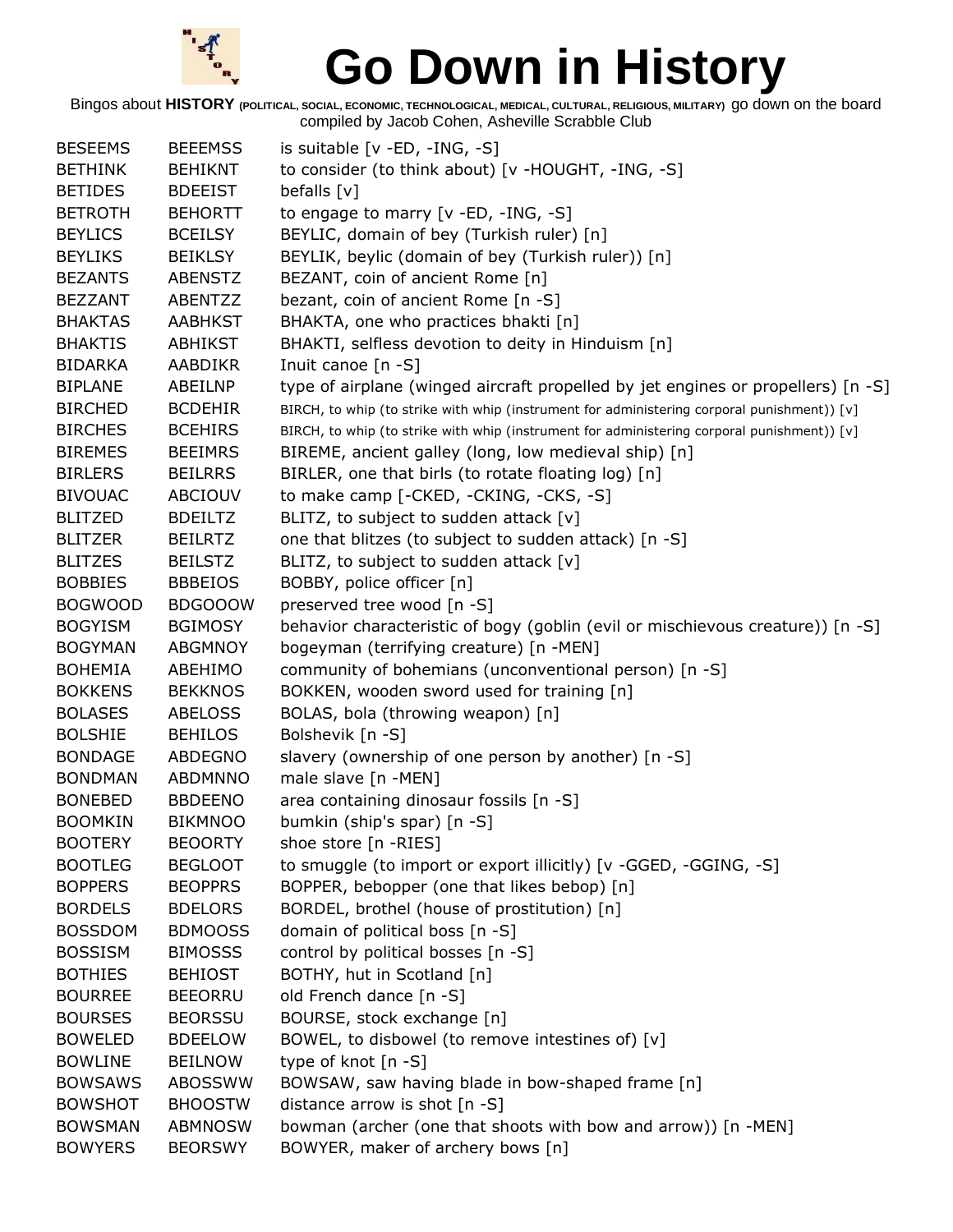

| <b>BOYARDS</b>  | <b>ABDORSY</b>  | BOYARD, boyar (former Russian aristocrat) [n]                                             |
|-----------------|-----------------|-------------------------------------------------------------------------------------------|
| <b>BOYCOTT</b>  | <b>BCOOTTY</b>  | to refuse to buy $[[v - ED, -ING, -S]]$                                                   |
| <b>BRAHMAN</b>  | <b>AABHMNR</b>  | member of highest Hindu caste [n -S]                                                      |
| <b>BRAVELY</b>  | <b>ABELRVY</b>  | BRAVE, showing courage (quality that enables one to face danger fearlessly; spirit) [adv] |
| <b>BRAVERS</b>  | <b>ABERRSV</b>  | BRAVER, one that braves (to face with courage) [n]                                        |
| <b>BRAVERY</b>  | ABERRVY         | courage (quality that enables one to face danger fearlessly; spirit) [n -RIES]            |
| <b>BRAVEST</b>  | <b>ABERSTV</b>  | BRAVE, showing courage (quality that enables one to face danger fearlessly; spirit) [adj] |
| <b>BRAVING</b>  | ABGINRV         | BRAVE, to face with courage [v]                                                           |
| <b>BRITSKA</b>  | <b>ABIKRST</b>  | open carriage [n -S]                                                                      |
| <b>BRITZKA</b>  | <b>ABIKRTZ</b>  | britska (open carriage) [n -S]                                                            |
| <b>BROADAX</b>  | <b>AABDORX</b>  | broad-edged ax [n -ES]                                                                    |
| <b>BROTHEL</b>  | <b>BEHLORT</b>  | house of prostitution [n -S]                                                              |
| <b>BUCKEEN</b>  | <b>BCEEKNU</b>  | poor man who acts as if wealthy [n -S]                                                    |
| <b>BUCKISH</b>  | <b>BCHIKSU</b>  | foppish (characteristic of dandy (man overly concerned with his appearance)) [adj]        |
| <b>BUCKSAW</b>  | <b>ABCKSUW</b>  | wood-cutting saw [n -S]                                                                   |
| <b>BUDDHAS</b>  | <b>ABDDHSU</b>  | BUDDHA, person who has attained Buddhahood [n]                                            |
| <b>BULLEYS</b>  | <b>BELLSUY</b>  | BULLEY, two-masted fishing boat [n]                                                       |
| <b>BULWARK</b>  | <b>ABKLRUW</b>  | to fortify with defensive wall [v -ED, -ING, -S]                                          |
| <b>BUMKINS</b>  | <b>BIKMNSU</b>  | BUMKIN, ship's spar [n]                                                                   |
| <b>BUNDIST</b>  | <b>BDINSTU</b>  | member of bund [n -S]                                                                     |
| <b>BUNYIPS</b>  | <b>BINPSUY</b>  | BUNYIP, fabulous monster of swamps [n]                                                    |
| <b>BURGAGE</b>  | ABEGGRU         | feudal tenure [n-S]                                                                       |
| <b>BURKERS</b>  | <b>BEKRRSU</b>  | BURKER, one that burkes (to murder by suffocation) [n]                                    |
| <b>BURKHAS</b>  | <b>ABHKRSU</b>  | BURKHA, burka (long loose outer garment worn by some Muslim women) [n]                    |
| <b>BURKING</b>  | <b>BGIKNRU</b>  | BURKE, to murder by suffocation [v]                                                       |
| <b>BURKITE</b>  | <b>BEIKRTU</b>  | burker (one that burkes (to murder by suffocation)) [n -S]                                |
| <b>BUSHIDO</b>  | <b>BDHIOSU</b>  | code of samurai [n -S]                                                                    |
| <b>BUSHIES</b>  | <b>BEHISSU</b>  | BUSHY, person who lives in bush (wilderness) [n]                                          |
| <b>BUSHMAN</b>  | <b>ABHMNSU</b>  | woodsman (one who works or lives in forest) [n -MEN]                                      |
| <b>BUSTIER</b>  | <b>BEIRSTU</b>  | woman's undergarment [n -S]                                                               |
| <b>BUTLERY</b>  | <b>BELRTUY</b>  | storage room [n -RIES]                                                                    |
| <b>BYGONES</b>  | <b>BEGNOSY</b>  | BYGONE, past occurrence [n]                                                               |
| <b>BYRNIES</b>  | <b>BEINRSY</b>  | BYRNIE, armored shirt [n]                                                                 |
| <b>BYZANTS</b>  | <b>ABNSTYZ</b>  | BYZANT, bezant, coin of ancient Rome [n]                                                  |
|                 |                 | <b>C</b> 7s                                                                               |
| <b>CABALAS</b>  | <b>AAABCLS</b>  | CABALA, occult or secret doctrine [n]                                                     |
| <b>CABALIST</b> | <b>AABCILST</b> | one who practices cabalism [n -S]                                                         |
| <b>CABBALA</b>  | <b>AAABBCL</b>  | cabala (occult or secret doctrine) [n -S]                                                 |
| <b>CABOOSE</b>  | <b>ABCEOOS</b>  | last car of freight train [n -S]                                                          |
| <b>CADUCEI</b>  | <b>ACCDEIU</b>  | CADUCEUS, heraldic wand or staff [n]                                                      |
| <b>CAESARS</b>  | <b>AACERSS</b>  | CAESAR, emperor [n]                                                                       |
| <b>CAESTUS</b>  | <b>ACESSTU</b>  | cestus (belt or girdle) [n -ES]                                                           |
| <b>CAESURA</b>  | <b>AACERSU</b>  | pause in line of verse [n -E, -S]                                                         |
| <b>CALECHE</b>  | <b>ACCEEHL</b>  | calash (light carriage) [n -S]                                                            |
| <b>CALENDS</b>  | <b>ACDELNS</b>  | first day of Roman month [n CALENDS]                                                      |
| <b>CALESAS</b>  | <b>AACELSS</b>  | CALESA, calash (light carriage) [n]                                                       |
| <b>CALIPHS</b>  | <b>ACHILPS</b>  | CALIPH, Muslim leader [n]                                                                 |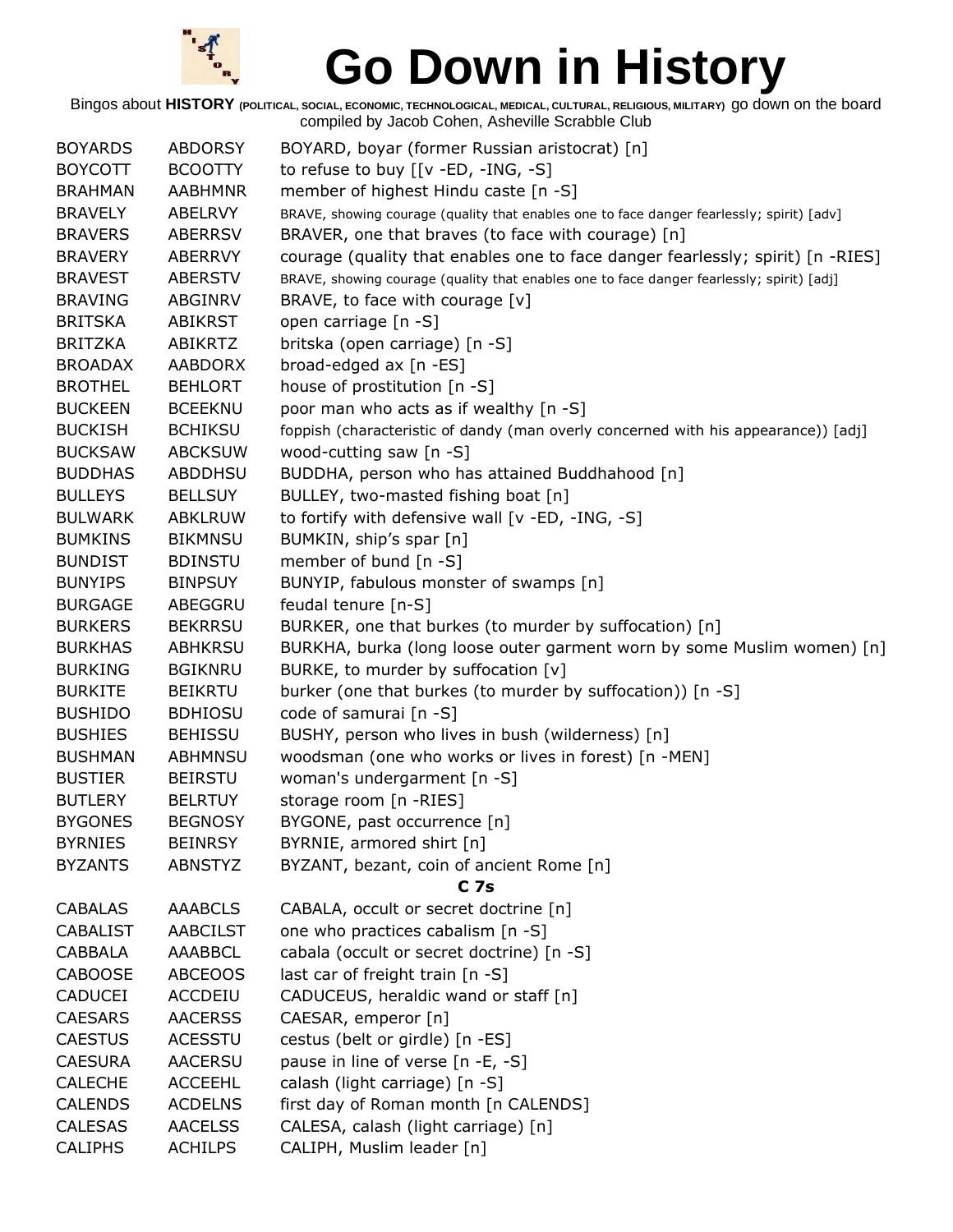

| <b>CALKERS</b> | <b>ACEKLRS</b> | CALKER, one that calks (to caulk (to make seams of ship watertight)) [n] |
|----------------|----------------|--------------------------------------------------------------------------|
| <b>CALKING</b> | <b>ACGIKLN</b> | CALK, caulk (to make seems of ship watertight) [v]                       |
| <b>CALLETS</b> | <b>ACELLST</b> | CALLET, prostitute [n]                                                   |
| <b>CALUMET</b> | <b>ACELMTU</b> | ceremonial pipe [n -S]                                                   |
| <b>CALVARY</b> | <b>AACLRVY</b> | representation of crucifixion [n -RIES]                                  |
| <b>CAMAILS</b> | <b>AACILMS</b> | CAMAIL, piece of armor for neck [n]                                      |
| <b>CAMORRA</b> | <b>AACMORR</b> | unscrupulous secret society [n -S]                                       |
| <b>CANDLER</b> | <b>ACDELNR</b> | one that candles (to examine eggs in front of light) [n -S]              |
| <b>CANGUES</b> | <b>ACEGNSU</b> | CANGUE, ancient Chinese punishing device [n]                             |
| <b>CANINGS</b> | <b>ACGINNS</b> | CANING, punishment with cane [n]                                         |
| <b>CANOPIC</b> | <b>ACCINOP</b> | pertaining to Egyptian jar [adj]                                         |
| <b>CAPTIVE</b> | <b>ACEIPTV</b> | prisoner (one that is imprisoned) [n -S]                                 |
| <b>CAPTORS</b> | <b>ACOPRST</b> | CAPTOR, one who takes or holds a captive [n]                             |
| <b>CARACKS</b> | <b>AACCKRS</b> | CARACK, carrack (large merchant ship) [n]                                |
| <b>CARAVEL</b> | <b>AACELRV</b> | small sailing ship [n -S]                                                |
| CARIOLE        | <b>ACEILOR</b> | small, open carriage [n -S]                                              |
| <b>CARITAS</b> | <b>AACIRST</b> | love for all people [n -ES]                                              |
| CARLINE        | <b>ACEILNR</b> | carling (beam supporting ship's deck) [n -S]                             |
| <b>CARLING</b> | <b>ACGILNR</b> | beam supporting ship's deck [n -S]                                       |
| <b>CARLINS</b> | <b>ACILNRS</b> | CARLIN, old woman [n]                                                    |
| <b>CARLISH</b> | <b>ACHILRS</b> | resembling carl (peasant (person of inferior social rank)) [adj]         |
| <b>CARNAGE</b> | <b>AACEGNR</b> | great and bloody slaughter [n -S]                                        |
| <b>CAROACH</b> | <b>AACCHOR</b> | caroche (stately carriage) [n -S]                                        |
| <b>CAROCHE</b> | <b>ACCEHOR</b> | stately carriage [n -S]                                                  |
| <b>CAROLUS</b> | <b>ACLORSU</b> | old English coin [n -ES or -LI]                                          |
| <b>CARRACK</b> | <b>AACCKRR</b> | large merchant ship [n -S]                                               |
| <b>CARROCH</b> | <b>ACCHORR</b> | caroche (stately carriage) [n -S]                                        |
| <b>CARVELS</b> | <b>ACELRSV</b> | CARVEL, caravel (small sailing ship) [n]                                 |
| <b>CASBAHS</b> | <b>AABCHSS</b> | CASBAH, old section of North African city [n]                            |
| <b>CASELAW</b> | <b>AACELSW</b> | law established by previous cases [n -S]                                 |
| <b>CASERNE</b> | <b>ACEENRS</b> | casern (barracks for soldiers) [n -S]                                    |
| <b>CASERNS</b> | <b>ACENRSS</b> | CASERN, barracks for soldiers [n]                                        |
| CASQUED        | <b>ACDEQSU</b> | CASQUE, helmet [adj]                                                     |
| <b>CASQUES</b> | <b>ACEQSSU</b> | CASQUE, helmet [n]                                                       |
| CATERAN        | <b>AACENRT</b> | brigand (bandit (robber (one that robs))) [n -S]                         |
| <b>CATHEAD</b> | <b>AACDEHT</b> | beam projecting from ship's bow [n -S]                                   |
| <b>CAULKED</b> | <b>ACDEKLU</b> | CAULK, to make seams of ship watertight [v]                              |
| <b>CAULKER</b> | <b>ACEKLRU</b> | one that caulks (to make seams of ship watertight [n -S]                 |
| <b>CAVALRY</b> | <b>AACLRVY</b> | mobile army unit [n -RIES]                                               |
| <b>CAVEMAN</b> | <b>AACEMNV</b> | cave dweller [n -MEN]                                                    |
| <b>CENTAUR</b> | <b>ACENRTU</b> | mythological creature [n -S]                                             |
| <b>CENTURY</b> | <b>CENRTUY</b> | period of 100 years [n -RIES]                                            |
| <b>CESSPIT</b> | <b>CEIPSST</b> | cesspool (covered well or pit for sewage) [n -S]                         |
| <b>CESURAE</b> | <b>ACEERSU</b> | CESURA, (caesura (pause in line of verse)) [n]                           |
| <b>CESURAS</b> | <b>ACERSSU</b> | CESURA, (caesura (pause in line of verse)) [n]                           |
| <b>CHABOUK</b> | ABCHKOU        | type of whip used for punishment [n -S]                                  |
| <b>CHABUKS</b> | <b>ABCHKSU</b> | CHABUK, chabouk (type of whip used for punishment) [n]                   |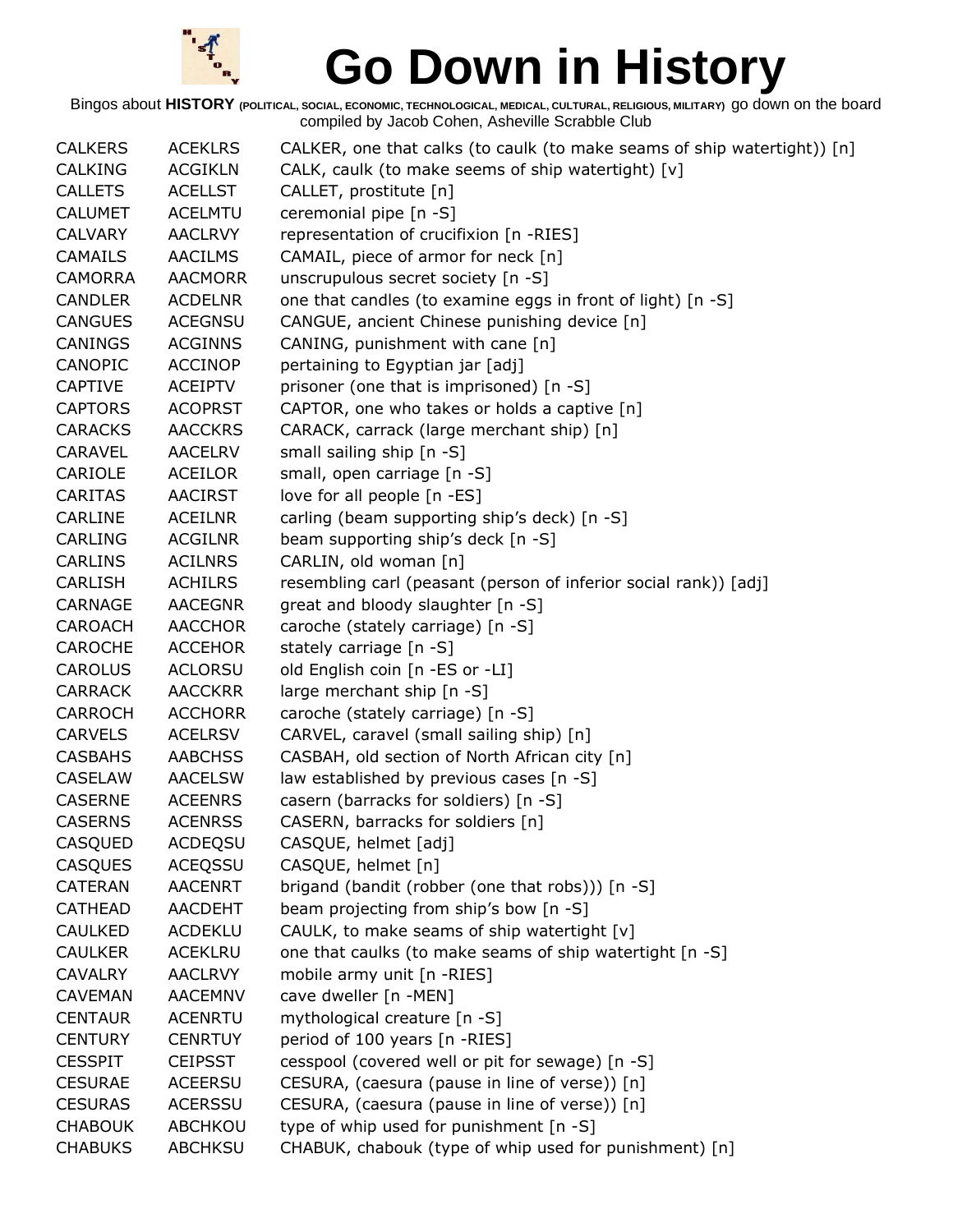

| <b>CHAINER</b> | <b>ACEHINR</b> | chainman (surveyor's assistant who uses measuring chain) [n -S]     |
|----------------|----------------|---------------------------------------------------------------------|
| <b>CHAISES</b> | <b>ACEHISS</b> | CHAISE, light carriage [n]                                          |
| CHANOYU        | <b>ACHNOUY</b> | Japanese tea ritual [n]                                             |
| <b>CHAPLET</b> | <b>ACEHLPT</b> | wreath for head $[n - S]$                                           |
| <b>CHAPMAN</b> | <b>AACHMNP</b> | peddler (one that peddles (to travel about selling wares)) [n -MEN] |
| CHARIOT        | <b>ACHIORT</b> | to ride in chariot (type of cart) [v -ED, -ING, -S]                 |
| <b>CHATTEL</b> | <b>ACEHLTT</b> | slave [n -S]                                                        |
| CHICANO        | <b>ACCHINO</b> | American of Mexican descent [n -S]                                  |
| <b>CHICKEE</b> | <b>CCEEHIK</b> | stilt house of Seminole Indians [n -S]                              |
| <b>CHIPPIE</b> | <b>CEHIIPP</b> | chippy (prostitute) [n -S]                                          |
| <b>CHITONS</b> | <b>CHINOST</b> | CHITON, tunic worn in ancient Greece [n]                            |
| <b>CHLAMYS</b> | <b>ACHLMSY</b> | garment worn in ancient Greece [n -ES or -YDES]                     |
| <b>CHOKEYS</b> | <b>CEHKOSY</b> | CHOKEY, choky (prison) [n]                                          |
| <b>CHOKIES</b> | <b>CEHIKOS</b> | CHOKY, prison [n]                                                   |
| <b>CHOLERA</b> | <b>ACEHLOR</b> | acute disease [n -S]                                                |
| <b>CHORTEN</b> | <b>CEHNORT</b> | Tibetan shrine [n -S]                                               |
| <b>CITADEL</b> | <b>ACDEILT</b> | fortress or stronghold [n -S]                                       |
| <b>CITHARA</b> | AACHIRT        | ancient stringed instrument [n -S]                                  |
| <b>CLARION</b> | <b>ACILNOR</b> | to proclaim by blowing medieval trumpet [v -ED, -ING, -S]           |
| <b>CLOACAE</b> | <b>AACCELO</b> | CLOACA, sewer [n]                                                   |
| <b>CLOACAL</b> | <b>AACCLOS</b> | CLOACA, sewer [adj]                                                 |
| <b>CLOACAS</b> | <b>AACCLOS</b> | CLOACA, sewer [n]                                                   |
| <b>COAEVAL</b> | <b>AACELOV</b> | coeval (of same period or era of another) [n -S]                    |
| <b>COBBLER</b> | <b>BBCELOR</b> | mender of shoes [n -S]                                              |
| <b>COCOTTE</b> | <b>CCEOOTT</b> | prostitute [n -S]                                                   |
| <b>CODEXES</b> | <b>CDEEOSX</b> | CODEX, ancient manuscript [n]                                       |
| <b>CODICES</b> | <b>CCDEIOS</b> | CODES, ancient manuscript [n]                                       |
| <b>COEVALS</b> | <b>ACELOSV</b> | COEVAL, one of same era or period as [n]                            |
| <b>COFFLES</b> | <b>CEFFLOS</b> | COFFLE, to chain slaves together [v]                                |
| <b>COHEIRS</b> | <b>CEHIORS</b> | COHEIR, joint heir [n]                                              |
| <b>COLLIER</b> | <b>CEILLOR</b> | coal miner [n -S]                                                   |
| <b>COLONUS</b> | <b>CLNOOSU</b> | freeborn serf [n -NI]                                               |
| <b>COMATIK</b> | <b>ACIKMOT</b> | komatik (Inuit sledge) [n -S]                                       |
| <b>COMBATS</b> | <b>ABCMOST</b> | COMBAT, to fight against [v]                                        |
| <b>COMITIA</b> | <b>ACIIMOT</b> | public assembly in ancient Rome [n COMITIA]                         |
| <b>COMMATA</b> | <b>AACMMOT</b> | COMMA, fragment of few words or feet in ancient prosody [n]         |
| <b>COMMIES</b> | <b>CEIMMOS</b> | COMMIE, Communist [n]                                               |
| <b>CONCHIE</b> | <b>CCEHINO</b> | conscientious objector [n -S]                                       |
| <b>CONGIUS</b> | CGINOSU        | ancient unit of measure [n -II]                                     |
| <b>CONQUER</b> | CENOQRU        | to overcome by force [v -ED, -ING, -S]                              |
| <b>CONTRAS</b> | <b>ACNORST</b> | CONTRA, Nicaraguan revolutionary [n]                                |
| <b>CONVOYS</b> | <b>CNOOSVY</b> | CONVOY, to escort (to accompany (to go with as companion)) [v]      |
| <b>COOLIES</b> | <b>CEILOOS</b> | COOLIE, laborer in or from Far East [n]                             |
| <b>COOLTHS</b> | <b>CHLOOST</b> | coolnesses [n]                                                      |
| <b>COOPERY</b> | <b>CEOOPRY</b> | trade of coopering [n -RIES]                                        |
| <b>CORANTO</b> | <b>ACNOORT</b> | courante (old, lively dance) [n -ES, -S]                            |
| <b>CORNUTO</b> | <b>CNOORTU</b> | husband of unfaithful wife [n -S]                                   |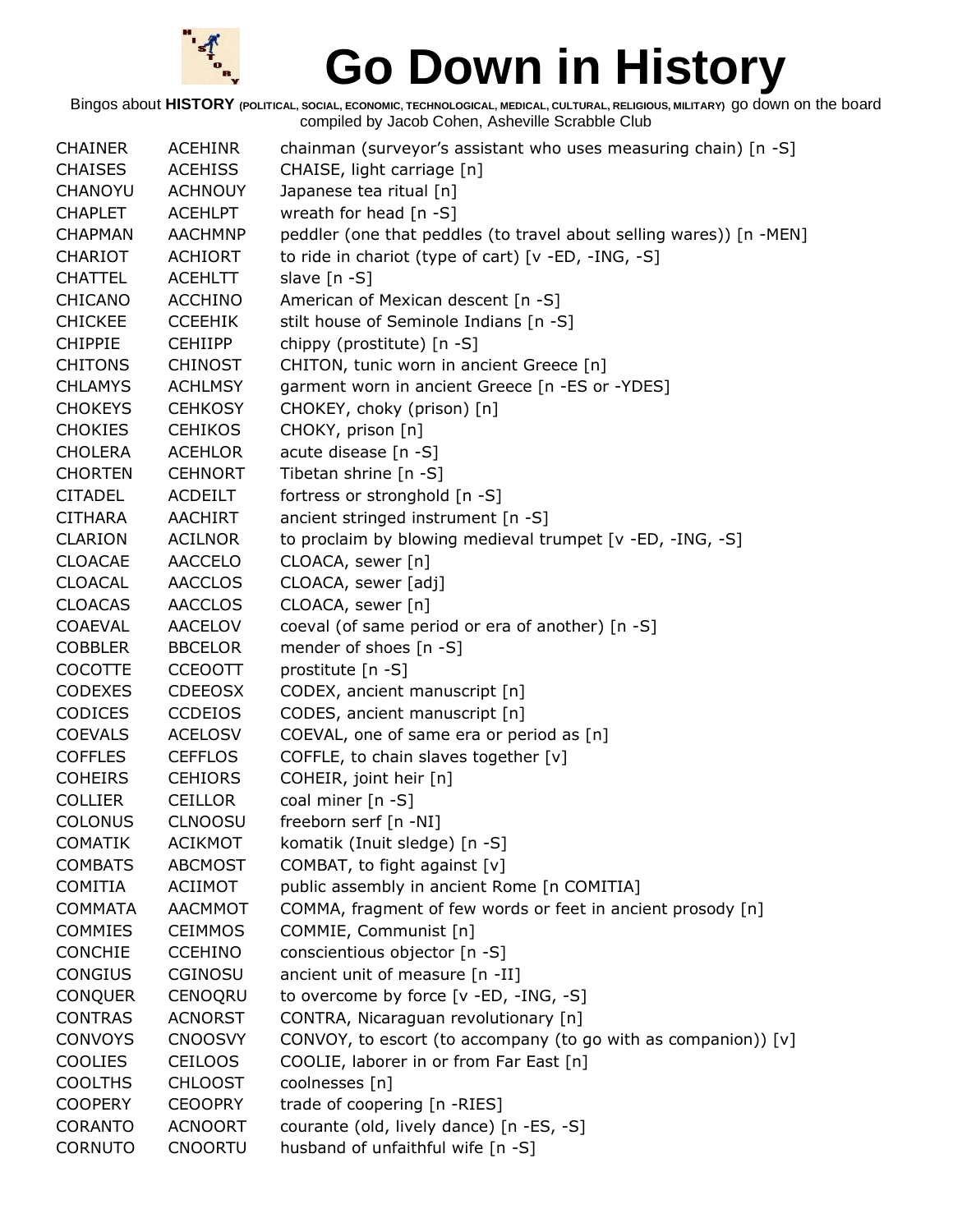

| <b>CORONAL</b> | <b>ACLNOOR</b> | wreath worn on head $[n -S]$                                         |
|----------------|----------------|----------------------------------------------------------------------|
| CORONEL        | <b>CELNOOR</b> | coronal (wreath worn on head) [n -S]                                 |
| <b>CORRODY</b> | <b>CDOORRY</b> | corody (allowance of food or clothes) [n -DIES]                      |
| <b>CORSAIR</b> | <b>ACIORRS</b> | pirate [n]                                                           |
| <b>CORSETS</b> | <b>CEORSST</b> | CORSET, to fit with corset (supporting undergarment) [v]             |
| <b>CORSLET</b> | <b>CELORST</b> | corselet (piece of body armor) [n -S]                                |
| <b>CORULER</b> | <b>CELORRU</b> | one that rules jointly [n -S]                                        |
| <b>CORVEES</b> | <b>CEEORSV</b> | CORVEE, obligation to perform feudal service [n]                     |
| <b>CORVETS</b> | <b>CEORSTV</b> | CORVET, corvette (small, swift warcraft) [n]                         |
| <b>COSSACK</b> | <b>ACCKOSS</b> | Russian cavalryman [n -S]                                            |
| <b>COTHURN</b> | <b>CHNORTU</b> | buskin worn by ancient Roman actors [n -S]                           |
| <b>COTTIER</b> | <b>CEIORTT</b> | cottar (tenant farmer) [n -S]                                        |
| <b>COUNTRY</b> | <b>CNORTUY</b> | territory of nation [n -RIES]                                        |
| <b>COURANT</b> | <b>ACNORTU</b> | courante (old, lively dance) [n -S]                                  |
| <b>COUTERS</b> | <b>CEORSTU</b> | COUTER, piece of armor for elbow [n]                                 |
| <b>COUVADE</b> | <b>ACDEOUV</b> | primitive birth ritual [n -S]                                        |
| <b>COWHIDE</b> | <b>CDEHIOW</b> | to flog with leather whip [v -D, -DING, -S]                          |
| <b>COZENED</b> | <b>CDEENOZ</b> | COZEN, to deceive (to mislead by falsehood) [v]                      |
| <b>CRINITE</b> | <b>CEIINRT</b> | fossil crinoid [n -S]                                                |
| CRIOLLO        | <b>CILLOOR</b> | person of Spanish ancestry [n -S]                                    |
| <b>CROFTER</b> | <b>CEFORRT</b> | tenant farmer $[n - S]$                                              |
| <b>CROJIKS</b> | <b>CIJKORS</b> | CROJIK, triangular sail [n]                                          |
| CROWNED        | <b>CDENORW</b> | CROWN, to supply with crown (royal headpiece) [v]                    |
| <b>CROWNER</b> | <b>CENORRW</b> | coroner (officer who investigates questionable deaths) [n -S]        |
| <b>CROWNET</b> | <b>CENORTW</b> | coronet (small crown) [n -S]                                         |
| <b>CROZERS</b> | <b>CEORRSZ</b> | CROZER, croze (tool used in barrel-making) [n]                       |
| <b>CRUCIFY</b> | <b>CCFIRUY</b> | to put to death on cross [v -FIED, -ING, -FIES]                      |
| <b>CRUSADE</b> | <b>ACDERSU</b> | to engage in holy war [v -D, -DING, -S]                              |
| <b>CRUSADO</b> | <b>ACDORSU</b> | old Portuguese coin [n -ES, -S]                                      |
| <b>CRUZADO</b> | <b>ACDORUZ</b> | crusado, old Portuguese coin [n -S or -ES]                           |
| <b>CRYONIC</b> | <b>CCINORY</b> | practice of freezing dead bodies for future revival [adj]            |
| <b>CRYPTAL</b> | <b>ACLPRTY</b> | CRYPT, burial vault [adj]                                            |
| <b>CRYPTOS</b> | <b>COPRSTY</b> | CRYPTO, one who belongs secretly to group [n]                        |
| <b>CUIRASS</b> | <b>ACIRSSU</b> | to cover with type of armor [v -ED, -ING, -ES]                       |
| <b>CUISHES</b> | <b>CEHISSU</b> | CUISH, cuisse (piece of armor for thigh) [n]                         |
| <b>CUISSES</b> | <b>CEISSSU</b> | CUISSE, piece of armor for thigh [n]                                 |
| <b>CUPPERS</b> | <b>CEPPRSU</b> | CUPPER, one that performs cupping (archaic medical process) [n]      |
| <b>CUPPING</b> | <b>CGINPPU</b> | archaic medical process [n -S]                                       |
| <b>CURARAS</b> | <b>AACRRSU</b> | CURARA, curare (arrow poison) [n]                                    |
| <b>CURARES</b> | <b>ACERRSU</b> | CURARE, arrow poison [n]                                             |
| <b>CURARIS</b> | <b>ACIRRSU</b> | CURARI, curare (arrow poison) [n]                                    |
| <b>CURATOR</b> | <b>ACORRTU</b> | museum manager [n -S]                                                |
| <b>CURRIER</b> | <b>CEIRRRU</b> | one that curries (to prepare leather for use or sale) leather [n -S] |
| <b>CURSERS</b> | <b>CERRSSU</b> | CURSER, one that curses (to wish evil upon) [n]                      |
| <b>CURTANA</b> | <b>AACNRTU</b> | type of English sword [n -S]                                         |
| <b>CUTLASS</b> | <b>ACLSSTU</b> | short sword [n -ES]                                                  |
| <b>CYPRIAN</b> | <b>ACINPRY</b> | prostitute [n -S]                                                    |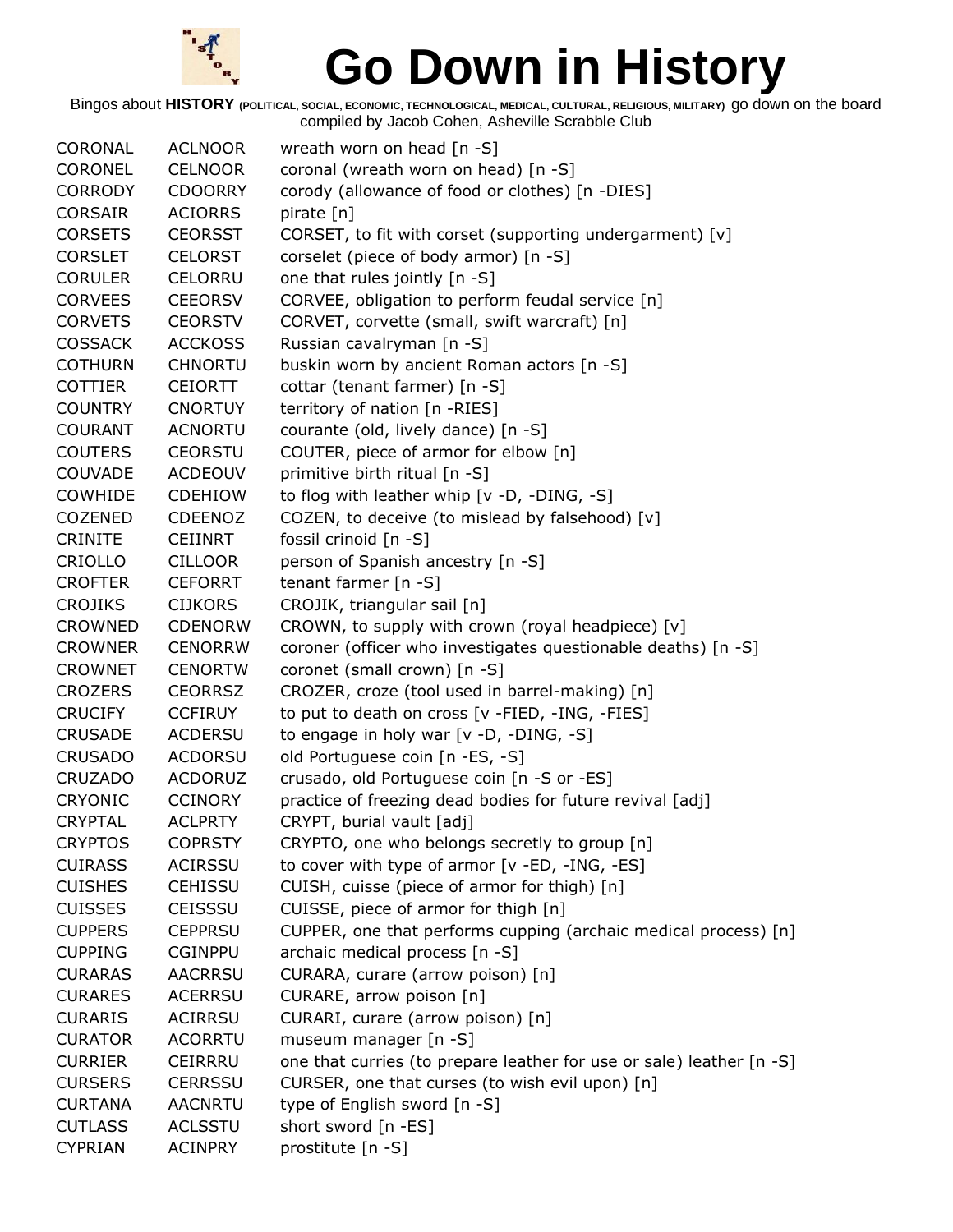

| <b>CZARDOM</b> | <b>ACDMORZ</b> | domain of czar [n -S]                                                                      |
|----------------|----------------|--------------------------------------------------------------------------------------------|
| <b>CZARINA</b> | AACINRZ        | wife of czar $[n - S]$                                                                     |
| <b>CZARISM</b> | <b>ACIMRSZ</b> | autocratic government [n -S]                                                               |
| <b>CZARIST</b> | <b>ACIRSTZ</b> | supporter of czarism [n -S]                                                                |
|                |                | <b>D</b> 7s                                                                                |
| <b>DADAISM</b> | AADDIMS        | dada movement (art & literary) [n -S                                                       |
| <b>DADAIST</b> | AADDIST        | follower of dadaism (dada movement (art &literary) [n -S]                                  |
| <b>DAEMONS</b> | <b>ADEMNOS</b> | DAEMON, demon (evil spirit) [n]                                                            |
| <b>DAEMONS</b> | <b>ADEMNOS</b> | DAEMON, demon (evil spirit) [n]                                                            |
| <b>DAGOBAS</b> | <b>AABDGOS</b> | DAGOBA, Buddhist shrine [n]                                                                |
| <b>DAIMIOS</b> | ADIIMOS        | DAIMIO, former Japanese nobleman [n]                                                       |
| DAIMONS        | ADIMNOS        | DAIMON, attendant spirit [n]                                                               |
| DAIMYOS        | ADIMOSY        | DAIMYO, daimio (former Japanese nobleman) [n]                                              |
| <b>DAMNERS</b> | <b>ADEMNRS</b> | DAMNER, one that damns (to curse (to wish evil upon)) [n]                                  |
| <b>DAMOSEL</b> | <b>ADELMOS</b> | damsel (maiden (young unmarried woman)) [n -S]                                             |
| <b>DAMOZEL</b> | <b>ADELMOZ</b> | damsel (maiden (young unmarried woman)) [n -S]                                             |
| <b>DAMSELS</b> | <b>ADELMSS</b> | DAMSEL, maiden (young unmarried woman) [n]                                                 |
| <b>DARBARS</b> | <b>AABDRRS</b> | DARBAR, durbar (court of native ruler in India) [n]                                        |
| <b>DARBIES</b> | ABDEIRS        | handcuffs [n]                                                                              |
| <b>DARESAY</b> | <b>AADERSY</b> | to venture to say -- DARESAY is only form of this verb; it is not conjugated $[v]$         |
| <b>DARINGS</b> | <b>ADGINRS</b> | DARING, bravery (courage (quality that enables one to face danger fearlessly; spirit)) [n] |
| <b>DARKLED</b> | <b>ADDEKLR</b> | DARKLE, to become dark [v]                                                                 |
| <b>DARKLES</b> | <b>ADEKLRS</b> | DARKLE, to become dark [v]                                                                 |
| <b>DARLING</b> | ADGILNR        | much-loved person [n -S]                                                                   |
| <b>DARNELS</b> | <b>ADELNRS</b> | DARNEL, annual grass [n]                                                                   |
| <b>DARNERS</b> | <b>ADENRRS</b> | DARNER, one that darns (to mend with interlacing stitches) [n]                             |
| DARNING        | <b>ADGINNR</b> | DARN, to mend with interlacing stitches [v] / things to be darned [n -S]                   |
| <b>DARSHAN</b> | <b>AADHNRS</b> | Hindu blessing [n -S]                                                                      |
| <b>DATABLE</b> | AABDELT        | capable of being dated [adj]                                                               |
| <b>DATEDLY</b> | ADDELTY        | in old-fashioned manner [adv]                                                              |
| <b>DATINGS</b> | <b>ADGINST</b> | DATING, act of one that dates [n]                                                          |
| <b>DAUPHIN</b> | ADHINPU        | eldest son of French king [n -S]                                                           |
| <b>DEBURRS</b> | <b>BDERRSU</b> | DEBURR, to remove rough edges from [v]                                                     |
| <b>DECADAL</b> | <b>AACDDEL</b> | DECADE, period of ten years [adj]                                                          |
| <b>DECADES</b> | <b>ACDDEES</b> | DECADE, period of ten years [n]                                                            |
| <b>DECALOG</b> | <b>ACDEGLO</b> | Ten Commandments [n -S]                                                                    |
| <b>DECREER</b> | <b>CDEEERR</b> | one that decrees (to order or establish by law or edict) [n -S]                            |
| <b>DECROWN</b> | <b>CDENORW</b> | to deprive of crown; depose [v -ED, -ING, -S]                                              |
| <b>DEFECTS</b> | <b>CDEEFST</b> | DEFECT, to desert allegiance to [v]                                                        |
| <b>DEFENCE</b> | <b>CDEEEFN</b> | to defense (to guard against specific attack) [v -D, -CING, -S]                            |
| <b>DEFENDS</b> | <b>DDEEFNS</b> | DEFEND, to protect (to keep from harm, attack, or injury) [v]                              |
| <b>DEFENSE</b> | <b>DEEEFNS</b> | to guard against specific attack [v -D, -SING, -S]                                         |
| <b>DELPHIC</b> | <b>CDEHILP</b> | ambiguous (uncertainty of meaning) [adj]                                                   |
| <b>DEMAGOG</b> | ADEGGMO        | to behave like demagog (leader who appeals to emotions and prejudices) [v -ED, -ING, -S]   |
| <b>DEMENTI</b> | <b>DEEIMNT</b> | official denial of published statement [n -S]                                              |
| <b>DEMESNE</b> | <b>DEEEMNS</b> | legal possession of one's land as one's own [n -S]                                         |
| <b>DEMIREP</b> | <b>DEEIMPR</b> | prostitute [n -S]                                                                          |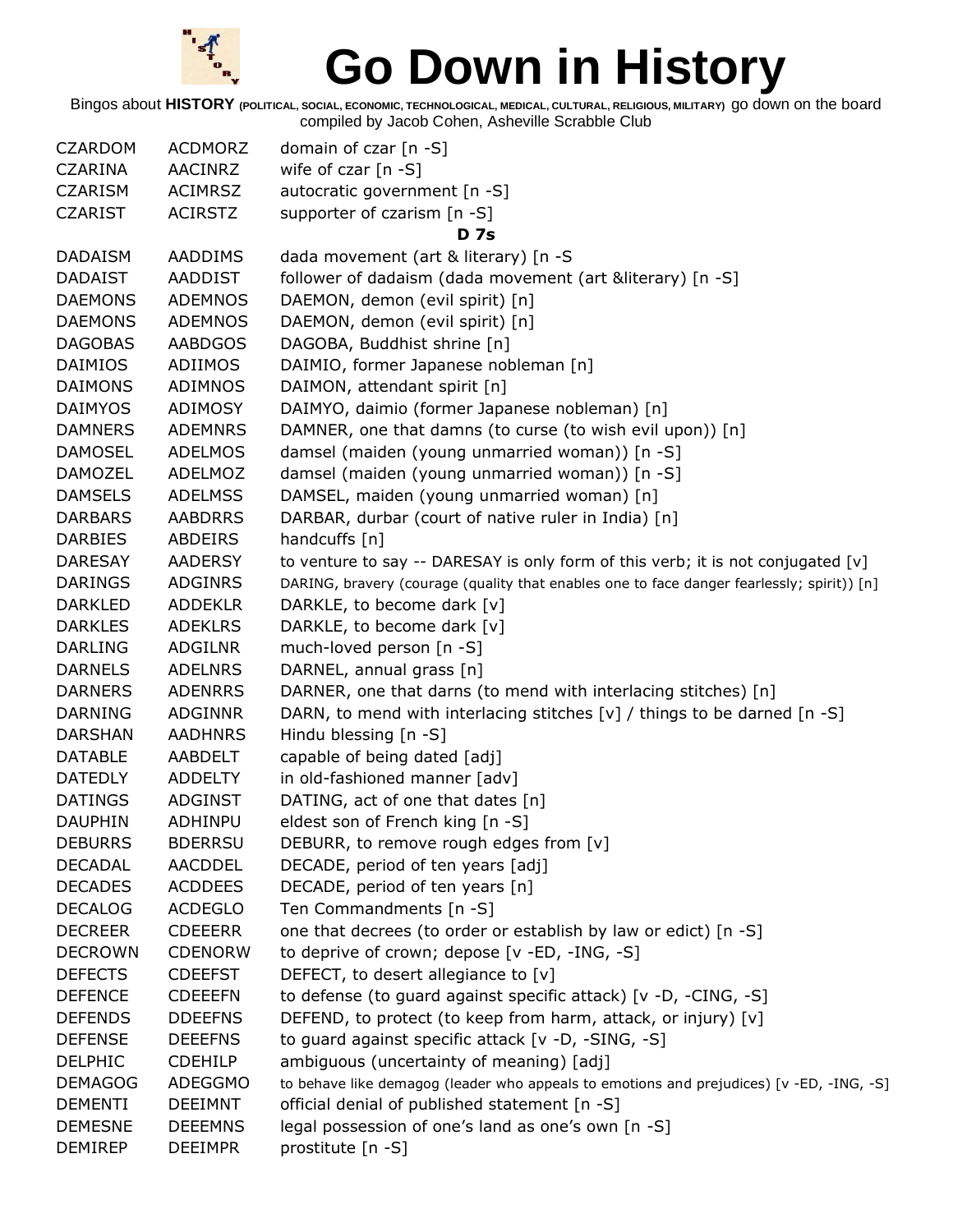

| <b>DEMOSES</b> | <b>DEEMOSS</b> | DEMOS, people of ancient Greek state [n]                                         |
|----------------|----------------|----------------------------------------------------------------------------------|
| <b>DEMOTIC</b> | <b>CDEIMOT</b> | pertaining to simplified form of ancient Egyptian writing [adj]                  |
| <b>DEODAND</b> | <b>ADDDENO</b> | property forfeited to crown under former English law [n -S]                      |
| <b>DERRIES</b> | <b>DEEIRRS</b> | DERRY, meaningless word used in chorus of old songs [n]                          |
| <b>DESPOTS</b> | <b>DEOPSST</b> | DESPOT, tyrant (absolute ruler) [n]                                              |
| <b>DESTINY</b> | <b>DEINSTY</b> | fate or fortune to which one is destined [n -NIES]                               |
| <b>DHYANAS</b> | <b>AADHNSY</b> | DHYANA, profound meditation in Hinduism [n]                                      |
| <b>DIADEMS</b> | ADDEIMS        | DIADEM, to adorn with crown [v]                                                  |
| <b>DIALING</b> | <b>ADGIILN</b> | measurement of time by sundials [n -S]                                           |
| <b>DIALIST</b> | <b>ADIILST</b> | dialer (one that dials (to manipulate calibrated disk)) [n -S]                   |
| <b>DIBBUKS</b> | <b>BBDIKSU</b> | DIBBUK, dybbuk (wandering soul in Jewish folklore) [n]                           |
| <b>DICASTS</b> | <b>ACDISST</b> | DICAST, judge of ancient Athens [n]                                              |
| <b>DICTUMS</b> | <b>CDIMSTU</b> | DICTUM, authoritative statement [n]                                              |
| <b>DIGAMMA</b> | AADGIMM        | Greek letter [n -S]                                                              |
| <b>DIKTATS</b> | <b>ADIKSTT</b> | DIKTAT, harsh settlement imposed on defeated nation [n]                          |
| <b>DINEROS</b> | <b>DEINORS</b> | DINERO, former silver coin of Peru [n]                                           |
| <b>DIOBOLS</b> | <b>BDILOOS</b> | DIOBOL, coin of ancient Greece [n]                                               |
| <b>DIPTYCA</b> | <b>ACDIPTY</b> | diptych (ancient writing tablet) [n -S]                                          |
| <b>DIPTYCH</b> | <b>CDHIPTY</b> | ancient writing tablet [n -S]                                                    |
| <b>DISEASE</b> | <b>ADEEISS</b> | to make unhealth [v -D, -SING, -S]                                               |
| <b>DISEURS</b> | <b>DEIRSSU</b> | DISEUR, skilled reciter [n]                                                      |
| <b>DOBLONS</b> | <b>BDLNOOS</b> | DOBLON, former gold coin of Spain and Spanish America [n]                        |
| <b>DOGCART</b> | <b>ACDGORT</b> | one-horse carriage [n -S]                                                        |
| <b>DOGEDOM</b> | <b>DDEGMOO</b> | domain of doge (chief magistrate in former republics of Venice and Genoa) [n -S] |
| <b>DOGFACE</b> | <b>ACDEFGO</b> | soldier in U.S. Army [n -S]                                                      |
| <b>DOLMENS</b> | <b>DELMNOS</b> | DOLMEN, prehistoric monument [n]                                                 |
| <b>DONJONS</b> | <b>DJNNOOS</b> | DONJON, main tower of castle [n]                                                 |
| <b>DONZELS</b> | <b>DELNOSZ</b> | DONZEL, young squire [n]                                                         |
| <b>DOOLEES</b> | <b>DEELOOS</b> | DOOLEE, stretcher for sick or wounded [n]                                        |
| <b>DOOLEES</b> | <b>DEELOOS</b> | DOOLEE, stretcher for sick or wounded [n]                                        |
| <b>DOOLIES</b> | <b>DEILOOS</b> | doolee (stretcher for sick or wounded) [n]                                       |
| <b>DOOLIES</b> | <b>DEILOOS</b> | DOOLIE, doolee (stretcher for sick or wounded) [n] / DOOLY, doolee [n]           |
| <b>DOWRIES</b> | <b>DEIORSW</b> | DOWRY, money or property wife brings to her husband at marriage [n]              |
| <b>DOWSERS</b> | <b>DEORSSW</b> | DOWSER, one that dowses (to search for underground water with divining rod) [n]  |
| <b>DRABBED</b> | ABBDDER        | DRAB, to consort with prostitutes [v]                                            |
| <b>DRACHMA</b> | <b>AACDHMR</b> | former monetary unit of Greece [n -S, -E or -I]                                  |
| <b>DRAFTED</b> | <b>ADDEFRT</b> | DRAFT, to conscript for military service [v]                                     |
| <b>DRAFTEE</b> | <b>ADEEFRT</b> | one that is drafted $[n - S]$                                                    |
| <b>DRAFTER</b> | <b>ADEFRRT</b> | one that drafts (to conscript for military service) [n -S]                       |
| <b>DRAGONS</b> | <b>ADGNORS</b> | DRAGON, mythical monster resembling serpent [n]                                  |
| <b>DRAYAGE</b> | AADEGRY        | transportation by dray [n -S]                                                    |
| <b>DRAYING</b> | ADGINRY        | DRAY, to transport by dray (low, strong cart) [v]                                |
| <b>DRAYMAN</b> | <b>AADMNRY</b> | one who drives dray [n -MEN]                                                     |
| <b>DROMOND</b> | <b>DDMNOOR</b> | large fast-sailing medieval galley [n -S]                                        |
| <b>DROMONS</b> | <b>DMNOORS</b> | DROMON, dromond (large fast-sailing medieval galley) [n]                         |
| <b>DROSHKY</b> | <b>DHKORSY</b> | open carriage [n -KIES]                                                          |
| <b>DRUIDIC</b> | CDDIIRU        | DRUID, one of ancient Celtic order of priests [adj]                              |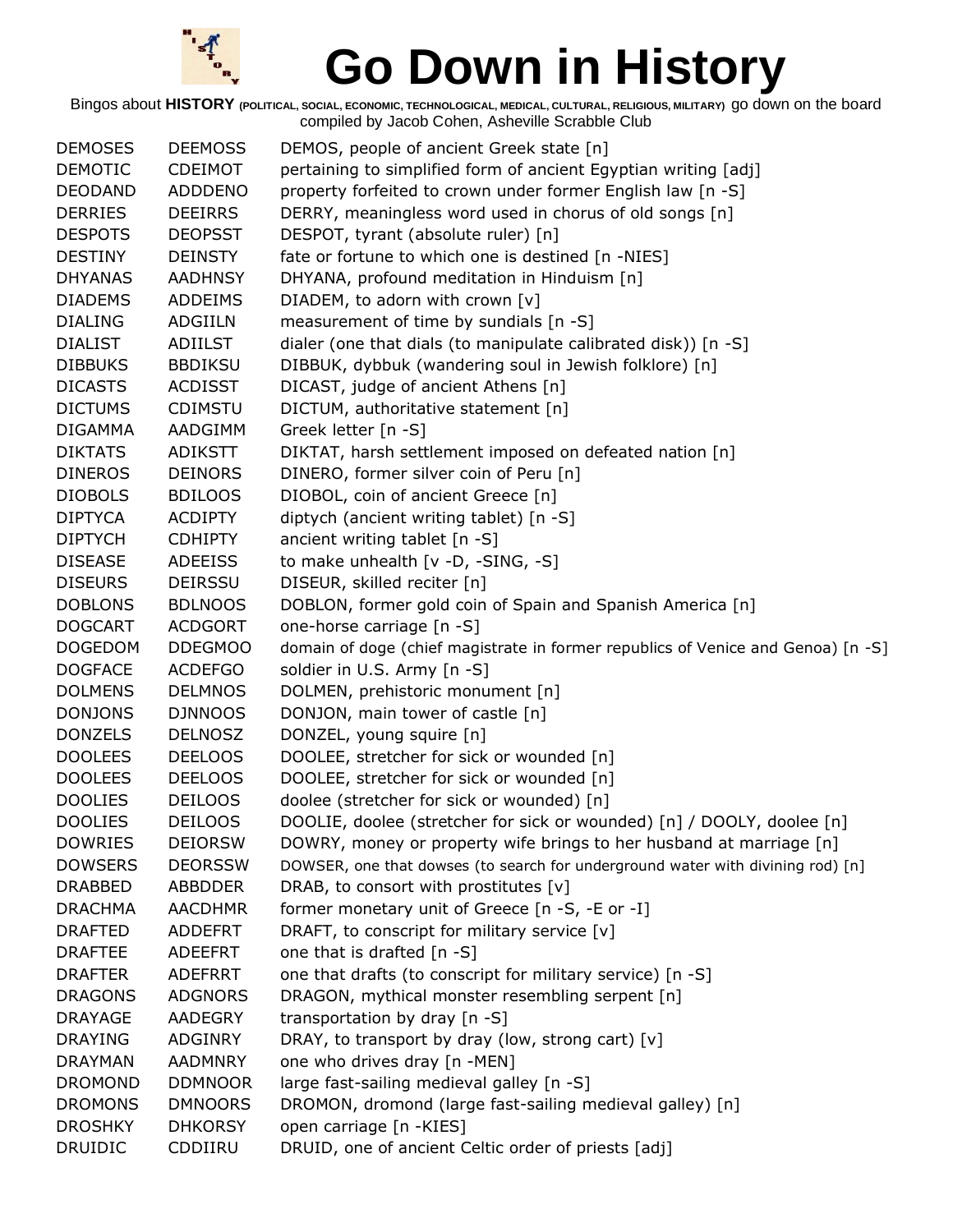

| <b>DUELERS</b> | <b>DEELRSU</b> | DUELER, one that duels (to fight formally) [n]                                       |
|----------------|----------------|--------------------------------------------------------------------------------------|
| <b>DUELING</b> | <b>DEGILNU</b> | contest between two persons with deadly weapons [n -S] / DUEL, to fight formally [v] |
| <b>DUELIST</b> | <b>DEILSTU</b> | dueler (one that duels (to fight formally)) [n -S]                                   |
| <b>DUELLED</b> | <b>DDEELLU</b> | DUEL, to fight formally [v]                                                          |
| <b>DUELLER</b> | <b>DEELLRU</b> | dueler (one that duels (to fight formally)) [n -S]                                   |
| <b>DUELLOS</b> | <b>DELLOSU</b> | DUELLO, art of dueling; duel [n]                                                     |
| <b>DUGOUTS</b> | <b>DGOSTUU</b> | DUGOUT, canoe made by hollowing out log [n]                                          |
| <b>DULCIAN</b> | <b>ACDILNU</b> | early type of bassoon [n -S]                                                         |
| <b>DUNGEON</b> | <b>DEGNNOU</b> | to confine in dungeon (underground prison) [v -ED, -ING, -S]                         |
| <b>DURBARS</b> | <b>ABDRRSU</b> | DURBAR, court of native ruler of India [n]                                           |
| <b>DUUMVIR</b> | <b>DIMRUUV</b> | magistrate of ancient Rome [n -S or -I]                                              |
| <b>DYBBUKS</b> | <b>BBDKSUY</b> | DYBBUK, wandering soul in Jewish folklore [n]                                        |
| <b>DYNASTY</b> | <b>ADNSTYY</b> | succession of rulers from same line of descent [n -TIES]                             |
|                |                | <b>E</b> 7s                                                                          |
| <b>EKPWELE</b> | <b>EEEKLPW</b> | former monetary unit of Equatorial Guinea [n -S]                                     |
| <b>ELIXIRS</b> | <b>EIILRSX</b> | ELIXIR, medicinal beverage [n]                                                       |
| <b>EMBARGO</b> | ABEGMOR        | to restrain trade by governmental order [v -ED, -ING, -ES]                           |
| <b>EMBOWEL</b> | <b>BEELMOW</b> | to disbowel (to remove intestines of) [v -ED, -ING, -S]                              |
| <b>EMPEROR</b> | <b>EEMOPRR</b> | ruler of empire [n -S]                                                               |
| <b>EMPIRES</b> | <b>EEIMPRS</b> | EMPIRE, major political unit [n]                                                     |
| <b>EMPRESS</b> | <b>EEMPRSS</b> | female ruler of empire [n -ES]                                                       |
| <b>ENFEOFF</b> | <b>EEFFFNO</b> | to invest with feudal estates [v -ED, -ING, -S]                                      |
| <b>ENSERFS</b> | <b>EEFNRSS</b> | ENSERF, to make serf (feudal slave) of [v]                                           |
| <b>ENSLAVE</b> | <b>AEELNSV</b> | to make slave of (one who is owned by another) [v -D, -VING, -S]                     |
| <b>ENTENTE</b> | <b>EEENNTT</b> | agreement between nations [n -S]                                                     |
| <b>EOLITHS</b> | <b>EHILOST</b> | EOLITH, prehistoric stone tool [n]                                                   |
| <b>EPARCHS</b> | <b>ACEHPRS</b> | EPARCH, head of eparchy [n]                                                          |
| <b>EPARCHY</b> | <b>ACEHPRY</b> | district of modern Greece [n -HIES]                                                  |
| <b>EPEEIST</b> | <b>EEEIPST</b> | one who fences with epee [n -S]                                                      |
| <b>EPHEBES</b> | <b>BEEEHPS</b> | EPHEBE, ephebus (young man of ancient Greece) [n]                                    |
| <b>EPHEBIC</b> | <b>BCEEHIP</b> | EPHEBE, ephebus (young man of ancient Greece) [adj]                                  |
| <b>EPHEBOS</b> | <b>BEEHOPS</b> | ephebus (young man of ancient Greece) [n -OI]                                        |
| <b>EPHEBUS</b> | <b>BEEHPSU</b> | young man of ancient Greece [n -BI]                                                  |
| <b>EPHORAL</b> | <b>AEHLOPR</b> | EPHOR, magistrate of ancient Greece [adj]                                            |
| <b>EPSILON</b> | <b>EILNOPS</b> | Greek letter [n -S]                                                                  |
| <b>EQUERRY</b> | <b>EEQRRUY</b> | officer in charge of horses [n -RIES]                                                |
| <b>EQUITES</b> | EEIQSTU        | EQUES, member of privileged military class of ancient Rome [n]                       |
| <b>ERLKING</b> | <b>EGIKLNR</b> | evil spirit of Germanic folklore [n -S]                                              |
| <b>ESCUAGE</b> | <b>ACEEGSU</b> | scutage, tax exacted by feudal lord in lieu of military service [n -S]               |
| <b>ESCUDOS</b> | <b>CDEOSSU</b> | ESCUDO, former monetary unit of Portugal [n]                                         |
| <b>ETATISM</b> | <b>AEIMSTT</b> | state socialism [n -S]                                                               |
| <b>ETATIST</b> | AEISTTT        | ETATISM, state socialism [adj]                                                       |
| ETERNAL        | AEELNRT        | something lasting forever [n -S]                                                     |
| <b>ETYMONS</b> | <b>EMNOSTY</b> | ETYMON, earliest known form of word [n]                                              |
| <b>EUDEMON</b> | <b>DEEMNOU</b> | good spirit [n -S]                                                                   |
| <b>EUNUCHS</b> | <b>CEHNSUU</b> | EUNUCH, castrated man [n]                                                            |
| <b>EVZONES</b> | <b>EENOSVZ</b> | EVZONE, Greek soldier [n]                                                            |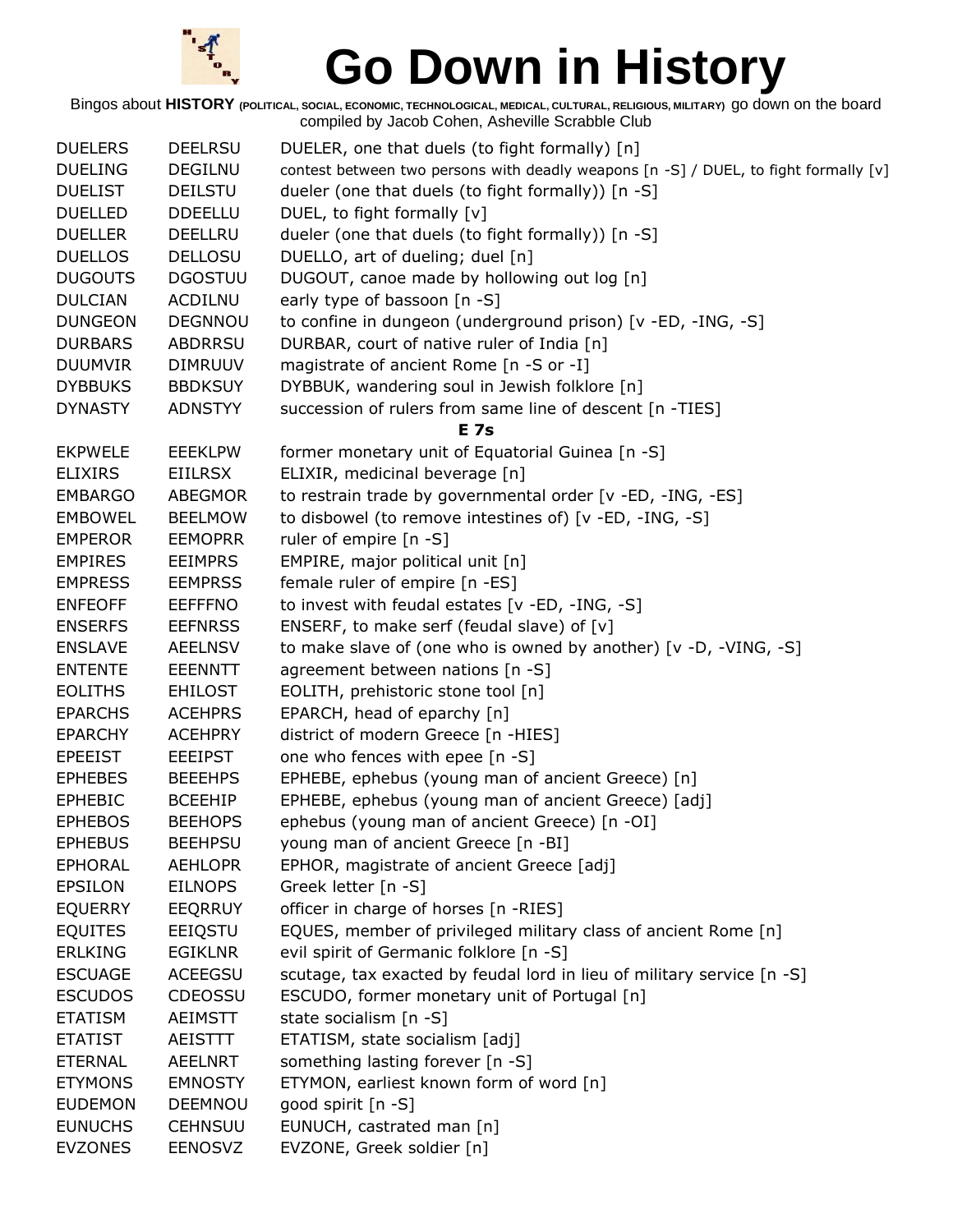

| <b>EXARCHS</b> | <b>ACEHRSX</b> | EXARCH, ruler of province in Byzantine Empire [n]                                                   |
|----------------|----------------|-----------------------------------------------------------------------------------------------------|
| <b>EXARCHY</b> | <b>ACEHRXY</b> | domain of exarch [n -HIES]                                                                          |
| <b>EXONYMS</b> | <b>EMNOSXY</b> | EXONYM, name for people used by outsiders and not by people themselves [n]                          |
|                |                | <b>F7s</b>                                                                                          |
| <b>FABLERS</b> | <b>ABEFLRS</b> | FABLER, one that fables (to compose or tell fictitious tales [n]                                    |
| <b>FABLIAU</b> | AABFILU        | short metrical tale popular in medieval France [n -X]                                               |
| <b>FABLING</b> | <b>ABFGILN</b> | FABLE, to compose or tell fictitious tales [v]                                                      |
| <b>FABULAR</b> | AABFLRU        | legendary [adj]                                                                                     |
| <b>FADDIER</b> | <b>ADDEFIR</b> | FADDY, faddish (inclined to take up fads (practice or interest that enjoys brief popularity)) [adj] |
| <b>FADDISH</b> | <b>ADDFHIS</b> | inclined to take up fads (practice or interest that enjoys brief popularity) [adj]                  |
| <b>FADDISM</b> | <b>ADDFIMS</b> | inclination to take up fads (practice or interest that enjoys brief popularity) [n -S]              |
| <b>FADDIST</b> | <b>ADDFIST</b> | faddish inclined to take up fads (practice or interest that enjoys brief popularity) person [n -S]  |
| <b>FALLOUT</b> | <b>AFLLOTU</b> | radioactive debris resulting from nuclear explosion [n -s]                                          |
| <b>FASCINE</b> | <b>ACEFINS</b> | bundle of sticks used in building fortifications [n -S]                                             |
| <b>FASCISM</b> | <b>ACFIMSS</b> | oppressive political system [n -S]                                                                  |
| <b>FASCIST</b> | <b>ACFISST</b> | advocate of fascism (oppressive political system) [n -S]                                            |
| <b>FAUVIST</b> | <b>AFISTUV</b> | advocate of fauvism (movement in painting) [n -S]                                                   |
| <b>FECIALS</b> | <b>ACEFILS</b> | FECIAL, fetial (priest of ancient Rome) [n]                                                         |
| <b>FEDERAL</b> | <b>ADEEFLR</b> | supporter of type of central government [n -S]                                                      |
| <b>FELUCCA</b> | <b>ACCEFLU</b> | swift sailing vessel [n -S]                                                                         |
| <b>FEODARY</b> | <b>ADEFORY</b> | vassal (person granted use of land by feudal lord in return for homage and allegiance) [n -RIES]    |
| <b>FEOFFED</b> | <b>DEEFFFO</b> | FEOFF, to grant fief (feudal estate) to $[v]$                                                       |
| <b>FEOFFEE</b> | <b>EEEFFFO</b> | one to whom fief is granted [n -S]                                                                  |
| <b>FEOFFER</b> | <b>EEFFFOR</b> | one that grants fief (feudal estate) to another [n -S]                                              |
| <b>FEOFFOR</b> | <b>EFFFOOR</b> | feoffer one that grants fief (feudal estate) to another [n -S]                                      |
| <b>FETIALS</b> | <b>AEFILST</b> | FETIAL, priest of ancient Rome [n]                                                                  |
| <b>FEUDARY</b> | <b>ADEFRUY</b> | vassal (person granted use of land by feudal lord in return for homage and allegiance) [n -RIES]    |
| <b>FEUDING</b> | <b>DEFGINU</b> | FEUD, to engage in feud (bitter, continuous hostility) [v]                                          |
| <b>FEUDIST</b> | <b>DEFISTU</b> | one that feuds (to engage in feud (bitter, continuous hostility)) [n -S]                            |
| <b>FIEFDOM</b> | <b>DEFFIMO</b> | fief (feudal estate) [n -S]                                                                         |
| <b>FIGHTER</b> | <b>EFGHIRT</b> | one that fights (to attempt to defeat adversary) [n -S]                                             |
| <b>FINALIS</b> | <b>AFIILNS</b> | type of tone in medieval music [n -LES]                                                             |
| <b>FITCHEE</b> | <b>CEEFHIT</b> | fitchy (having arms ending in point -- used of heraldic cross) [adj]                                |
| <b>FLAMENS</b> | <b>AEFLMNS</b> | FLAMEN, priest of ancient Rome [n]                                                                  |
| <b>FLOGGED</b> | <b>DEFGGLO</b> | FLOG, to beat with whip or rod $[v]$                                                                |
| <b>FLOGGER</b> | <b>EFGGLOR</b> | one that flogs (to beat with whip or rod) [n -S]                                                    |
| <b>FLOKATI</b> | AFIKLOT        | Greek handwoven rug [n -S]                                                                          |
| <b>FLOOSIE</b> | <b>EFILOOS</b> | floozy (prostitute) [n -S]                                                                          |
| <b>FLOOZIE</b> | <b>EFILOOZ</b> | floozy (prostitute) [n -S]                                                                          |
| <b>FLOREAT</b> | <b>AEFLORT</b> | may he/she/it flourish [v -ED, -ING, -S]                                                            |
| <b>FLORINS</b> | <b>FILNORS</b> | FLORIN, former gold coin of Europe [n]                                                              |
| <b>FLORUIT</b> | <b>FILORTU</b> | to describe time period when someone is known to have lived [v -ED, -ING, -S]                       |
| <b>FOLKISH</b> | <b>FHIKLOS</b> | characteristic of common people [adj]                                                               |
| <b>FOLKMOT</b> | <b>FKLMOOT</b> | folkmoot (general assembly of people in early England) [n -S]                                       |
| <b>FOLKWAY</b> | <b>AFKLOWY</b> | traditional custom of people [n -S]                                                                 |
| <b>FOREVER</b> | <b>EEFORRV</b> | indefinite length of time [n -S]                                                                    |
| <b>FOSSILS</b> | <b>FILOSSS</b> | FOSSIL, remains of animal or plant preserved in earth's crust [n]                                   |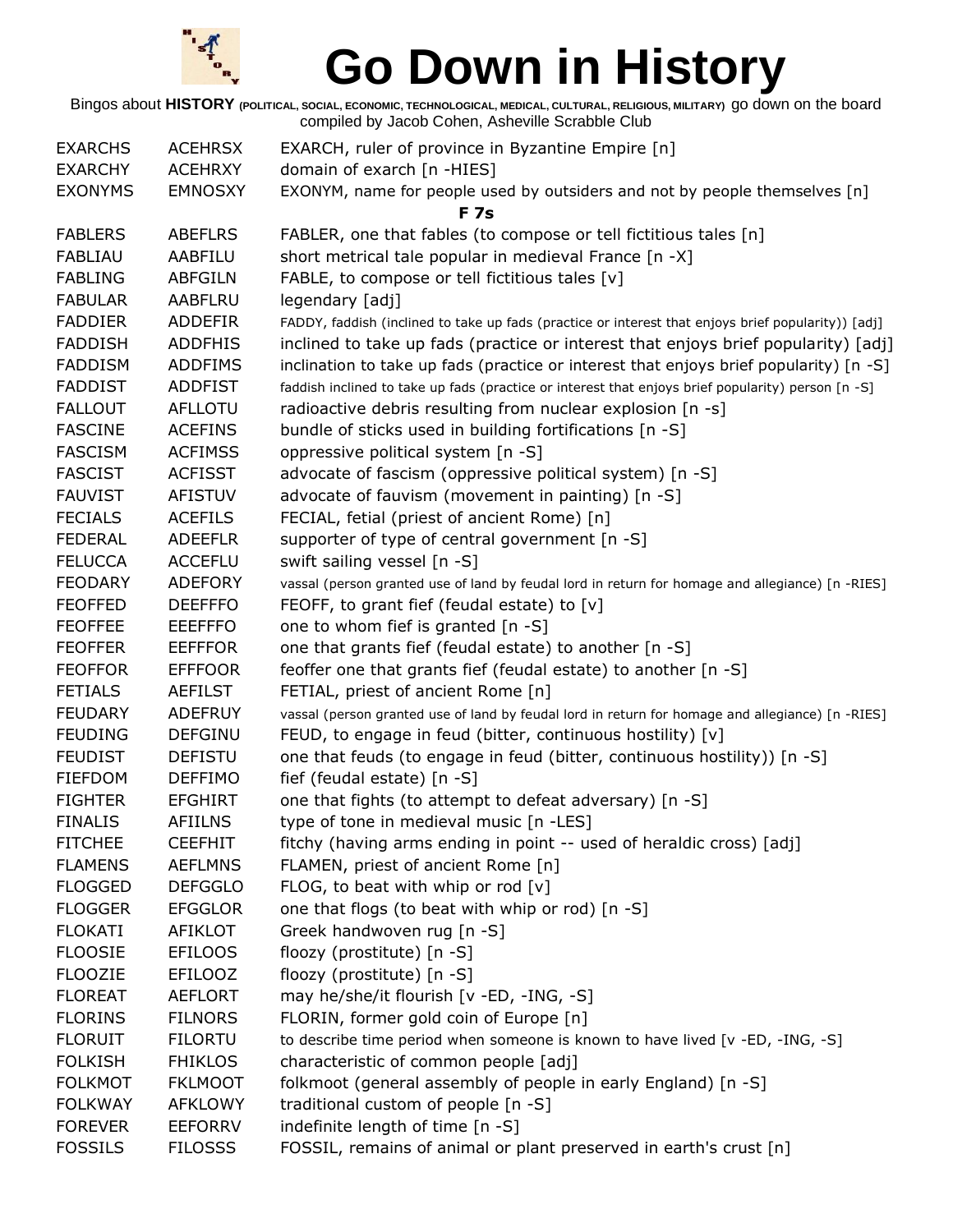

| <b>FOURGON</b> | <b>FGNOORU</b> | wagon for carrying baggage [n -S]                                                              |
|----------------|----------------|------------------------------------------------------------------------------------------------|
| <b>FOXHOLE</b> | <b>EFHLOOX</b> | small pit used for cover in battle area [n -S]                                                 |
| <b>FROGMAN</b> | <b>AFGMNOR</b> | person equipped for extended periods of underwater swimming [n -MEN]                           |
| <b>FUEHRER</b> | EEFHRRU        | fuhrer (leader (one that leads or guides)) [n -S]                                              |
| <b>FUHRERS</b> | <b>EFHRRSU</b> | FUHRER, leader (one that leads or guides) [n]                                                  |
| <b>FUNERAL</b> | AEFLNRU        | ceremony held for dead person [n -S]                                                           |
| <b>FUTHARC</b> | <b>ACFHRTU</b> | futhark (ancient alphabet) [n -S]                                                              |
| <b>FUTHARK</b> | AFHKRTU        | ancient alphabet [n -S]                                                                        |
| <b>FUTHORC</b> | <b>CFHORTU</b> | futhark (ancient alphabet) [n -S]                                                              |
| <b>FUTHORK</b> | <b>FHKORTU</b> | futhark (ancient alphabet) [n -S]                                                              |
|                |                | <b>G</b> 7s                                                                                    |
| <b>GABELLE</b> | <b>ABEEGLL</b> | tax on salt $[n -S]$                                                                           |
| <b>GABOONS</b> | <b>ABGNOOS</b> | GABOON, spittoon (receptacle for saliva) [n]                                                   |
| <b>GAGAKUS</b> | AAGGKSU        | GAGAKU, ancient court music of Japan [n]                                                       |
| <b>GALIOTS</b> | AGILOST        | GALIOT, galliot (small galley) [n]                                                             |
| <b>GALLEON</b> | <b>AEGLLNO</b> | large sailing vessel [n -S]                                                                    |
| <b>GALLEYS</b> | <b>AEGLLSY</b> | GALLEY, long, low medieval ship [n]                                                            |
| <b>GALLIOT</b> | <b>AGILLOT</b> | small galley $[n -S]$                                                                          |
| <b>GALLOWS</b> | <b>AGLLOSW</b> | structure used for hanging condemned person [n -ES]                                            |
| <b>GEISHAS</b> | <b>AEGHISS</b> | GEISHA, Japanese girl trained to entertain [n]                                                 |
| <b>GEMOTES</b> | <b>EEGMOST</b> | GEMOTE, public meeting in Anglo-Saxon England [n]                                              |
| <b>GENERAL</b> | <b>AEEGLNR</b> | military officer [n -S]                                                                        |
| <b>GEOLOGY</b> | <b>EGGLOOY</b> | science that deals with origin and structure of earth [n -GIES]                                |
| <b>GESTAPO</b> | <b>AEGOPST</b> | secret-police organization [n -S]                                                              |
| <b>GHOULIE</b> | <b>EGHILOU</b> | ghoul (demon (evil spirit)) [n -S]                                                             |
| <b>GINGALL</b> | <b>AGGILLN</b> | jingal (heavy musket) [n -S]                                                                   |
| <b>GINGALS</b> | <b>AGGILNS</b> | GINGAL, jingal (heavy musket) [n]                                                              |
| <b>GISARME</b> | <b>AEGIMRS</b> | medieval weapon [n -S]                                                                         |
| <b>GITTERN</b> | EGINRTT        | medieval guitar [n -S]                                                                         |
| <b>GLEEMAN</b> | AEEGLMN        | minstrel (medieval musician) [n -MEN]                                                          |
| <b>GOBLINS</b> | <b>BGILNOS</b> | GOBLIN. evil or mischievous creature [n]                                                       |
| <b>GODDESS</b> | <b>DDEGOSS</b> | female god [n -ES]                                                                             |
| <b>GRIFFES</b> | <b>EFFGIRS</b> | GRIFFE, person of mixed ancestry [n]                                                           |
| <b>GRIFFIN</b> | <b>FFGIINR</b> | mythological creature [n -S]                                                                   |
| <b>GRYPHON</b> | <b>GHNOPRY</b> | griffin (mythological creature) [n -S]                                                         |
| <b>GUILDER</b> | <b>DEGILRU</b> | former monetary unit of Netherlands [n -S]                                                     |
| <b>GUINEAS</b> | <b>AEGINSU</b> | GUINEA, formerly used British coin [n]                                                         |
| <b>GULDENS</b> | <b>DEGLNSU</b> | GULDEN, guilder, former monetary unit of Netherlands [n]                                       |
|                |                | <b>H</b> 7s                                                                                    |
| <b>HABITAN</b> | AABHINT        | French settler [n -S]                                                                          |
| <b>HADDEST</b> | <b>ADDEHST</b> | 2 <sup>nd</sup> person singular of have (to hold as possession, privilege, or entitlement) [v] |
| <b>HADITHS</b> | <b>ADHHIST</b> | HADITH, record of sayings of Mohammed [n]                                                      |
| <b>HADITHS</b> | <b>ADHHIST</b> | HADITH, record of sayings of Muhammed [n]                                                      |
| <b>HADJEES</b> | <b>ADEEHJS</b> | HADJEE, hadji (one who has made hadj) [n]                                                      |
| <b>HAFIZES</b> | <b>AEFHISZ</b> | HAFIZ, Muslim who knows Koran by heart [n]                                                     |
| <b>HAFTARA</b> | AAAFHRT        | haphtara (biblical selection) [n S, -ROT, -ROTH]                                               |
| <b>HAGADIC</b> | AACDGHI        | haggadic (biblical narrative) [adj]                                                            |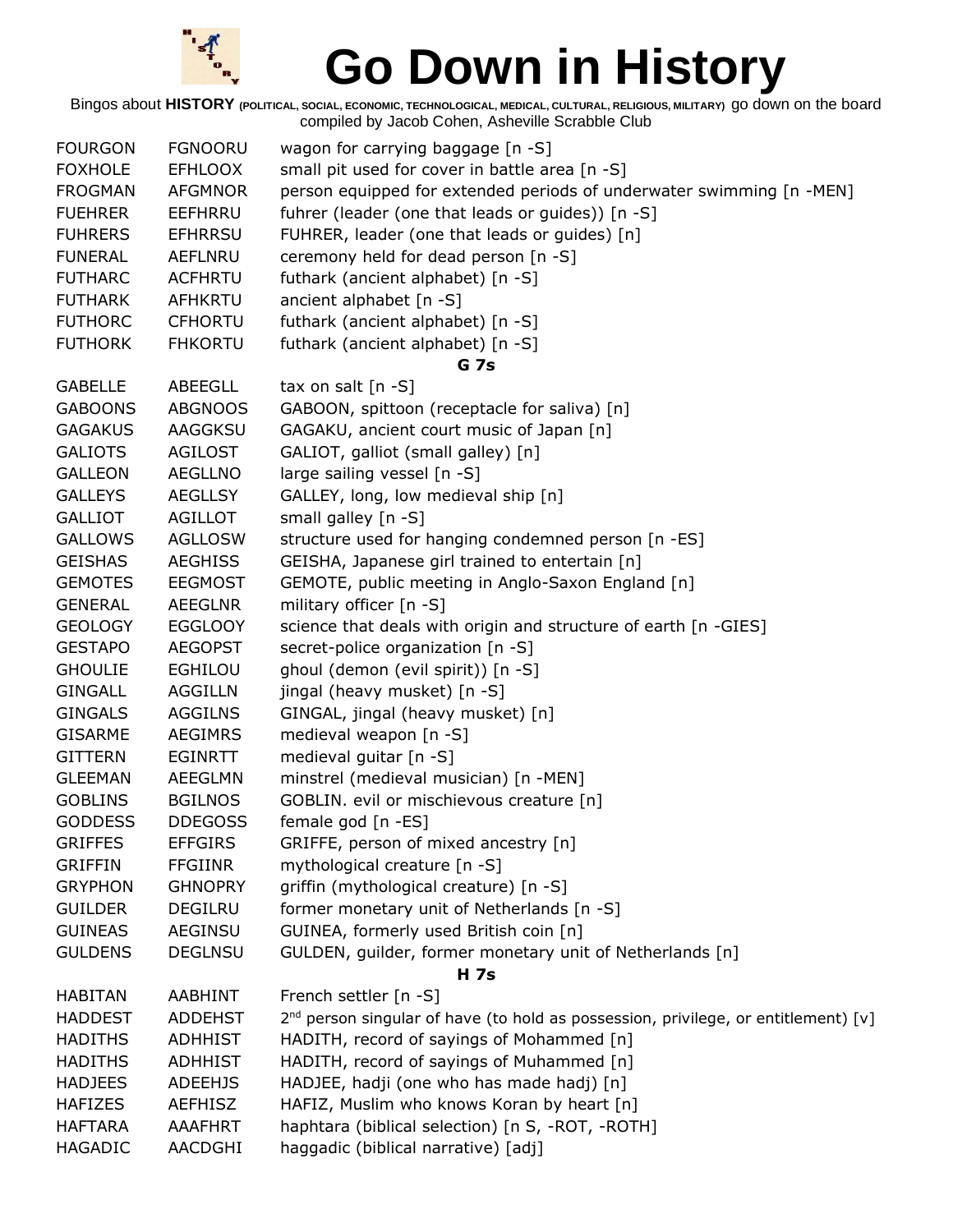

| <b>HAGGADA</b> | AAADGGH        | haggadah (biblical narrative) [n -S, -DOT, -DOTH]                            |
|----------------|----------------|------------------------------------------------------------------------------|
| <b>HALACHA</b> | <b>AAACHHL</b> | legal part of Talmud [n -S or -HOT or -HOTH]                                 |
| <b>HALAKAH</b> | AAAHHKL        | halacha (legal part of Talmud) [n -S or -KOTH]                               |
| <b>HALAKHA</b> | <b>AAAHHKL</b> | halacha (legal part of Talmud) [n -S or -KHOT]                               |
| <b>HALBERD</b> | <b>ABDEHLR</b> | axlike weapon of 15th and 16th centuries [n -S]                              |
| <b>HALBERT</b> | <b>ABEHLRT</b> | halberd (axlike weapon of 15th and 16th centuries) [n -S]                    |
| <b>HALIERS</b> | <b>AEHILRS</b> | HALIER, former monetary unit of Slovakia [n]                                 |
| <b>HANDCAR</b> | <b>AACDHNR</b> | hand-operated railroad car [n -S]                                            |
| <b>HANSOMS</b> | <b>AHMNOSS</b> | HANSOM, light carriage [n]                                                   |
| <b>HAPKIDO</b> | ADHIKOP        | Korean martial art [n -S]                                                    |
| <b>HAPPENS</b> | <b>AEHNPPS</b> | HAPPEN, to occur (to take place) $[v]$                                       |
| <b>HAPPING</b> | <b>AGHINPP</b> | HAP, to happen (to occur (to take place)) [v]                                |
| HARIJAN        | AAHIJNR        | outcaste in India [n -S]                                                     |
| <b>HARLOTS</b> | <b>AHLORST</b> | HARLOT, prostitute [n]                                                       |
| <b>HARPING</b> | <b>AGHINPR</b> | wooden plank used in shipbuilding [n -S]                                     |
| <b>HARPINS</b> | <b>AHINPRS</b> | HARPIN, harping (wooden plank used in shipbuilding) [n]                      |
| <b>HATTERS</b> | <b>AEHRSTT</b> | HATTER, hatmaker (one that makes hats) [n]                                   |
| <b>HAUBERK</b> | ABEHKRU        | coat of armor [n -S]                                                         |
| <b>HAYRACK</b> | <b>AACHKRY</b> | frame used in hauling hay [n -S]                                             |
| <b>HEALERS</b> | <b>AEEHLRS</b> | HEALER, one that heals (to make sound or whole) [n]                          |
| <b>HEATHEN</b> | AEEHHNT        | uncivilized person [n -S]                                                    |
| <b>HEAUMES</b> | AEEHMSU        | HEAUME, medieval helmet [n]                                                  |
| <b>HEIRDOM</b> | <b>DEHIMOR</b> | heirship (right to inheritance) [n -S]                                       |
| <b>HEIRESS</b> | <b>EEHIRSS</b> | female inheritor (one that inherits (to receive by legal succession)) [n -S] |
| <b>HEIRING</b> | <b>EGHIINR</b> | HEIR, to inherit (to receive by legal succession) [v]                        |
| <b>HELIAST</b> | <b>AEHILST</b> | Athenian judge [n -S]                                                        |
| <b>HELOTRY</b> | <b>EHLORTY</b> | helotism (slavery or serfdom) [n -RIES]                                      |
| <b>HERDICS</b> | <b>CDEHIRS</b> | HERDIC, type of carriage (wheeled, horse-drawn vehicle) [n]                  |
| <b>HEREDES</b> | <b>DEEEHRS</b> | HERES, heir [n]                                                              |
| <b>HERETIC</b> | <b>CEEHIRT</b> | one that upholds heresy (belief contrary to church doctrine) [n -S]          |
| <b>HERIOTS</b> | <b>EHIORST</b> | HERIOT, feudal tribute or payment [n]                                        |
| <b>HERITOR</b> | <b>EHIORRT</b> | one that inherits (to receive by legal succession) [n -S]                    |
| <b>HEROICS</b> | <b>CEHIORS</b> | HEROIC, epic verse [n]                                                       |
| <b>HEROISM</b> | <b>EHIMORS</b> | heroic behavior [n -S]                                                       |
| <b>HETAERA</b> | AAEEHRT        | concubine $[n -E, -S]$                                                       |
| <b>HETAIRA</b> | AAEHIRT        | hetaera (concubine) [n -I, -S]                                               |
| <b>HETMANS</b> | <b>AEHMNST</b> | HETMAN, cossack leader [n]                                                   |
| <b>HEXEREI</b> | EEEHIRX        | witchcraft $[n -S]$                                                          |
| <b>HEYDAYS</b> | <b>ADEHSYY</b> | HEYDAY, period of one's greatest success [n]                                 |
| <b>HEYDEYS</b> | <b>DEEHSYY</b> | HEYDEY, heyday (period of one's greatest success) [n]                        |
| <b>HISTORY</b> | <b>HIORSTY</b> | chronological record of past events [n -RIES]                                |
| <b>HOOSGOW</b> | <b>GHOOOSW</b> | hoosegow (jail) [n -S]                                                       |
| <b>HOPLITE</b> | <b>EHILOPT</b> | foot soldier of ancient Greece [n -S]                                        |
| <b>HORNING</b> | <b>GHINNOR</b> | mock serenade for newlyweds [n -S]                                           |
| <b>HOSTLER</b> | <b>EHLORST</b> | person who tends horses or mules [n -S]                                      |
| <b>HOUDAHS</b> | <b>ADHHOSU</b> | HOUDAH, howdah (seat on elephant or camel for riders) [n]                    |
| <b>HOUNGAN</b> | AGHNNOU        | voodoo priest [n -S]                                                         |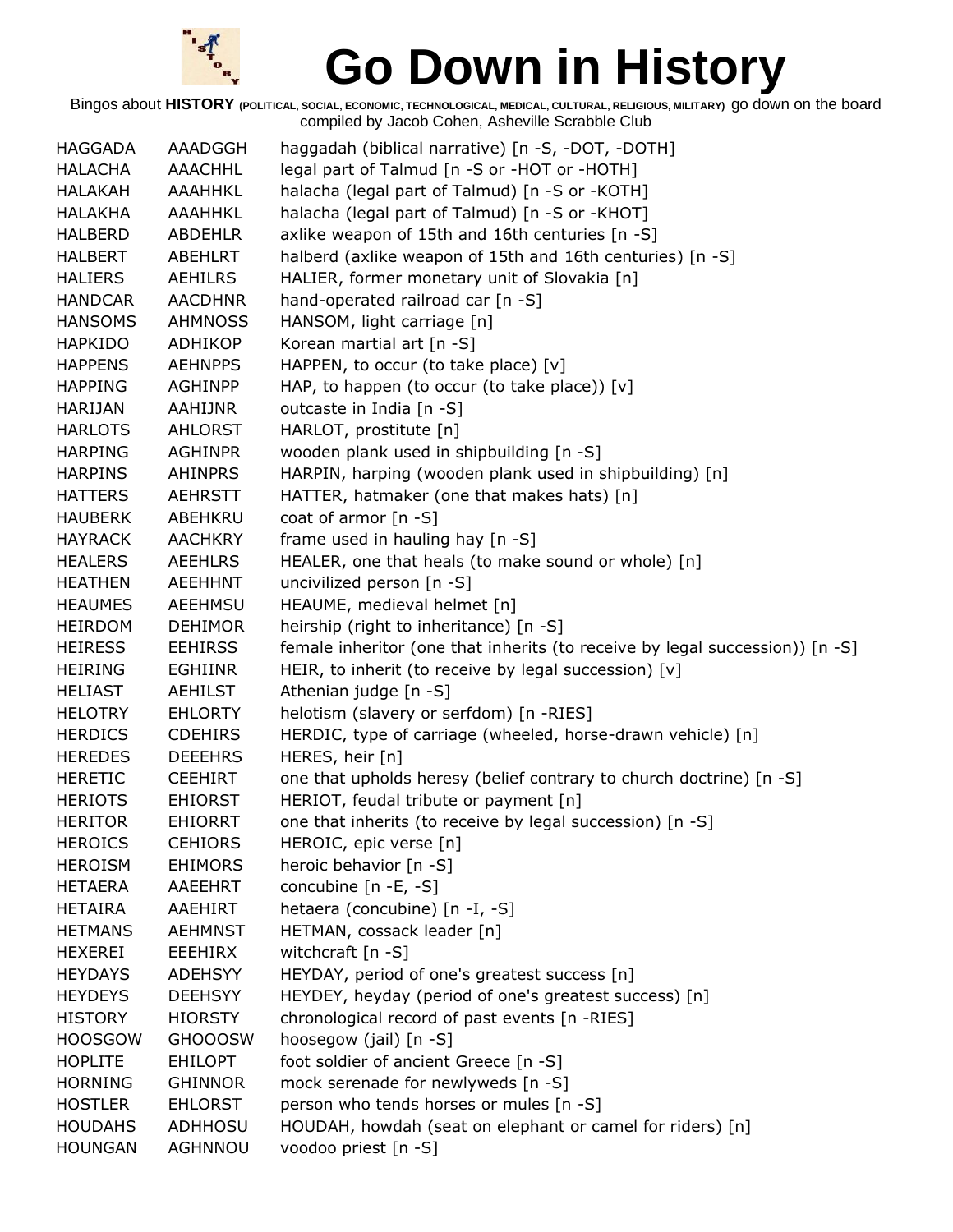

| <b>HOWDAHS</b>                   | <b>ADHHOSW</b> | HOWDAH, seat on elephant or camel for riders [n]                                 |
|----------------------------------|----------------|----------------------------------------------------------------------------------|
| <b>HUSSARS</b>                   | AHRSSSU        | HUSSAR, cavalry soldier [n]                                                      |
| <b>HYMNALS</b>                   | <b>AHLMNSY</b> | HYMNAL, book of hymns [n]                                                        |
| <b>HYMNARY</b>                   | <b>AHMNRYY</b> | hymnal (book of hymns) [n -RIES]                                                 |
|                                  |                | I 7s                                                                             |
| <b>IAMBICS</b>                   | <b>ABCIIMS</b> | IAMBIC, iamb (type of metrical foot) [n]                                         |
| <b>IDOLISE</b>                   | <b>DEIILOS</b> | to idolize (to worship (to honor and love as divine being)) $[v -D, SIMG, -S]$   |
| <b>IDOLISM</b>                   | <b>DIILMOS</b> | idolatry (worship of idols) [n -S]                                               |
| <b>IDOLIZE</b>                   | DEIILOZ        | to worship (to honor and love as divine being) [v -D, -ZING, -S]                 |
| <b>INCUBUS</b>                   | <b>BCINSUU</b> | demon (evil spirit) [n -ES or -BI]                                               |
| <b>INDIGEN</b>                   | <b>DEGIINN</b> | indigene (native (original inhabitant of area)) [n -S]                           |
| <b>INFANTA</b>                   | <b>AAFINNT</b> | daughter of Spanish or Portuguese monarch [n -S]                                 |
| <b>INFANTE</b>                   | <b>AEFINNT</b> | younger son of Spanish or Portuguese monarch [n -S]                              |
| <b>INFEOFF</b>                   | <b>EFFFINO</b> | to enfeoff (to invest with feudal estate) [v -ED, -ING, -S]                      |
| <b>INFIDEL</b>                   | <b>DEFIILN</b> | one who has no religious faith [n -S]                                            |
| <b>INHERIT</b>                   | <b>EHIINRT</b> | to receive by legal succession [v, -ED, -ING, -S]                                |
| <b>INKHORN</b>                   | <b>HIKNNOR</b> | small container for ink [n -S]                                                   |
| <b>INKPOTS</b>                   | <b>IKNOPST</b> | INKPOT, inkwell (small container for ink (colored fluid used for writing)) [n]   |
| <b>INKWELL</b>                   | <b>EIKLLNW</b> | small container for ink (colored fluid used for writing) [n -S]                  |
| <b>INSIGNE</b>                   | <b>EGIINNS</b> | insignia (emblem of authority or honor) [n -NIA]                                 |
| <b>INUKSUK</b>                   | <b>IKKNSUU</b> | inukshuk (figure of human made of stones) [n -UIT, -S]                           |
|                                  |                | J <sub>7s</sub>                                                                  |
| <b>JAEGERS</b>                   | <b>AEEGJRS</b> | JAEGER, hunter (one that hunts (to pursue for food or sport)) [n]                |
| <b>JARLDOM</b>                   | <b>ADJLMOR</b> | domain of jarl [n -S]                                                            |
| <b>JERRIES</b>                   | <b>EEIJRRS</b> | JERRY, German soldier [n]                                                        |
| <b>JINGALL</b>                   | <b>AGIJLLN</b> | jingal (heavy musket) [n -S]                                                     |
| <b>JINGALS</b>                   | <b>AGIJLNS</b> | JINGAL, heavy musket [n]                                                         |
| <b>JUJITSU</b>                   | <b>IJJSTUU</b> | Japanese art of self-defense [n -S]                                              |
| <b>JUJUISM</b>                   | <b>IJJMSUU</b> | system of beliefs connected with jujus [n -S]                                    |
| <b>JUJUIST</b>                   | <b>IJJSTUU</b> | follower of jujuism [n -S]                                                       |
| <b>JUJUTSU</b>                   | <b>JJSTUUU</b> | jujitsu (Japanese art of self-defense) [n -S]                                    |
| <b>JUKEBOX</b>                   | <b>BEJKOUX</b> | coin-operated phonograph [n -ES]                                                 |
|                                  | <b>AACHIKN</b> | <b>K7s</b>                                                                       |
| <b>KACHINA</b><br><b>KADDISH</b> | <b>ADDHIKS</b> | ancestral spirit [n -S]<br>Jewish prayer [n -ES or -IM]                          |
| <b>KAHUNAS</b>                   | <b>AAHKNSU</b> | KAHUNA, medicine man [n]                                                         |
| <b>KAISERS</b>                   | <b>AEIKRSS</b> | KAISER, emperor (ruler of empire) [n]                                            |
| <b>KALENDS</b>                   | <b>ADEKLNS</b> | calends (first day of Roman month) [n KALENDS]                                   |
| <b>KALIPHS</b>                   | <b>AHIKLPS</b> | KALIPH, caliph (Muslim leader) [n]                                               |
| <b>KAMOTIK</b>                   | AIKKMOT        | komatik (Inuit sledge) [n -S]                                                    |
| <b>KAMOTIQ</b>                   | <b>AIKMOQT</b> | komatik (Inuit sledge) [n -S]                                                    |
| <b>KARATES</b>                   | <b>AAEKRST</b> | KARATE, Japanese art of self-defense [n]                                         |
| <b>KASBAHS</b>                   | <b>AABHKSS</b> | KASBAH, casbah (old section of North African city) [n]                           |
| <b>KASHERS</b>                   | <b>AEHKRSS</b> | KASHER, to kosher (to make fit to be eaten according to Jewish dietary laws) [v] |
| <b>KASHRUT</b>                   | AHKRSTU        | kashruth (Jewish dietary laws) [n -S]                                            |
| <b>KATCINA</b>                   | <b>AACIKNT</b> | kachina (ancestral spirit) [n -S]                                                |
| <b>KATSINA</b>                   | <b>AAIKNST</b> | kachina (ancestral spirit) [n -M or -S]                                          |
|                                  |                |                                                                                  |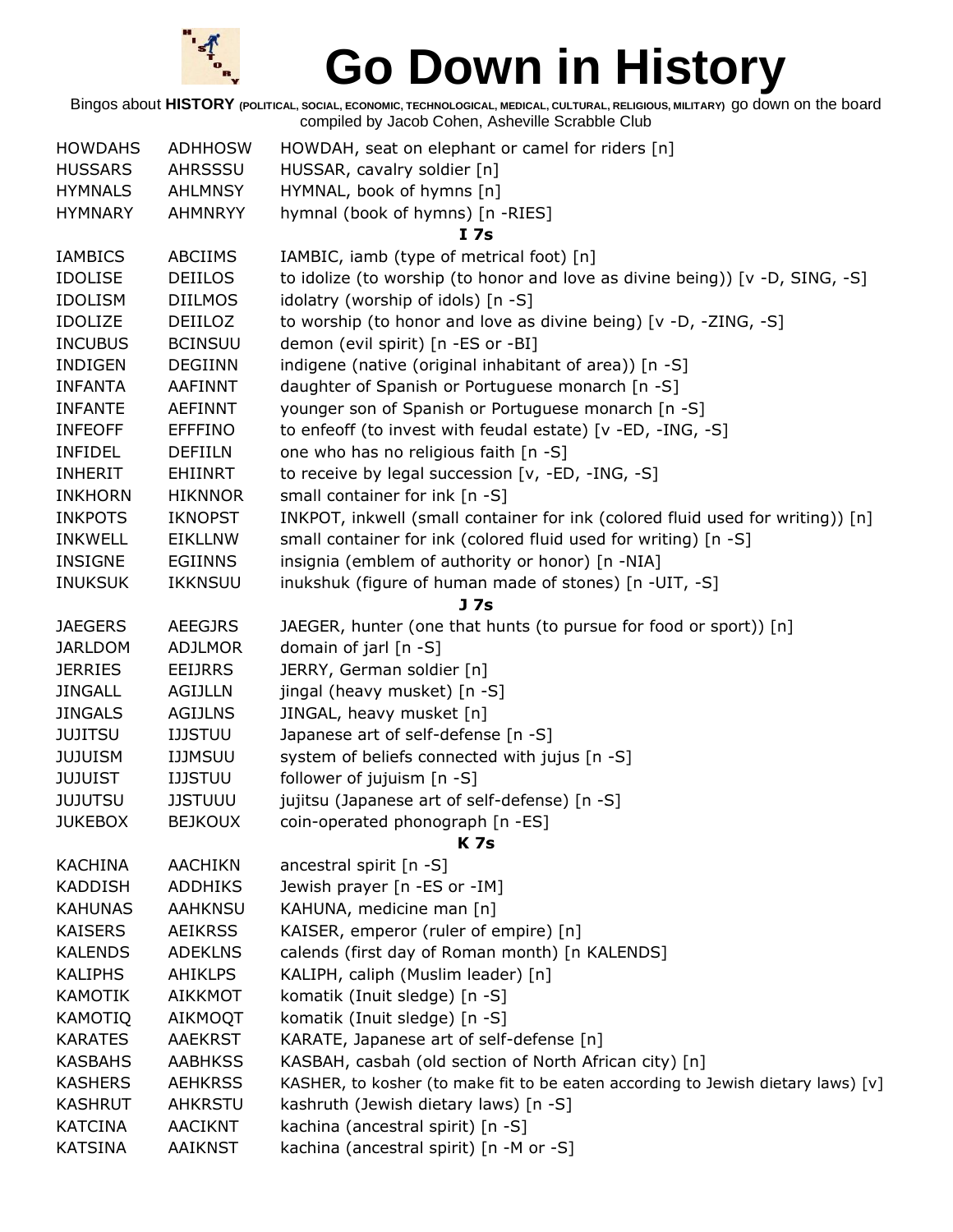

| <b>KEBLAHS</b> | <b>ABEHKLS</b> | KEBLAH, kiblah (direction toward which Muslims face while praying) [n]          |
|----------------|----------------|---------------------------------------------------------------------------------|
| <b>KENOSIS</b> | <b>EIKNOSS</b> | incarnation of Christ [n -ES]                                                   |
| <b>KENOTIC</b> | <b>CEIKNOT</b> | KENOSIS (incarnation of Christ) [adj]                                           |
| <b>KERMESS</b> | <b>EEKMRSS</b> | kermis (festival (day or time of celebration)) [n -ES]                          |
| <b>KERYGMA</b> | <b>AEGKMRY</b> | preaching of gospel [n -S or -TA]                                               |
| <b>KHALIFA</b> | AAFHIKL        | caliph (Muslim leader) [n -S]                                                   |
| <b>KHALIFS</b> | AFHIKLS        | KHALIF, caliph (Muslim leader) [n]                                              |
| <b>KHANATE</b> | AAEHKNT        | domain of khan [n -S]                                                           |
| <b>KHEDIVE</b> | <b>DEEHIKV</b> | Turkish viceroy [n -S]                                                          |
| <b>KIBITKA</b> | ABIIKKT        | type of Russian sled or wagon [n -S]                                            |
| <b>KIBLAHS</b> | <b>ABHIKLS</b> | KIBLAH, direction toward which Muslims face while praying [n]                   |
| <b>KIMONOS</b> | <b>IKMNOOS</b> | KIMONO, loose robe [n]                                                          |
| <b>KINARAS</b> | AAIKNRS        | KINARA, candelabra with seven candlesticks (to celebrate Kwanzaa) (Swahili) [n] |
| <b>KINFOLK</b> | <b>FIKKLNO</b> | relatives (one who is connected with another by blood or marriage) [n -S]       |
| KINGDOM        | <b>DGIKMNO</b> | area ruled by king $[n - S]$                                                    |
| <b>KINGING</b> | <b>GGIIKNN</b> | KING, to reign as king (male monarch) $[v]$                                     |
| <b>KINGLET</b> | <b>EGIKLNT</b> | king who rules over small area [n -S]                                           |
| <b>KINLESS</b> | <b>EIKLNSS</b> | having no kin [adj]                                                             |
| KINSHIP        | <b>HIIKNPS</b> | relationship (state of being related) [n -S]                                    |
| <b>KINSMAN</b> | <b>AIKMNNS</b> | male relative (one who is connected with another by blood or marriage) [n -MEN] |
| <b>KIRMESS</b> | <b>EIKMRSS</b> | kermis (festival (day or time of celebration)) [n -ES]                          |
| <b>KITHARA</b> | AAHIKRT        | cithara (ancient stringed instrument) [n -S]                                    |
| <b>KLAVERN</b> | <b>AEKLNRV</b> | local branch of Ku Klux Klan [n -S]                                             |
| <b>KLEAGLE</b> | AEEGKLL        | official in Ku Klux Klan [n -S]                                                 |
| <b>KLEPHTS</b> | <b>EHKLPST</b> | KLEPHT, Greek guerrilla [n]                                                     |
| <b>KLEZMER</b> | <b>EEKLMRZ</b> | Jewish folk musician [n -S, -IM]                                                |
| <b>KNIGHTS</b> | <b>GHIKNST</b> | KNIGHT, to make knight (medieval gentleman-soldier) of [v]                      |
| <b>KOLHOZY</b> | <b>HKLOOYZ</b> | KOLHOZ, kolkhoz (collective farm in Russia) [n]                                 |
| <b>KOLKHOS</b> | <b>HKKLOOS</b> | kolkhoz (collective farm in Russia) [n -ES or -SY]                              |
| <b>KOLKHOZ</b> | <b>HKKLOOZ</b> | collective farm in Russia [n -ES or -ZY]                                        |
| <b>KOLKOZY</b> | <b>KKLOOYZ</b> | KOLKOZ, kolkhoz (collective farm in Russia) [n]                                 |
| <b>KOMATIK</b> | <b>AIKKMOT</b> | Inuit sledge [n -S]                                                             |
| <b>KOSHERS</b> | <b>EHKORSS</b> | KOSHER, to make fit to be eaten according to Jewish dietary laws [v]            |
| <b>KOTOWER</b> | <b>EKOORTW</b> | one that kotows (to kowtow (to behave in servile manner)) [n -S]                |
| <b>KRAKENS</b> | <b>AEKKNRS</b> | KRAKEN, legendary sea monster [n]                                               |
| <b>KREUZER</b> | <b>EEKRRUZ</b> | kreutzer (former monetary unit of Austria) [n -S]                               |
| <b>KUDLIKS</b> | <b>DIKKLSU</b> | KUDLIK, Inuit oil lamp [n]                                                      |
|                |                | <b>L</b> 7s                                                                     |
| LAAGERS        | AAEGLRS        | LAAGER, to form defensive encampment [v]                                        |
| <b>LAMBDAS</b> | <b>AABDLMS</b> | LAMBDA, Greek letter [n]                                                        |
| <b>LAMSTER</b> | <b>AELMRST</b> | fugitive (one who flees) [n -S]                                                 |
| <b>LANCERS</b> | <b>ACELNRS</b> | LANCER, cavalryman armed with lance [n]                                         |
| LANCING        | <b>ACGILNN</b> | LANCE, to pierce with lance (spearlike weapon) [v]                              |
| <b>LANDAUS</b> | AADLNSU        | LANDAU, type of carriage (wheeled, horse-drawn vehicle) [n]                     |
| LANGREL        | <b>AEGLLNR</b> | langrage (shot formerly used in naval warfare) [n -S]                           |
| <b>LATEENS</b> | <b>AEELNST</b> | LATEEN, sailing vessel [n]                                                      |
| <b>LAWBOOK</b> | <b>ABKLOOW</b> | book containing or dealing with laws [n -S]                                     |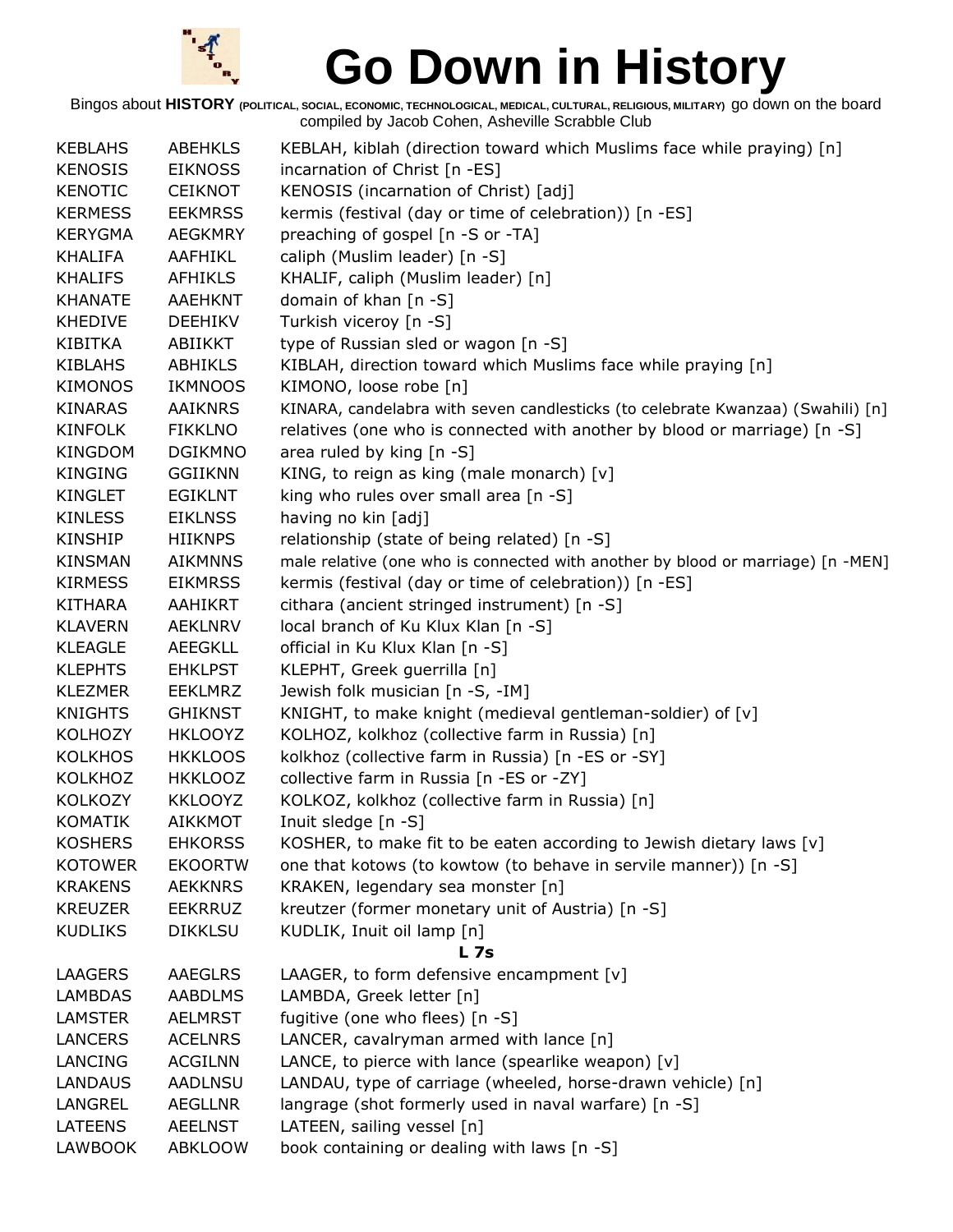

| <b>LECHERS</b> | <b>CEEHLRS</b> | LECHER, to engage in lechery $[v]$                                      |
|----------------|----------------|-------------------------------------------------------------------------|
| <b>LECHERY</b> | <b>CEEHLRY</b> | excessive sexual indulgence [n -RIES]                                   |
| <b>LEGENDS</b> | <b>DEEGLNS</b> | LEGEND, unverified story from earlier times [n]                         |
| <b>LEGIONS</b> | <b>EGILNOS</b> | LEGION, large military force [n]                                        |
| <b>LEPROSE</b> | <b>EELOPRS</b> | leprous (affected with leprosy) [adj]                                   |
| <b>LEPROSY</b> | <b>ELOPRSY</b> | chronic disease characterized by skin lesions and deformities [n -SIES] |
| <b>LEPROUS</b> | <b>ELOPRSU</b> | affected with leprosy [adj]                                             |
| <b>LETCHED</b> | <b>CDEEHLT</b> | LETCH, to lech (to engage in lechery) [v]                               |
| <b>LETCHES</b> | <b>CEEHLST</b> | LETCH, to lech (to engage in lechery) [v]                               |
| <b>LIASSIC</b> | <b>ACIILSS</b> | of or pertaining to certain geologic time period [adj]                  |
| <b>LIBLABS</b> | <b>ABBILLS</b> | LIBLAB, person supporting coalition of liberal d labor groups [n]       |
| <b>LICTORS</b> | <b>CILORST</b> | LICTOR, magistrate's attendant in ancient Rome [n]                      |
| <b>LIERNES</b> | <b>EEILNRS</b> | LIERNE, connecting part in Gothic vaulting [n]                          |
| <b>LIMBECK</b> | <b>BCEIKLM</b> | alembic (apparatus formerly used in distilling) [n -S]                  |
| <b>LIMITES</b> | EIILMST        | LIMES, fortified boundary [n]                                           |
| LINEAGE        | <b>AEEGILN</b> | direct descent from ancestor [n -S]                                     |
| <b>LINGAMS</b> | <b>AGILMNS</b> | LINGAM, Hindu phallic symbol [n]                                        |
| <b>LITHOED</b> | <b>DEHILOT</b> | LITHO, to make prints by lithography [v]                                |
| <b>LITHOES</b> | <b>EHILOST</b> | LITHO, to make prints by lithography [v]                                |
| <b>LOGGATS</b> | <b>AGGLOST</b> | loggets (old English throwing game) [n LOGGATS]                         |
| <b>LOGGETS</b> | <b>EGGLOST</b> | old English throwing game [n LOGGETS]                                   |
| <b>LONGBOW</b> | <b>BGLNOOW</b> | type of archery bow [n -S]                                              |
| <b>LOWBORN</b> | <b>BLNOORW</b> | of humble birth [adj]                                                   |
| LOWBRED        | <b>BDELORW</b> | lowborn (of humble birth) [adj]                                         |
| <b>LUETICS</b> | <b>CEILSTU</b> | LUETIC, one infected with syphilis [n]                                  |
| <b>LUGGERS</b> | <b>EGGLRSU</b> | LUGGER, small sailing vessel [n]                                        |
| LUPANAR        | AALNPRU        | brothel (house of prostitution) [n -S]                                  |
| <b>LUSTRUM</b> | <b>LMRSTUU</b> | ceremonial purification of population in ancient Rome [n -RA, -S]       |
| <b>LYNCHED</b> | <b>CDEHLNY</b> | LYNCH, to put to death without legal sanction $[v]$                     |
| <b>LYNCHER</b> | <b>CEHLNRY</b> | one that lynches (to put to death without legal sanction) [n -S]        |
| <b>LYNCHES</b> | <b>CEHLNSY</b> | LYNCH, to put to death without legal sanction [v]                       |
|                |                | <b>M</b> 7s                                                             |
| <b>MACUMBA</b> | <b>AABCMMU</b> | religion practiced in Brazil [n -S]                                     |
| <b>MADONNA</b> | <b>AADMNNO</b> | former Italian title of respect for woman [n -S]                        |
| <b>MAENADS</b> | <b>AADEMNS</b> | MAENAD, female participant in ancient Greek orgies [n]                  |
| <b>MAGIANS</b> | AAGIMNS        | MAGIAN, magus (magician (one skilled in magic)) [n]                     |
| <b>MAHATMA</b> | <b>AAAHMMT</b> | Hindu sage $[n -S]$                                                     |
| <b>MAHJONG</b> | <b>AGHJMNO</b> | game of Chinese origin [n -S]                                           |
| <b>MAIDENS</b> | <b>ADEIMNS</b> | MAIDEN, young unmarried woman [n]                                       |
| MAIDISH        | ADHIIMS        | MAID, maiden (young unmarried woman) [adj]                              |
| <b>MAMLUKS</b> | <b>AKLMMSU</b> | MAMLUK, mameluke (slave in Muslim countries) [n]                        |
| <b>MAMMONS</b> | <b>AMMMNOS</b> | MAMMON, material wealth [n]                                             |
| <b>MAMMOTH</b> | <b>AHMMMOT</b> | extinct elephant [n -S]                                                 |
| <b>MAMZERS</b> | <b>AEMMRSZ</b> | MAMZER, bastard (illegitimate child) [n]                                |
| <b>MANDOLA</b> | AADLMNO        | ancient lute [n -S]                                                     |
| <b>MANITOS</b> | AIMNOST        | MANITO, manitou (Algonquian Indian deity) [n]                           |
| MANITOU        | AIMNOTU        | Algonquian Indian deity [n -S]                                          |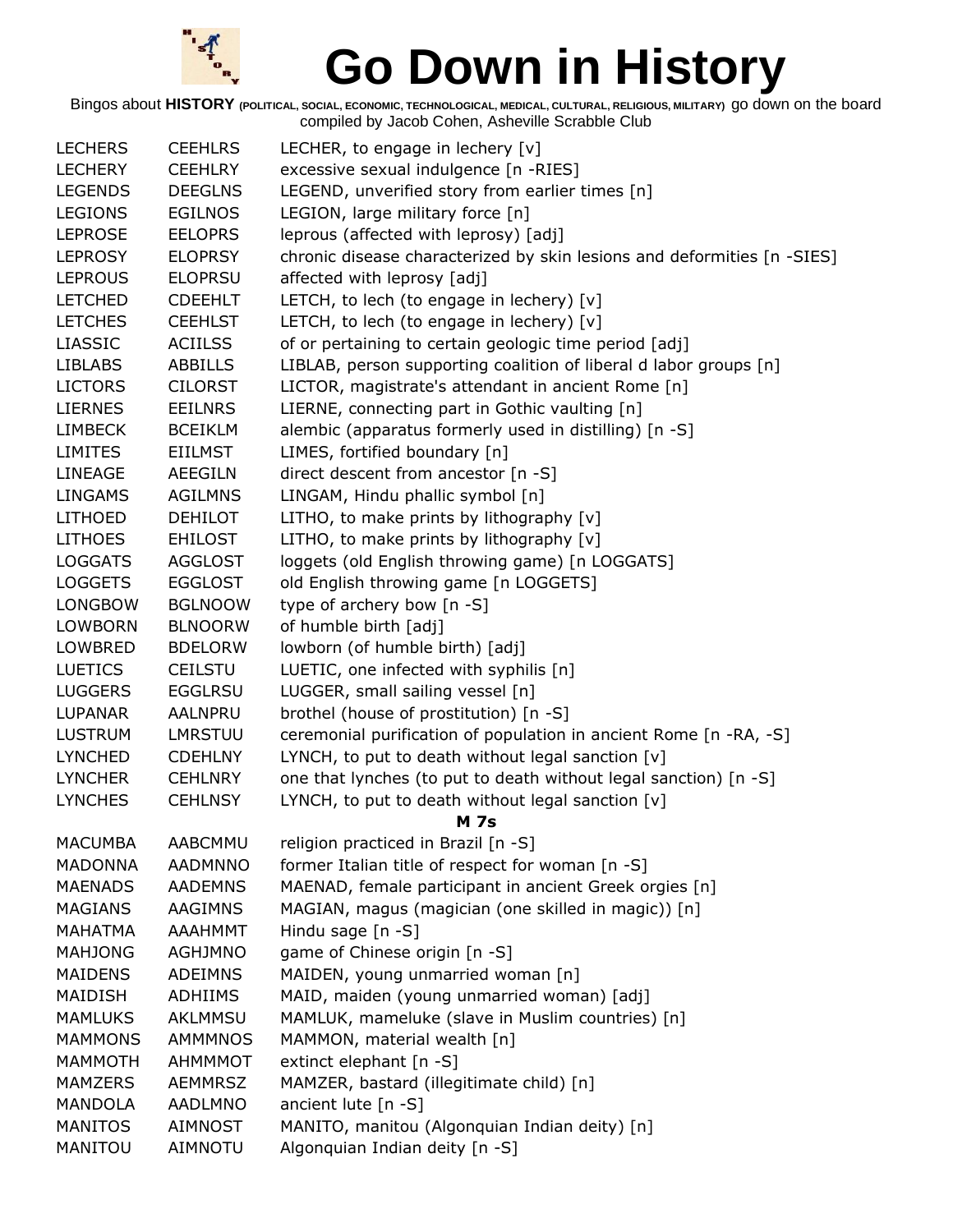

| <b>MANITUS</b> | <b>AIMNSTU</b> | MANITU, manitou (Algonquian Indian deity) [n]                                            |
|----------------|----------------|------------------------------------------------------------------------------------------|
| <b>MANKIND</b> | ADIKMNN        | human race [n MANKIND or -S]                                                             |
| <b>MANTLET</b> | <b>AELMNTT</b> | mantelet (mobile screen used to protect soldiers) [n -S]                                 |
| <b>MANTRAM</b> | <b>AAMMNRT</b> | mantra (mystical formula of prayer or incantation in Hinduism) [n -S]                    |
| <b>MANTRAS</b> | <b>AAMNRST</b> | MANTRA, mystical formula of prayer or incantation in Hinduism [n]                        |
| <b>MANTRIC</b> | <b>ACIMNRT</b> | MANTRA, mystical formula of prayer or incantation in Hinduism [adj]                      |
| <b>MARRANO</b> | <b>AAMNORR</b> | Jew in Spain who professed Christianity to avoid persecution [n -S]                      |
| <b>MARTYRS</b> | <b>AMRRSTY</b> | MARTYR, to put to death for adhering to belief [v]                                       |
| <b>MARTYRY</b> | <b>AMRRTYY</b> | shrine erected in honor of martyred person [n -RIES]                                     |
| <b>MASTABA</b> | <b>AAABMST</b> | ancient Egyptian tomb [n -S]                                                             |
| <b>MASTING</b> | <b>AGIMNST</b> | MAST, to provide with mast (long pole on ship that supports sails and rigging) [v]       |
| <b>MAUMETS</b> | <b>AEMMSTU</b> | MAUMET, idol (object of worship) [n]                                                     |
| <b>MAZUMAS</b> | <b>AAMMSUZ</b> | MAZUMA, money, official medium of exchange and measure of value [n]                      |
| <b>MEGARON</b> | <b>AEGMNOR</b> | great central hall of ancient Greek house [n -RA]                                        |
| <b>MENHIRS</b> | <b>EHIMNRS</b> | MENHIR, prehistoric monument [n]                                                         |
| <b>MERMAID</b> | <b>ADEIMMR</b> | legendary marine creature [n -S]                                                         |
| <b>MESTEES</b> | <b>EEEMSST</b> | MESTEE, mustee (octoroon (person of one-eighth black ancestry)) [n]                      |
| <b>MESTESO</b> | <b>EEMOSST</b> | mestizo (person of mixed ancestry) [n -ES, -S]                                           |
| <b>MESTINO</b> | <b>EIMNOST</b> | mestizo (person of mixed ancestry) [n -S or -ES]                                         |
| <b>MESTIZA</b> | <b>AEIMSTZ</b> | female mestizo (person of mixed ancestry) [n -S]                                         |
| <b>MESTIZO</b> | <b>EIMOSTZ</b> | person of mixed ancestry [n -ES, -S]                                                     |
| <b>METISSE</b> | <b>EEIMSST</b> | female metis (person of mixed ancestry) [n -S]                                           |
| MEZUZAH        | AEHMUZZ        | Judaic scroll [n -S, -ZOT, -ZOTH]                                                        |
| <b>MEZUZAS</b> | AEMSUZZ        | MEZUZA, mezuzah (Judaic scroll) [n]                                                      |
| <b>MEZUZOT</b> | <b>EMOTUZZ</b> | MEZUZAH, Judaic scroll [n]                                                               |
| <b>MIDRASH</b> | <b>ADHIMRS</b> | early Jewish interpretation of biblical text [n -IM, -OT, -OTH]                          |
| <b>MIKADOS</b> | <b>ADIKMOS</b> | MIKADO, emperor of Japan [n]                                                             |
| <b>MIKVAHS</b> | <b>AHIKMSV</b> | MIKVAH, place for ritual bathing by Orthodox Jews [n]                                    |
| <b>MIKVEHS</b> | <b>EHIKMSV</b> | MIKVEH, mikvah (place for ritual bathing by Orthodox Jews) [n]                           |
| <b>MIKVOTH</b> | <b>HIKMOTV</b> | MIKVAH, place for ritual bathing by Orthodox Jews [n]                                    |
| <b>MILREIS</b> | <b>EIILMRS</b> | former monetary unit of Portugal [n MILREIS]                                             |
| MIMEOED        | <b>DEEIMMO</b> | MIMEO, to make copies of by use of mimeograph [v]                                        |
| <b>MINUETS</b> | <b>EIMNSTU</b> | MINUET, to dance minuet (slow, stately dance) [v]                                        |
| <b>MITSVAH</b> | <b>AHIMSTV</b> | mitzvah (commandment of Jewish law) [n -S or -VOTH]                                      |
| MITZVAH        | AHIMTVZ        | commandment of Jewish law [n -S or -VOTH]                                                |
| <b>MOMSERS</b> | <b>EMMORSS</b> | MOMSER, bastard (illegitimate child) [n]                                                 |
| <b>MOMZERS</b> | <b>EMMORSZ</b> | MOMZER, momser (bastard (illegitimate child)) [n]                                        |
| <b>MOVIOLA</b> | <b>AILMOOV</b> | movieola (device for viewing and editing film) [n -S]                                    |
| <b>MUGWUMP</b> | <b>GMMPUUW</b> | political independent [n -S]                                                             |
| MUMMIED        | DEIMMMU        | MUMMY, to mummify (to preserve by embalming) [v]                                         |
| <b>MUMMIES</b> | EIMMMSU        | MUMMY, to mummify (to preserve by embalming) [v]                                         |
| <b>MUMMIFY</b> | <b>FIMMMUY</b> | to preserve by embalming [v -FIED, -ING, -FIES]                                          |
| <b>MURAGES</b> | <b>AEGMRSU</b> | MURAGE, tax levied for repairing walls of town [n]                                       |
| <b>MUSEUMS</b> | <b>EMMSSUU</b> | MUSEUM, place where objects of lasting interest or value are cared for and exhibited [n] |
| <b>MUSTEES</b> | <b>EEMSSTU</b> | MUSTEE, octoroon (person of one-eighth black ancestry) [n]                               |
| <b>MUTINED</b> | <b>DEIMNTU</b> | MUTINE, to mutiny (to revolt against constituted authority) [v]                          |
| <b>MUTINES</b> | <b>EIMNSTU</b> | MUTINE, to mutiny (to revolt against constituted authority) [v]                          |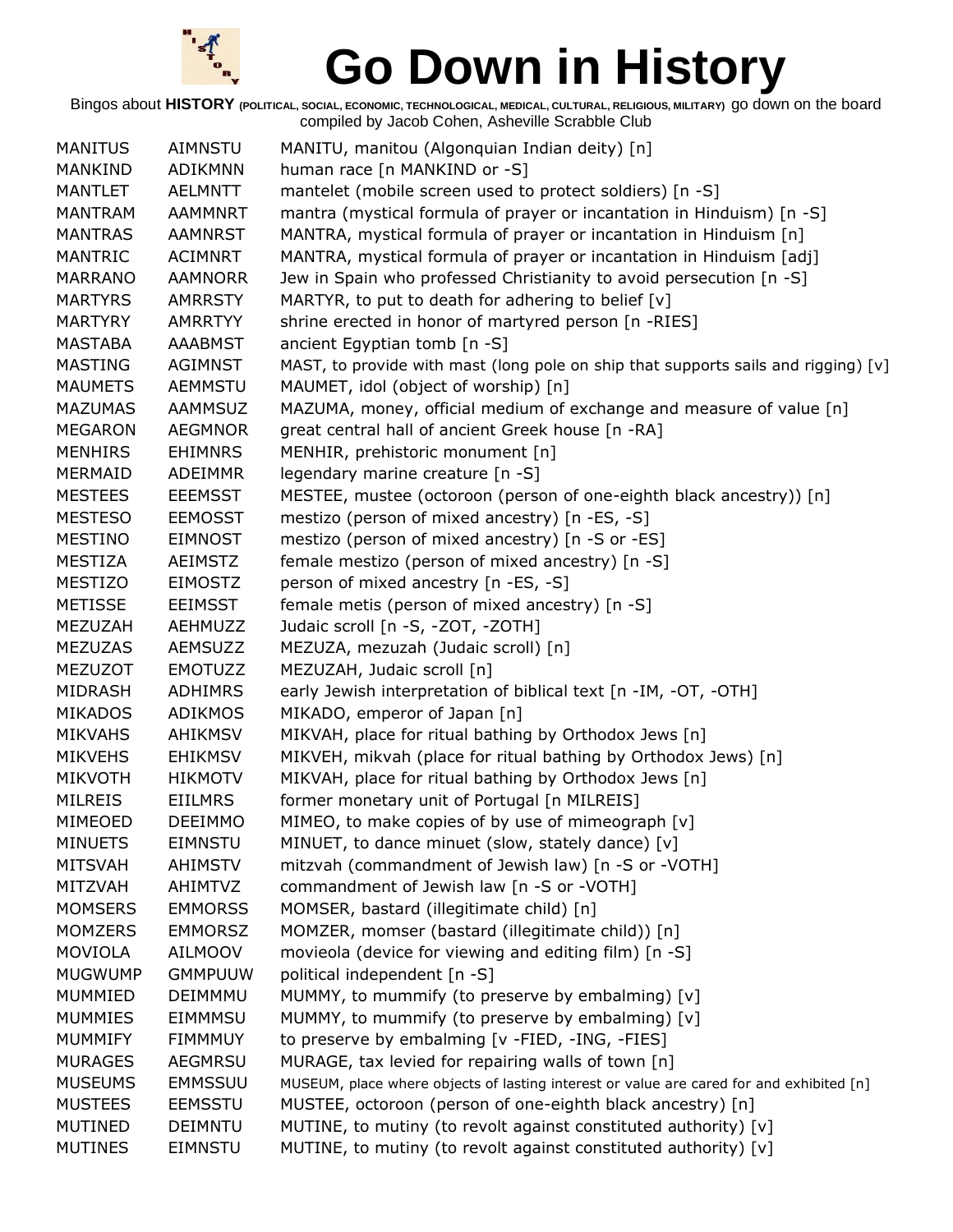

| <b>MYLODON</b>                   | <b>DLMNOOY</b> | extinct giant sloth [n -S]                                                                 |
|----------------------------------|----------------|--------------------------------------------------------------------------------------------|
| <b>MYTHIER</b>                   | <b>EHIMRTY</b> | MYTHY, resembling myth (type of traditional story) [adj]                                   |
|                                  |                | <b>N</b> 7s                                                                                |
| <b>NEOGENE</b>                   | <b>EEEGNNO</b> | of or pertaining to certain geologic time period [adj]                                     |
| <b>NEOLITH</b>                   | <b>EHILNOT</b> | ancient stone implement [n -S]                                                             |
| <b>NEPOTIC</b>                   | <b>CEINOPT</b> | NEPOTISM, favoritism shown to relative [adj]                                               |
| <b>NOMARCH</b>                   | <b>ACHMNOR</b> | head of nome (Greek province) [n -S]                                                       |
| <b>NOMBRIL</b>                   | <b>BILMNOR</b> | point on heraldic shield [n -S]                                                            |
| <b>NOOSERS</b>                   | <b>ENOORSS</b> | NOOSER, one that nooses (to secure with type of loop) [n]                                  |
| <b>NOOSING</b>                   | <b>GINNOOS</b> | NOOSE, to secure with type of loop [v]                                                     |
| <b>NOSTRUM</b>                   | <b>MNORSTU</b> | medicine of one's own invention [n -S]                                                     |
| <b>NOYADES</b>                   | <b>ADENOSY</b> | NOYADE, execution by drowning [n]                                                          |
| <b>NYMPHAL</b>                   | AHLMNPY        | NYMPH, female spirit [adj]                                                                 |
| <b>NYMPHET</b>                   | <b>EHMNPTY</b> | young nymph [n -S]                                                                         |
|                                  |                | <b>07s</b>                                                                                 |
| <b>OBSEQUY</b>                   | <b>BEOQSUY</b> | funeral rite [n -UIES]                                                                     |
| <b>OCCULTS</b>                   | <b>CCLOSTU</b> | OCCULT, to conceal (to keep from sight or discovery) [v]                                   |
| <b>ODALISK</b>                   | <b>ADIKLOS</b> | female slave in harem [n -S]                                                               |
| <b>ODYSSEY</b>                   | <b>DEOSSYY</b> | long, wandering journey [n -S]                                                             |
| OEDIPAL                          | ADEILOP        | pertaining to libidinal feelings in child toward parent of opposite sex [adj]              |
| <b>OENOMEL</b>                   | <b>EELMNOO</b> | ancient Greek beverage of wine and honey [n -S]                                            |
| <b>OGHAMIC</b>                   | <b>ACGHIMO</b> | OGHAM, Old Irish alphabet [adj]                                                            |
| <b>OGREISH</b>                   | <b>EGHIORS</b> | resembling ogre (monster (strange or terrifying creature)) [adj]                           |
| <b>OGREISM</b>                   | <b>EGIMORS</b> | state of being ogreish (resembling ogre (monster (strange or terrifying creature))) [n -S] |
| <b>OGRISMS</b>                   |                | OGRISM, ogreism (state of being ogreish (resembling ogre (monster))) [n]                   |
|                                  | <b>GIMORSS</b> |                                                                                            |
| <b>OINOMEL</b><br><b>OMENING</b> | <b>EILMNOO</b> | oenomel (ancient Greek beverage of wine and honey) [n -S]                                  |
|                                  | <b>EGIMNNO</b> | OMEN, to be omen (prophetic sign) of [v]                                                   |
| <b>OMERTAS</b>                   | <b>AEMORST</b> | OMERTA, code of silence about criminal activity [n]                                        |
| <b>OMICRON</b>                   | <b>CIMNOOR</b> | Greek letter [n -S]                                                                        |
| <b>OMIKRON</b>                   | <b>IKMNOOR</b> | omicron (Greek letter) [n -S]                                                              |
| <b>OOMIACK</b>                   | <b>ACIKMOO</b> | umiak (open Inuit boat) [n -S]                                                             |
| <b>OOMIACS</b>                   | <b>ACIMOOS</b> | OOMIAC, umiak (open Inuit boat) [n]                                                        |
| <b>OOMIAKS</b>                   | <b>AIKMOOS</b> | OOMIAK, umiak (open Inuit boat) [n]                                                        |
| <b>OORALIS</b>                   | <b>AILOORS</b> | OORALI, curare (arrow poison) [n]                                                          |
| <b>ORATURE</b>                   | <b>AEORRTU</b> | oral forms of literature, such as folklore [n -S]                                          |
| <b>ORISHAS</b>                   | <b>AHIORSS</b> | ORISHA, Yoruba deity [n]                                                                   |
| <b>OSSUARY</b>                   | <b>AORSSUY</b> | receptacle for bones of dead [n -RIES]                                                     |
| <b>OSTMARK</b>                   | <b>AKMORST</b> | former East German monetary unit [n -S]                                                    |
| <b>OYESSES</b>                   | <b>EEOSSSY</b> | OYES, oyez (cry used to introduce opening of court of law) [n]                             |
|                                  |                | <b>P</b> 7s                                                                                |
| <b>PADSHAH</b>                   | <b>AADHHPS</b> | padishah (sovereign) [n -S]                                                                |
| PAHLAVI                          | AAHILPV        | former coin of Iran [n -S]                                                                 |
| <b>PAKEHAS</b>                   | <b>AAEHKPS</b> | PAKEHA, person who is not of Maori descent [n]                                             |
| <b>PALACED</b>                   | <b>AACDELP</b> | PALACE, royal residence [adj]                                                              |
| <b>PALACES</b>                   | <b>AACELPS</b> | PALACE, royal residence [n]                                                                |
| <b>PALAVER</b>                   | <b>AAELPRV</b> | to chatter (to talk rapidly and trivially) [v -ED, -ING, -S]                               |
| <b>PALIKAR</b>                   | <b>AAIKLPR</b> | Greek soldier [n -S]                                                                       |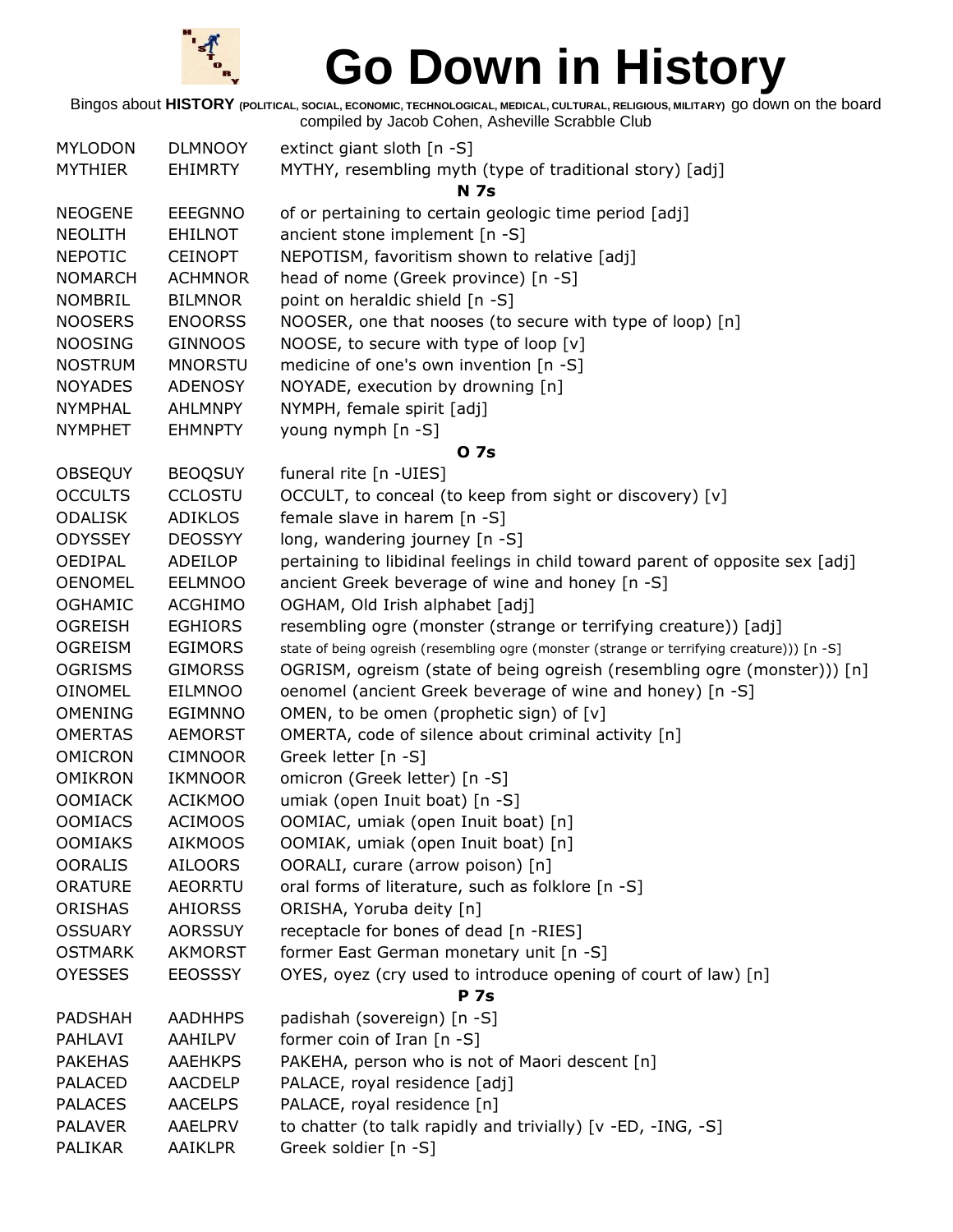

| PALLIUM        | AILLMPU        | cloak worn in ancient Rome [n -S or -IA]                                                       |
|----------------|----------------|------------------------------------------------------------------------------------------------|
| <b>PANDORE</b> | <b>ADENOPR</b> | bandore (ancient lute) [n -S]                                                                  |
| <b>PANDURA</b> | AADNPRU        | bandore (ancient lute) [n -S]                                                                  |
| <b>PANOPLY</b> | <b>ALNOPPY</b> | suit of armor [n -LIES]                                                                        |
| <b>PANZERS</b> | <b>AENPRSZ</b> | PANZER, armored combat vehicle [n]                                                             |
| PAPHIAN        | AAHINPP        | prostitute [n -S]                                                                              |
| <b>PAPOOSE</b> | <b>AEOOPPS</b> | Native American baby [n -S]                                                                    |
| PARABLE        | <b>AABELPR</b> | simple story conveying moral or religious lesson [n -S]                                        |
| <b>PASSANT</b> | <b>AANPSST</b> | walking with farther forepaw raised -- used of heraldic animal [adj]                           |
| <b>PATAMAR</b> | <b>AAAMPRT</b> | sailing vessel [n -S]                                                                          |
| <b>PATONCE</b> | <b>ACENOPT</b> | having arms broaden from center and end in three-pointed lobes -- used of heraldic cross [adj] |
| <b>PATROON</b> | <b>ANOOPRT</b> | landowner granted manorial rights under old Dutch law [n -S]                                   |
| <b>PAVISES</b> | <b>AEIPSSV</b> | PAVIS, large medieval shield [n] / PAVISE, pavis (large medieval shield) [n]                   |
| <b>PAVISSE</b> | <b>AEIPSSV</b> | pavis (large medieval shield) [n -S]                                                           |
| <b>PAYNIMS</b> | <b>AIMNPSY</b> | PAYNIM, pagan (follower of polytheistic religion) [n]                                          |
| <b>PELORUS</b> | <b>ELOPRSU</b> | navigational instrument [n -ES]                                                                |
| <b>PELTAST</b> | <b>AELPSTT</b> | soldier of ancient Greece [n -S]                                                               |
| <b>PENATES</b> | <b>AEENPST</b> | Roman gods of household [n]                                                                    |
| <b>PERIAPT</b> | AEIPPRT        | amulet (object worn to protect against evil or injury) [n -S]                                  |
| <b>PERIODS</b> | <b>DEIOPRS</b> | PERIOD, portion of time [n]                                                                    |
| PERIWIG        | EGIIPRW        | wig $[n]$                                                                                      |
| <b>PESETAS</b> | <b>AEEPSST</b> | PESETA, former monetary unit of Spain [n]                                                      |
| <b>PESSARY</b> | <b>AEPRSSY</b> | contraceptive device worn in vagina [n -RIES]                                                  |
| <b>PETASOS</b> | <b>AEOPSST</b> | petasus (broad-brimmed hat worn in ancient Greece) [n -ES]                                     |
| <b>PETASUS</b> | <b>AEPSSTU</b> | broad-brimmed hat worn in ancient Greece [n -ES]                                               |
| PEYTRAL        | <b>AELPRTY</b> | piece of armor for breast of horse [n -S]                                                      |
| <b>PEYTREL</b> | <b>EELPRTY</b> | peytral (piece of armor for breast of horse) [n -S]                                            |
| <b>PFENNIG</b> | <b>EFGINNP</b> | formerly used bronze coin of Germany [n -E, -S]                                                |
| <b>PFENNIG</b> | <b>EFGINNP</b> | formerly used bronze coin of Germany [n -S or -GE]                                             |
| <b>PHAETON</b> | <b>AEHNOPT</b> | light carriage [n -S]                                                                          |
| <b>PHALANX</b> | <b>AAHLNPX</b> | formation of infantry in ancient Greece [n -ES]                                                |
| PHARAOH        | <b>AAHHOPR</b> | ruler of ancient Egypt [n -S]                                                                  |
| <b>PHILTER</b> | <b>EHILPRT</b> | to put under spell of love potion [v -ED, -ING, -S]                                            |
| PHILTRE        | <b>EHILPRT</b> | to philter (to put under spell of love potion) [v -D, -RING, -S]                               |
| <b>PHOENIX</b> | <b>EHINOPX</b> | mythical bird [n -ES]                                                                          |
| <b>PHRATRY</b> | <b>AHPRRTY</b> | tribal unit among primitive peoples [n -RIES]                                                  |
| <b>PICKEER</b> | <b>CEEIKPR</b> | to skirmish in advance of army [v -ED, -ING, -S]                                               |
| <b>PIGNORA</b> | <b>AGINOPR</b> | pignus, property held as security for debt [n]                                                 |
| PIKEMAN        | <b>AEIKMNP</b> | soldier armed with pike [n -MEN]                                                               |
| <b>PINDERS</b> | <b>DEINPRS</b> | PINDER, official who formerly impounded stray animals [n]                                      |
| <b>PINKOES</b> | <b>EIKNOPS</b> | PINKO, person who holds somewhat radical political views [n]                                   |
| <b>PINNACE</b> | <b>ACEINNP</b> | small sailing ship [n -S]                                                                      |
| <b>PIONEER</b> | <b>EEINOPR</b> | to take part in beginnings of [v -ED, -ING, -S]                                                |
| PIRAGUA        | AAGIPRU        | dugout canoe [n -S]                                                                            |
| PIROGUE        | <b>EGIOPRU</b> | piragua (dugout canoe) [n -S]                                                                  |
| PIROQUE        | <b>EIOPQRU</b> | piragua (dugout canoe) [n -S]                                                                  |
| <b>PISHOGE</b> | <b>EGHIOPS</b> | pishogue (evil spell) [n -S]                                                                   |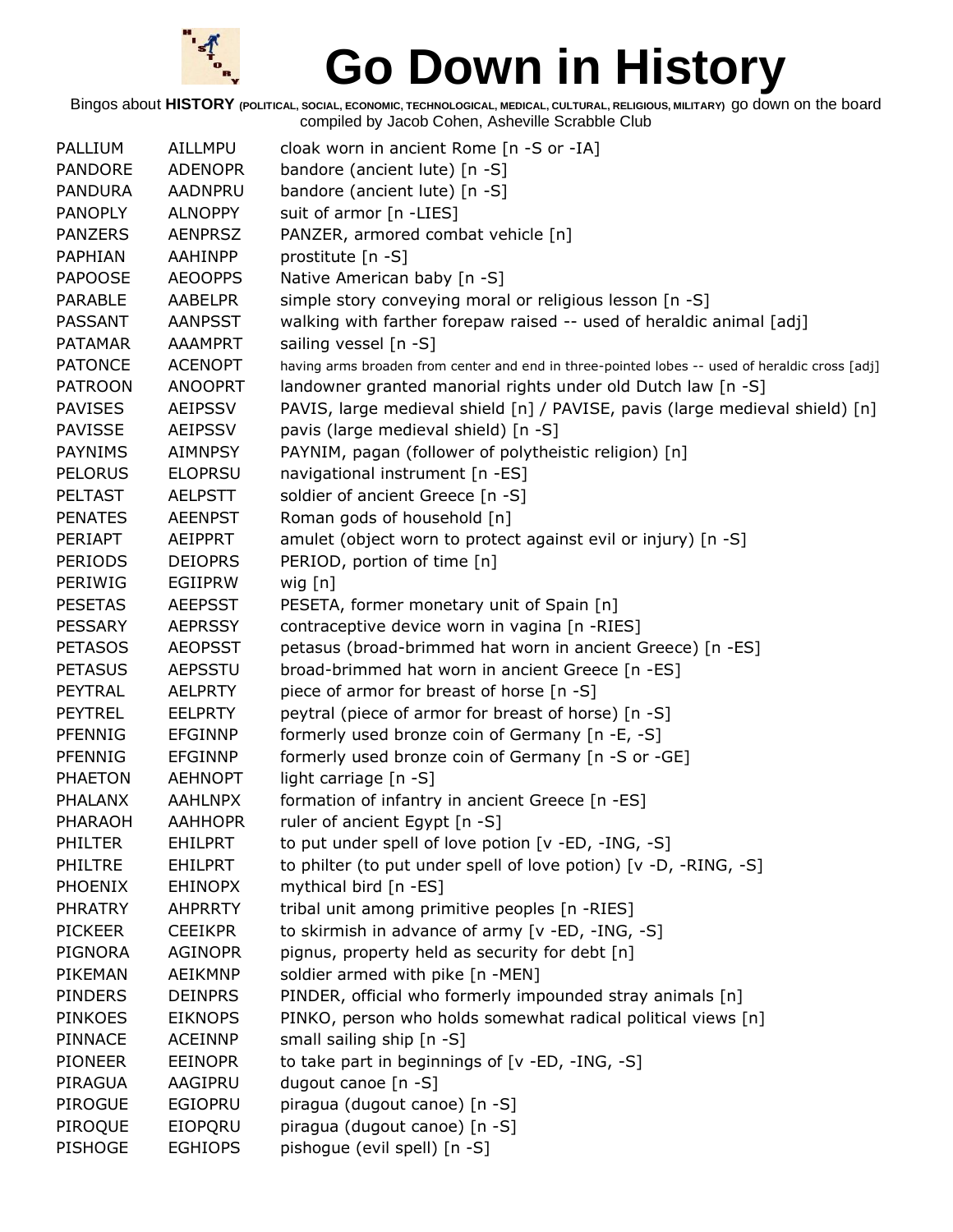

| <b>PISTOLE</b> | <b>EILOPST</b> | formerly used European gold coin [n -S]                                |
|----------------|----------------|------------------------------------------------------------------------|
| <b>PITMANS</b> | AIMNPST        | PITMAN, mine worker [n]                                                |
| <b>PITSAWS</b> | <b>AIPSSTW</b> | PITSAW, large saw for cutting logs [n]                                 |
| <b>PLOWBOY</b> | <b>BLOOPWY</b> | boy who leads plow team [n -S]                                         |
| <b>PLUGOLA</b> | <b>AGLLOPU</b> | free incidental advertising on radio or television [n -S]              |
| <b>POGROMS</b> | <b>GMOOPRS</b> | POGROM, to massacre systematically [v]                                 |
| <b>POITREL</b> | <b>EILOPRT</b> | peytral (piece of armor for breast of horse) [n -S]                    |
| <b>POLEAXE</b> | <b>AEELOPX</b> | to poleax (to strike with axlike weapon) [v -D, -XING, -S]             |
| <b>POLEYNS</b> | <b>ELNOPSY</b> | POLEYN, protective piece of leather for knee [n]                       |
| <b>POOBAHS</b> | <b>ABHOOPS</b> | POOBAH, influential person [n]                                         |
| <b>POSTBAG</b> | <b>ABGOPST</b> | mailbag (bag for carrying mail (postal material)) [n -S]               |
| <b>PRAETOR</b> | <b>AEOPRRT</b> | ancient Roman magistrate [n -S]                                        |
| <b>PRAJNAS</b> | <b>AAJNPRS</b> | PRAJNA, ultimate knowledge in Buddhism and Hinduism [n]                |
| <b>PRETORS</b> | <b>EOPRRST</b> | PRETOR, praetor (ancient Roman magistrate) [n]                         |
| <b>PRITHEE</b> | <b>EEHIPRT</b> | used to express wish or request [interj]                               |
| <b>PROSSES</b> | <b>EOPRSSS</b> | PROSS, prostitute [n]                                                  |
| <b>PROSSIE</b> | <b>EIOPRSS</b> | prostitute [n -S]                                                      |
| <b>PROSTIE</b> | <b>EIOPRST</b> | prostitute [n -S]                                                      |
| <b>PRUTOTH</b> | <b>HOPRTTU</b> | PRUTAH, former monetary unit of Israel [n]                             |
| <b>PRYTHEE</b> | <b>EEHPRTY</b> | prithee (used to express wish or request) [interj]                     |
| <b>PSALMED</b> | <b>ADELMPS</b> | PSALM, to praise in psalms (sacred songs) [v]                          |
| <b>PSALTER</b> | <b>AELPRST</b> | book of psalms [n -S]                                                  |
| <b>PSALTRY</b> | <b>ALPRSTY</b> | psaltery (ancient stringed musical instrument) [n -RIES]               |
| <b>PSCHENT</b> | <b>CEHNPST</b> | crown worn by ancient Egyptian kings [n -S]                            |
| <b>PUEBLOS</b> | <b>BELOPSU</b> | PUEBLO, communal dwelling of certain Indian tribes [n]                 |
| <b>PURANIC</b> | ACINPRU        | PURANA, Hindu scripture [adj]                                          |
| <b>PURITAN</b> | AINPRTU        | rigorously moral or religious person [n -S]                            |
| <b>PUTLOCK</b> | <b>CKLOPTU</b> | putlog (horizontal supporting timber) [n -S]                           |
| <b>PUTLOGS</b> | <b>GLOPSTU</b> | PUTLOG, horizontal supporting timber [n]                               |
|                |                | <b>Q</b> 7s                                                            |
| QABALAH        | AAABHLQ        | cabala (occult or secret doctrine) [n -S]                              |
| QABALAS        | <b>AAABLOS</b> | QABALA, cabala (occult or secret doctrine) [n]                         |
| <b>QAMUTIK</b> | AIKMQTU        | komatik (Inuit sledge) [n -S]                                          |
| QUESTOR        | <b>EOQRSTU</b> | quaestor (ancient Roman magistrate) [n -S]                             |
| QUIPPUS        | <b>IPPQSUU</b> | QUIPPU, quipu (ancient calculating device) [n]                         |
| QULLIQS        | <b>ILLQQSU</b> | QULLIQ, kudlik (Inuit oil lamp) [n]                                    |
|                |                | <b>R</b> 7s                                                            |
| <b>RADOMES</b> | <b>ADEMORS</b> | RADOME, domelike device used to shelter radar antenna [n]              |
| <b>RAILBUS</b> | <b>ABILRSU</b> | passenger car equipped for operation on rails [n -SSES, -ES]           |
| <b>RATLINE</b> | AEILNRT        | one of ropes forming steps of ship's rope ladder [n -S]                |
| <b>RATLINS</b> | <b>AILNRST</b> | RATLIN, ratline (one of ropes forming steps of ship's rope ladder) [n] |
| <b>RAVELIN</b> | <b>AEILNRV</b> | type of fortification [n -S]                                           |
| <b>RAZZIAS</b> | AAIRSZZ        | RAZZIA, hostile raid by Moors [n]                                      |
| <b>REDBAIT</b> | ABDEIRT        | to denounce as Communist [v -ED, -ING, -S]                             |
| <b>RELIQUE</b> | EEILQRU        | relic (surviving memorial of something past) [n -S]                    |
| <b>RHYTONS</b> | <b>HNORSTY</b> | RHYTON, ancient Greek drinking horn [n]                                |
| <b>RIDOTTO</b> | <b>DIOORTT</b> | public musical entertainment in 18th century England [n -S]            |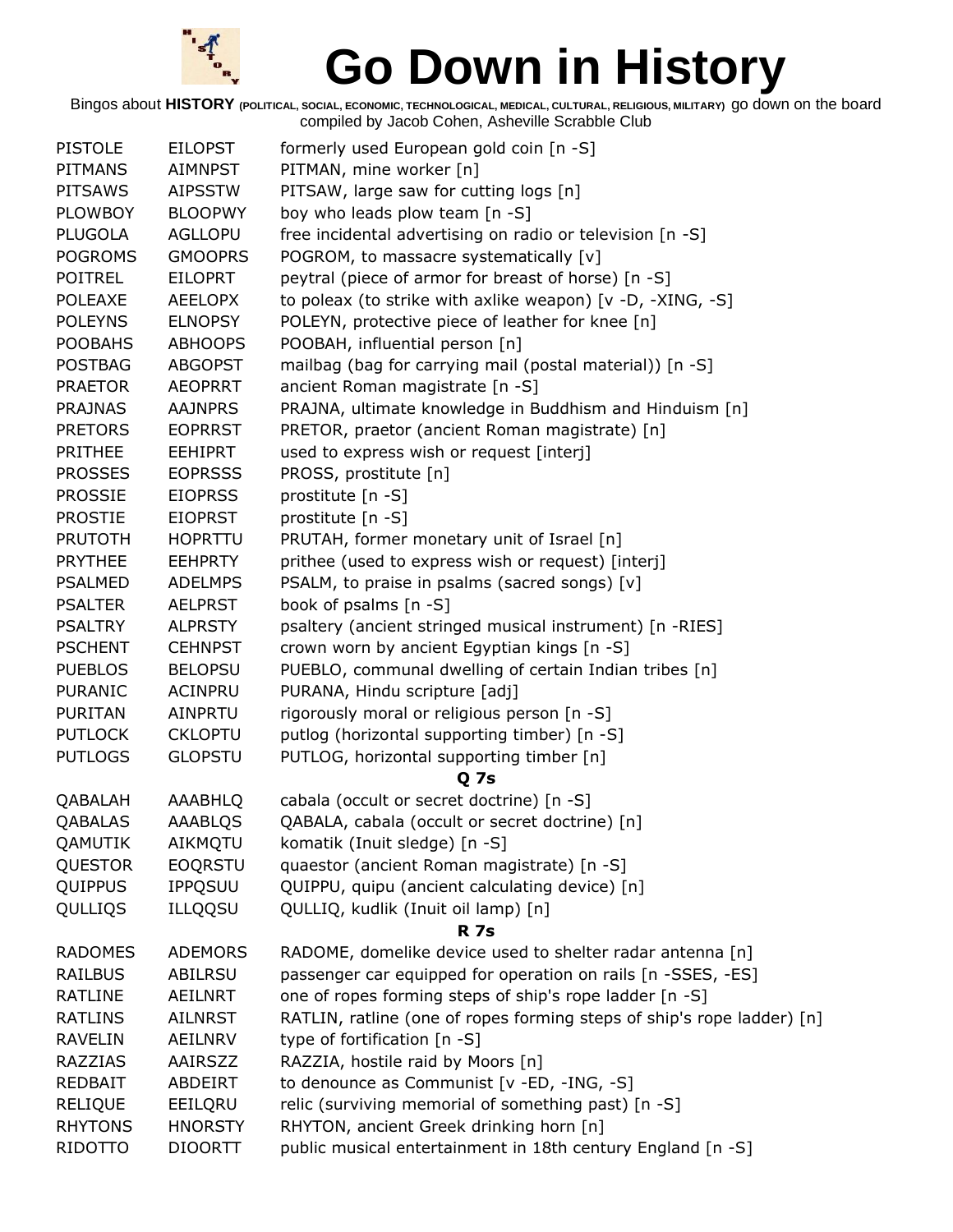

| <b>RIPOSTE</b> | <b>EIOPRST</b> | to make return thrust in fencing [v -D, -TING, -S]                                  |
|----------------|----------------|-------------------------------------------------------------------------------------|
| <b>RIPOSTS</b> | <b>IOPRSST</b> | RIPOST, to riposte (to make return thrust in fencing) [v]                           |
| <b>ROMAUNT</b> | AMNORTU        | long, medieval tale [n -S]                                                          |
| <b>ROPEWAY</b> | <b>AEOPRWY</b> | aerial cable used to transport freight [n -S]                                       |
| <b>ROSCOES</b> | <b>CEOORSS</b> | ROSCOE, pistol [n]                                                                  |
|                |                | <b>S7s</b>                                                                          |
| <b>SABATON</b> | <b>AABNOST</b> | piece of armor for foot [n -S]                                                      |
| <b>SABBATH</b> | <b>AABBHST</b> | sabbat (assembly of demons and witches) [n -S]                                      |
| <b>SABBATS</b> | <b>AABBSST</b> | SABBAT, assembly of demons and witches [n]                                          |
| <b>SABOTED</b> | <b>ABDEOST</b> | SABOT, wooden shoe [adj]                                                            |
| <b>SACBUTS</b> | <b>ABCSSTU</b> | SACBUT, sackbut (medieval trombone) [n]                                             |
| <b>SACHEMS</b> | <b>ACEHMSS</b> | SACHEM, Native American chief [n]                                                   |
| <b>SACKBUT</b> | <b>ABCKSTU</b> | medieval trombone [n -S]                                                            |
| <b>SACRIST</b> | <b>ACIRSST</b> | person in charge of sacristy [n -S]                                                 |
| <b>SAGAMAN</b> | <b>AAAGMNS</b> | writer of sagas [n -MEN]                                                            |
| <b>SAGBUTS</b> | ABGSSTU        | SAGBUT, sackbut (medieval trombone) [n]                                             |
| <b>SALIENT</b> | AEILNST        | part of fortification projecting closest to enemy [n -S]                            |
| <b>SALLETS</b> | <b>AELLSST</b> | SALLET, light medieval helmet [n]                                                   |
| <b>SALTBOX</b> | <b>ABLOSTX</b> | type of house [n -ES]                                                               |
| <b>SALTIER</b> | <b>AEILRST</b> | saltire (heraldic design) [n -S]                                                    |
| <b>SALTIRE</b> | <b>AEILRST</b> | heraldic design [n -S]                                                              |
| <b>SAMBOES</b> | <b>ABEMOSS</b> | SAMBO, Latin American of mixed black and Indian ancestry [n]                        |
| <b>SAMBUCA</b> | <b>AABCMSU</b> | ancient stringed instrument [n -S]                                                  |
| <b>SAMBUKE</b> | ABEKMSU        | sambuca (ancient stringed instrument) [n -S]                                        |
| <b>SAMSARA</b> | <b>AAAMRSS</b> | cycle of birth, death, and rebirth in Buddhism [n -S]                               |
| SAMURAI        | AAIMRSU        | Japanese warrior [n -S]                                                             |
| SANDMAN        | <b>AADMNNS</b> | mythical person who makes children sleepy by sprinkling sand in their eyes [n -MEN] |
| <b>SANGARS</b> | <b>AAGNRSS</b> | SANGAR, temporary fortification for two or three men [n]                            |
| <b>SANGERS</b> | <b>AEGNRSS</b> | SANGER, sangar (temporary fortification for two or three men) [n]                   |
| <b>SANNOPS</b> | <b>ANNOPSS</b> | SANNOP, sannup (married male Native American) [n]                                   |
| <b>SANNUPS</b> | <b>ANNPSSU</b> | SANNUP, married male Native American [n]                                            |
| SANSEIS        | <b>AEINSSS</b> | SANSEI, grandchild of Japanese immigrants to United States [n]                      |
| <b>SANTERA</b> | <b>AAENRST</b> | priestess of santeria [n -S]                                                        |
| <b>SANTERO</b> | <b>AENORST</b> | priest of santeria [n -S]                                                           |
| SANTIMI        | AIIMNST        | santim, formerly used coin of Latvia [n]                                            |
| <b>SANTIMS</b> | <b>AIMNSST</b> | SANTIM, formerly used coin of Latvia [n]                                            |
| SANTIMU        | AIMNSTU        | santim, formerly used coin of Latvia [n]                                            |
| <b>SATRAPS</b> | <b>AAPRSST</b> | SATRAP, governor of province in ancient Persia [n]                                  |
| <b>SATRAPY</b> | <b>AAPRSTY</b> | territory of satrap (governor of province in ancient Persia) [n -PIES]              |
| <b>SATYRIC</b> | <b>ACIRSTY</b> | SATYR, woodland deity of Greek mythology [adj]                                      |
| <b>SCALADE</b> | <b>AACDELS</b> | act of scaling walls of fortification [n -S]                                        |
| <b>SCALADO</b> | <b>AACDLOS</b> | scalade (act of scaling walls of fortification) [n -S]                              |
| <b>SCALPER</b> | <b>ACELPRS</b> | one that scalps (to remove upper part from) [n -S]                                  |
| <b>SCRYERS</b> | <b>CERRSSY</b> | SCRYER, one that scries (to foretell future by using crystal ball) [n]              |
| <b>SCRYING</b> | <b>CGINRSY</b> | SCRY, to foretell future by using crystal ball [v]                                  |
| <b>SCUTAGE</b> | <b>ACEGSTU</b> | tax exacted by feudal lord in lieu of military service [n -S]                       |
| <b>SEAWANS</b> | <b>AAENSSW</b> | SEAWAN, wampum, form of currency formerly used by Native Americans [n]              |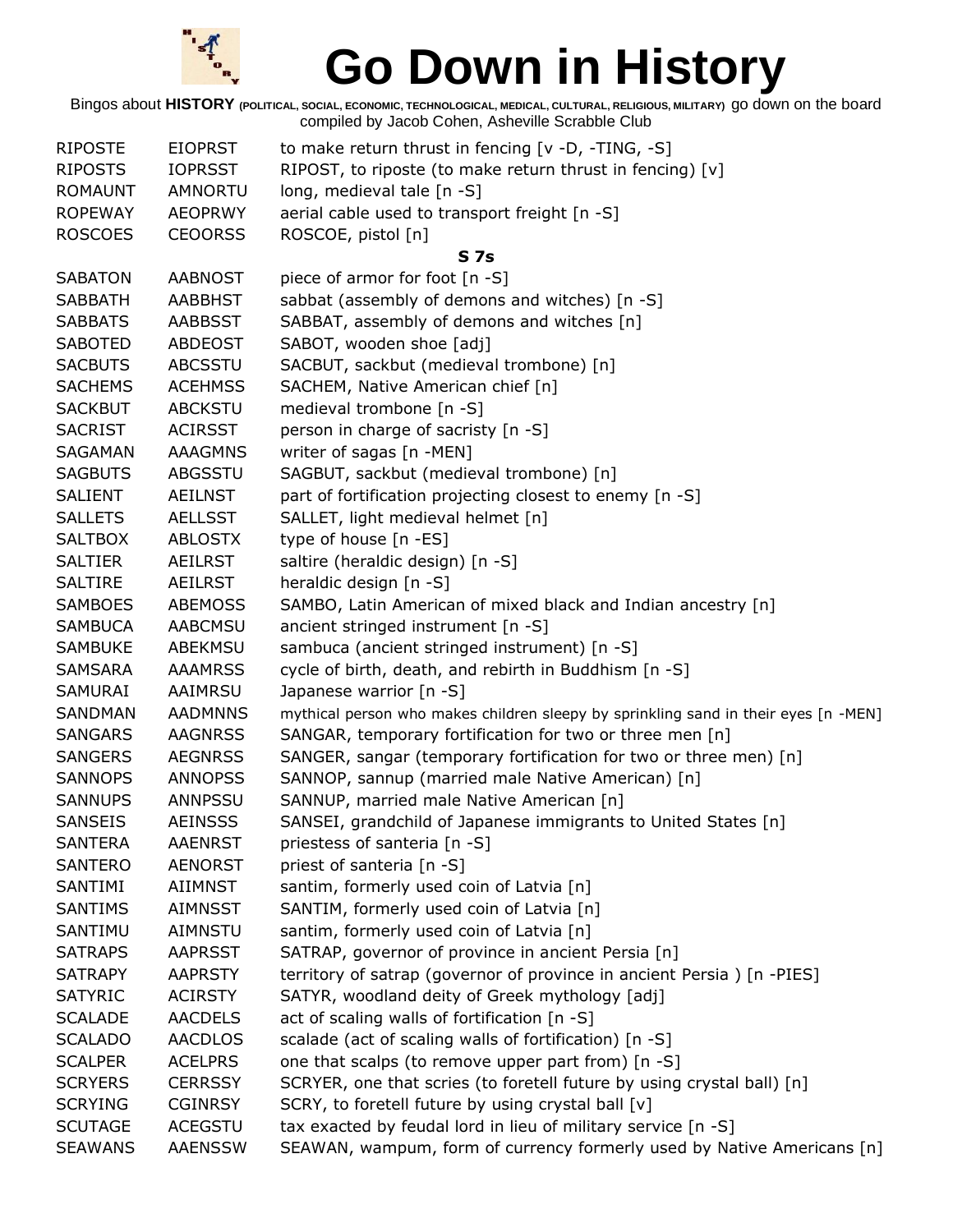

| <b>SEAWANT</b> | <b>AAENSTW</b> | seawan (wampum (form of currency formerly used by Native Americans)) [n -S]                  |
|----------------|----------------|----------------------------------------------------------------------------------------------|
| <b>SECEDED</b> | <b>CDDEEES</b> | SECEDE, to withdraw formally from alliance or association [v]                                |
| <b>SECEDER</b> | <b>CDEEERS</b> | one that secedes (to withdraw formally from alliance or association) [n -S]                  |
| <b>SECEDES</b> | <b>CDEEESS</b> | SECEDE, to withdraw formally from alliance or association [v]                                |
| <b>SEJEANT</b> | <b>AEEJNST</b> | sejant (represented in sitting position -- used of heraldic animal) [adj]                    |
| <b>SELKIES</b> | <b>EEIKLSS</b> | SELKIE, creature in Scottish and Irish folklore [n]                                          |
| <b>SENSEIS</b> | <b>EEINSSS</b> | SENSEI, teacher of Japanese martial arts [n]                                                 |
| <b>SERFAGE</b> | <b>AEEFGRS</b> | serfdom (state of being serf (feudal slave)) [n -S]                                          |
| <b>SERFDOM</b> | <b>DEFMORS</b> | state of being serf (feudal slave) [n -S]                                                    |
| <b>SERFISH</b> | <b>EFHIRSS</b> | characteristic of serf [adj]                                                                 |
| <b>SHACKOS</b> | <b>ACHKOSS</b> | SHACKO, shako (type of military hat) [n]                                                     |
| <b>SHAITAN</b> | <b>AAHINST</b> | evil spirit [n -S]                                                                           |
| <b>SHAKOES</b> | <b>AEHKOSS</b> | SHAKO, type of military hat [n]                                                              |
| <b>SHAMANS</b> | <b>AAHMNSS</b> | SHAMAN, medicine man among certain Native Americans [n]                                      |
| SHARIAH        | <b>AAHHIRS</b> | sharia (Islamic law based on Koran) [n -S]                                                   |
| <b>SHARIAS</b> | <b>AAHIRSS</b> | SHARIA, Islamic law based on Koran [n]                                                       |
| <b>SHARIAT</b> | <b>AAHIRST</b> | sharia (Islamic law based on Koran) [n -S]                                                   |
| <b>SHEBEAN</b> | <b>ABEEHNS</b> | shebeen (place where liquor is sold illegally) [n -S]                                        |
| <b>SHEBEEN</b> | <b>BEEEHNS</b> | place where liquor is sold illegally [n -S]                                                  |
| <b>SHEITAN</b> | <b>AEHINST</b> | shaitan (evil spirit) [n -S]                                                                 |
| <b>SHEQELS</b> | <b>EEHLQSS</b> | SHEQEL, shekel, ancient unit of weight and money [n]                                         |
| <b>SHOGUNS</b> | <b>GHNOSSU</b> | SHOGUN, former military leader of Japan [n]                                                  |
| <b>SHTETEL</b> | <b>EEHLSTT</b> | Jewish village [n -S or -TLACH]                                                              |
| <b>SHTETLS</b> | <b>EHLSSTT</b> | SHTETL, shtetel (Jewish village) [n]                                                         |
| <b>SILENUS</b> | <b>EILNSSU</b> | woodland deity of Greek mythology [n -NI]                                                    |
| <b>SITHENS</b> | <b>EHINSST</b> | since (from then until now) [adv]                                                            |
| <b>SJAMBOK</b> | <b>ABJKMOS</b> | to strike with whip used in South Africa [v -ED, -ING, -S]                                   |
| <b>SKALDIC</b> | <b>ACDIKLS</b> | SKALD, ancient Scandinavian poet [adj]                                                       |
| <b>SKOOKUM</b> | <b>KKMOOSU</b> | evil spirit [n -S]                                                                           |
| <b>SKRYING</b> | <b>GIKNRSY</b> | SKRY, to scry (to foretell future by using crystal ball) [v]                                 |
| <b>SKYPHOS</b> | <b>HKOPSSY</b> | drinking vessel used in ancient Greece [n -S]                                                |
| <b>SLAVERY</b> | <b>AELRSVY</b> | ownership of one person by another [n -RIES]                                                 |
| <b>SLAVEYS</b> | <b>AELSSVY</b> | SLAVEY, female servant [n]                                                                   |
| <b>SLAVING</b> | <b>AGILNSV</b> | SLAVE, to work like slave (one who is owned by another) [v]                                  |
| <b>SLAVISH</b> | AHILSSV        | pertaining to or characteristic of slave [adj]                                               |
| <b>SMRITIS</b> | <b>IIMRSST</b> | SMRITI, text of Hindu religious teachings [n]                                                |
| <b>SOCAGER</b> | <b>ACEGORS</b> | tenant by socage (form of feudal land tenure) [n -S]                                         |
| <b>SOCAGES</b> | <b>ACEGOSS</b> | SOCAGE, form of feudal land tenure [n]                                                       |
| <b>SOCCAGE</b> | <b>ACCEGOS</b> | socage (form of feudal land tenure) [n -S]                                                   |
| <b>SODDIES</b> | <b>DDEIOSS</b> | SODDIE, soddy (house built of sod) [n] / SODDY [n]                                           |
| <b>SOKEMAN</b> | <b>AEKMNOS</b> | socman (socager (tenant by socage)) [n -MEN]                                                 |
| <b>SOLERET</b> | <b>EELORST</b> | solleret (sabaton (piece of armor for foot)) [n -S]                                          |
| <b>SOLIDUS</b> | <b>DILOSSU</b> | coin of ancient Rome [n -DI]                                                                 |
| <b>SOONERS</b> | <b>ENOORSS</b> | SOONER, one who settles on government land before it is officially opened for settlement [n] |
| <b>SOUTERS</b> | <b>EORSSTU</b> | SOUTER, shoemaker [n]                                                                        |
| <b>SOVIETS</b> | <b>EIOSSTV</b> | SOVIET, legislative body in Communist country [n]                                            |
| SOVKHOZ        | <b>HKOOSVZ</b> | state-owned farm in former Soviet Union [n -ES or -Y]                                        |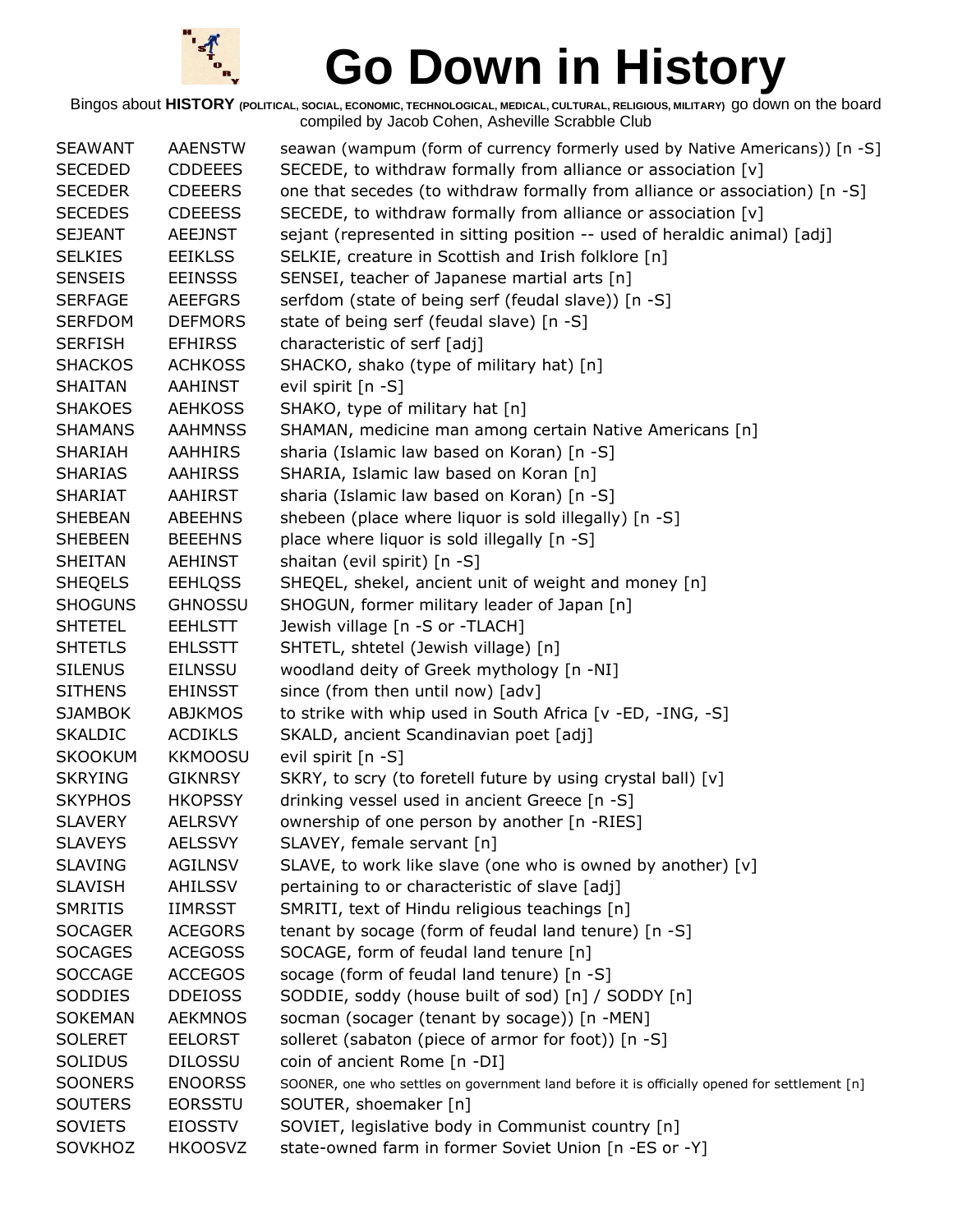

| SOYUZES        | <b>EOSSUYZ</b> | SOYUZ, manned spacecraft of former Soviet Union [n]                                          |
|----------------|----------------|----------------------------------------------------------------------------------------------|
| <b>SPAHEES</b> | <b>AEEHPSS</b> | SPAHEE, spahi (Turkish cavalryman) [n]                                                       |
| <b>SPEARED</b> | <b>ADEEPRS</b> | SPEAR, to pierce with spear (long, pointed weapon) [v]                                       |
| <b>SPEARER</b> | <b>AEEPRRS</b> | one that spears (to pierce with spear (long, pointed weapon)) [n -S]                         |
| <b>SPRITES</b> | <b>EIPRSST</b> | SPRITE, elf or fairy [n]                                                                     |
| <b>SPUTNIK</b> | <b>IKNPSTU</b> | Soviet artificial earth satellite [n -S]                                                     |
| <b>SQUIRES</b> | <b>EIQRSSU</b> | SQUIRE, to serve as squire (escort) [v]                                                      |
| <b>STALAGS</b> | <b>AAGLSST</b> | STALAG, German prisoner-of-war camp [n]                                                      |
| <b>STELLAS</b> | <b>AELLSST</b> | STELLA, formerly used coin of United States [n]                                              |
| <b>STEMMAS</b> | <b>AEMMSST</b> | STEMMA, scroll recording genealogy of family in ancient Rome [n]                             |
| <b>STIRPES</b> | <b>EIPRSST</b> | STIRPS, STIRP, lineage (direct descent from ancestor) [n]                                    |
| <b>STIVERS</b> | <b>EIRSSTV</b> | STIVER, formerly used Dutch coin [n]                                                         |
| <b>STROPHE</b> | <b>EHOPRST</b> | part of ancient Greek choral ode [n -S]                                                      |
| <b>SUBADAR</b> | <b>AABDRSU</b> | subahdar (governor of subah) [n -S]                                                          |
| <b>SULKIES</b> | <b>EIKLSSU</b> | SULKY, light horse-drawn vehicle [n]                                                         |
| <b>SUMOIST</b> | <b>IMOSSTU</b> | sumo wrestler [n -S]                                                                         |
| <b>SUNDIAL</b> | ADILNSU        | type of time-telling device [n -S]                                                           |
| <b>SURREYS</b> | <b>ERRSSUY</b> | SURREY, light carriage [n]                                                                   |
| <b>SUTLERS</b> | <b>ELRSSTU</b> | SUTLER, one that peddles goods to soldiers [n]                                               |
| <b>SYLPHID</b> | <b>DHILPSY</b> | young sylph [n -S]                                                                           |
| <b>SYLVANS</b> | <b>ALNSSVY</b> | SYLVAN, one that lives in forest [n]                                                         |
|                |                | T 7s                                                                                         |
| <b>TABETIC</b> | ABCEITT        | one affected with tabes (syphilitic disease) [n -S]                                          |
| <b>TALARIA</b> | AAAILRT        | winged sandals worn by various figures of classical mythology [n]                            |
| <b>TALLAGE</b> | AAEGLLT        | to tax (to place tax (charge imposed by authority for public purposes) on) [v -D, -GING, -S] |
| <b>TARZANS</b> | AANRSTZ        | TARZAN, person of superior strength and agility [n]                                          |
| <b>TELAMON</b> | <b>AELMNOT</b> | male figure used as supporting column [n -S]                                                 |
| <b>TELEGAS</b> | <b>AEEGLST</b> | TELEGA, Russian wagon [n]                                                                    |
| <b>TELEXED</b> | <b>DEEELTX</b> | TELEX, to send message by type of telegraphic system [v]                                     |
| <b>TELEXES</b> | <b>EEELSTX</b> | TELEX, to send message by type of telegraphic system [v]                                     |
| <b>TELFERS</b> | <b>EEFLRST</b> | TELFER, to telpher (to transport by system of aerial cable cars) [v]                         |
| <b>TELFORD</b> | <b>DEFLORT</b> | road made of stones [n -S]                                                                   |
| <b>TELPHER</b> | <b>EEHLPRT</b> | to transport by system of aerial cable cars [v -ED, -ING, -S]                                |
| <b>TEOPANS</b> | <b>AENOPST</b> | TEOPAN, teocalli (Aztec temple) [n]                                                          |
| <b>TESTACY</b> | <b>ACESTTY</b> | state of having left will at death [n -CIES]                                                 |
| <b>TESTONS</b> | <b>ENOSSTT</b> | TESTON, former French coin [n]                                                               |
| <b>TESTOON</b> | <b>ENOOSTT</b> | teston (former French coin) [n -S]                                                           |
| <b>TESTUDO</b> | <b>DEOSTTU</b> | portable screen used as shield by ancient Romans [n -DINES, -S]                              |
| <b>TEXASES</b> | <b>AEESSTX</b> | TEXAS, uppermost structure on steamboat [n]                                                  |
| <b>THALERS</b> | <b>AEHLRST</b> | THALER, taler, formerly used German coin [n]                                                 |
| <b>THANAGE</b> | AAEGHNT        | land held by thane $[n - S]$                                                                 |
| <b>THATCHY</b> | <b>ACHHTTY</b> | resembling thatch [adj -HIER, -HIEST]                                                        |
| <b>THEGNLY</b> | <b>EGHLNTY</b> | THEGN, thane (man holding land by military service in Anglo-Saxon England]                   |
| <b>THOUING</b> | <b>GHINOTU</b> | THOU, to address as "thou" (2d person sing. pronoun in nominative case) [v]                  |
| <b>THRALLS</b> | AHLLRST        | THRALL, to enslave (to make slave of) [v]                                                    |
| <b>THYSELF</b> | <b>EFHLSTY</b> | yourself (form of 2 <sup>nd</sup> person personal pronoun) [pron]                            |
| <b>TOCHERS</b> | <b>CEHORST</b> | TOCHER, to give dowry to [v]                                                                 |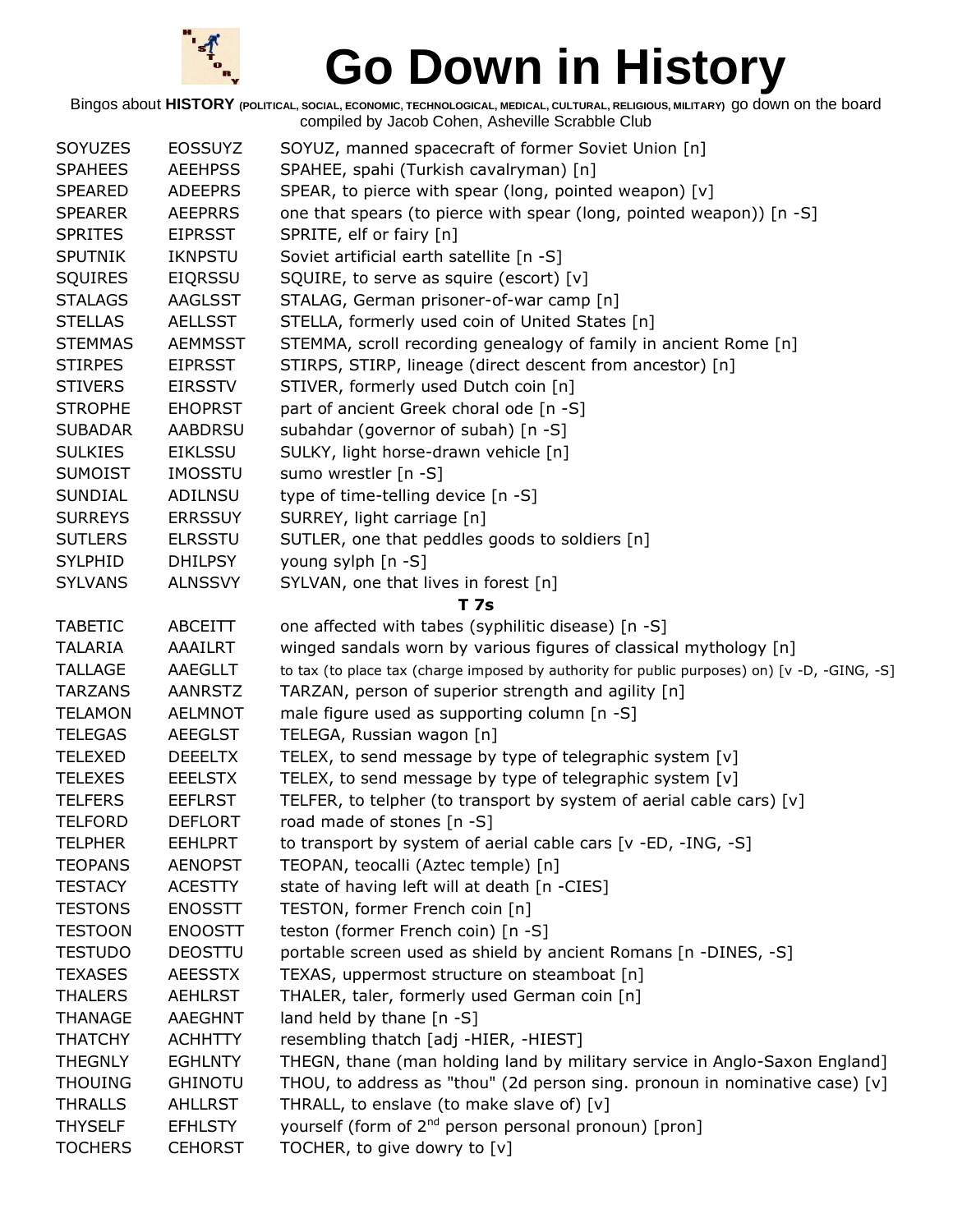

| <b>TOGATED</b> | <b>ADEGOTT</b> | wearing toga (outer garment worn in ancient Rome) [adj]                            |
|----------------|----------------|------------------------------------------------------------------------------------|
| <b>TONEARM</b> | <b>AEMNORT</b> | pivoted part of record player that holds needle [n -S]                             |
| <b>TONNEAU</b> | <b>AENNOTU</b> | rear seating compartment of automobile [n -S or -X]                                |
| <b>TOPMAST</b> | <b>AMOPSTT</b> | mast of ship $[n - S]$                                                             |
| <b>TOPONYM</b> | <b>MNOOPTY</b> | name of place $[n - S]$                                                            |
| <b>TRAPANS</b> | <b>AANPRST</b> | TRAPAN, to trephine (to operate on with surgical saw) [v]                          |
| <b>TRIBALS</b> | <b>ABILRST</b> | TRIBAL, member of aboriginal people of India [n]                                   |
| <b>TRICORN</b> | <b>CINORRT</b> | hat with brim turned up on three sides [n -S]                                      |
| <b>TRILITH</b> | <b>HIILRTT</b> | prehistoric structure of three large stones [n -S]                                 |
| <b>TRIREME</b> | <b>EEIMRRT</b> | ancient Greek or Roman warship [n -S]                                              |
| <b>TRIVIUM</b> | <b>IIMRTUV</b> | group of studies in medieval schools [n -IA or -S]                                 |
| <b>TROLLOP</b> | <b>LLOOPRT</b> | prostitute [n -S]                                                                  |
| <b>TROOPER</b> | <b>EOOPRRT</b> | cavalryman [n -S]                                                                  |
| <b>TSARDOM</b> | <b>ADMORST</b> | czardom (domain of czar) [n -S]                                                    |
| <b>TSARINA</b> | AAINRST        | czarina (wife of czar) [n -S]                                                      |
| <b>TSARISM</b> | <b>AIMRSST</b> | czarism (autocratic government) [n -S]                                             |
| <b>TSARIST</b> | <b>AIRSSTT</b> | czarist (supporter of czarism) [n -S]                                              |
| <b>TUCHUNS</b> | <b>CHNSTUU</b> | TUCHUN, Chinese military governor [n]                                              |
| <b>TWIBILL</b> | <b>BIILLTW</b> | twibil (battle-ax with two cutting edges) [n -S]                                   |
| <b>TWIBILS</b> | <b>BIILSTW</b> | TWIBIL, battle-ax with two cutting edges [n]                                       |
| <b>TYPABLE</b> | <b>ABELPTY</b> | TYPE, to write with typewriter [adj]                                               |
| <b>TYPEBAR</b> | <b>ABEPRTY</b> | part of typewriter [n -S]                                                          |
| <b>TYPESET</b> | <b>EEPSTTY</b> | to set in type [v TYPESET, -TTING, -S]                                             |
| <b>TYPHOID</b> | <b>DHIOPTY</b> | infectious disease [n -S]                                                          |
| <b>TYPHOSE</b> | <b>EHOPSTY</b> | pertaining to typhoid (infectious disease) [adj]                                   |
| <b>TYPHOUS</b> | <b>HOPSTUY</b> | TYPHUS, infectious disease [adj]                                                   |
| <b>TYPINGS</b> | <b>GINPSTY</b> | TYPING, activity of writing with typewriter [n]                                    |
| <b>TYPISTS</b> | <b>IPSSTTY</b> | TYPIST, one who types [n]                                                          |
| <b>TYRANNY</b> | <b>ANNRTYY</b> | rule of tyrant [n -NIES]                                                           |
| <b>TYRANTS</b> | <b>ANRSTTY</b> | TYRANT, absolute ruler [n]                                                         |
| <b>TZARDOM</b> | <b>ADMORTZ</b> | czardom (domain of czar) [n -S]                                                    |
| <b>TZARISM</b> | <b>AIMRSTZ</b> | czarism (autocratic government) [n -S]                                             |
| TZARIST        | AIRSTTZ        | czarist (supporter of czarism) [n -S]                                              |
|                |                | <b>U</b> 7s                                                                        |
| <b>UMBONAL</b> | ABLMNOU        | UMBO, rounded elevation at center of shield [adj]                                  |
| <b>UMBONES</b> | <b>BEMNOSU</b> | UMBO, rounded elevation at center of shield [n]                                    |
| <b>UMBONIC</b> | <b>BCIMNOU</b> | UMBO, rounded elevation at center of shield [adj]                                  |
| <b>UMIACKS</b> | <b>ACIKMSU</b> | UMIACK, umiak (open Inuit boat) [n]                                                |
| <b>UNBOSOM</b> | <b>BMNOOSU</b> | to reveal (to make known) [v -ED, -ING, -S]                                        |
| <b>UNHAIRS</b> | AHINRSU        | UNHAIR, to remove hair from [v]                                                    |
| <b>UNHANDS</b> | <b>ADHNNSU</b> | UNHAND, to remove hand from [v]                                                    |
| <b>UNHELMS</b> | <b>EHLMNSU</b> | UNHELM, to remove helmet of [v]                                                    |
| <b>UNYOKED</b> | <b>DEKNOUY</b> | UNYOKE, to free from yoke (wooden frame for joining together draft animals) [v]    |
| <b>URTEXTE</b> | <b>EERTTUX</b> | URTEXT, original text [n]                                                          |
| <b>URTEXTS</b> | <b>ERSTTUX</b> | URTEXT, original text [n]                                                          |
| <b>USURERS</b> | <b>ERRSSUU</b> | USURER, one that practices usury, lending of money at exorbitant interest rate [n] |
| <b>USURIES</b> | <b>EIRSSUU</b> | USURY, lending of money at exorbitant interest rate [n]                            |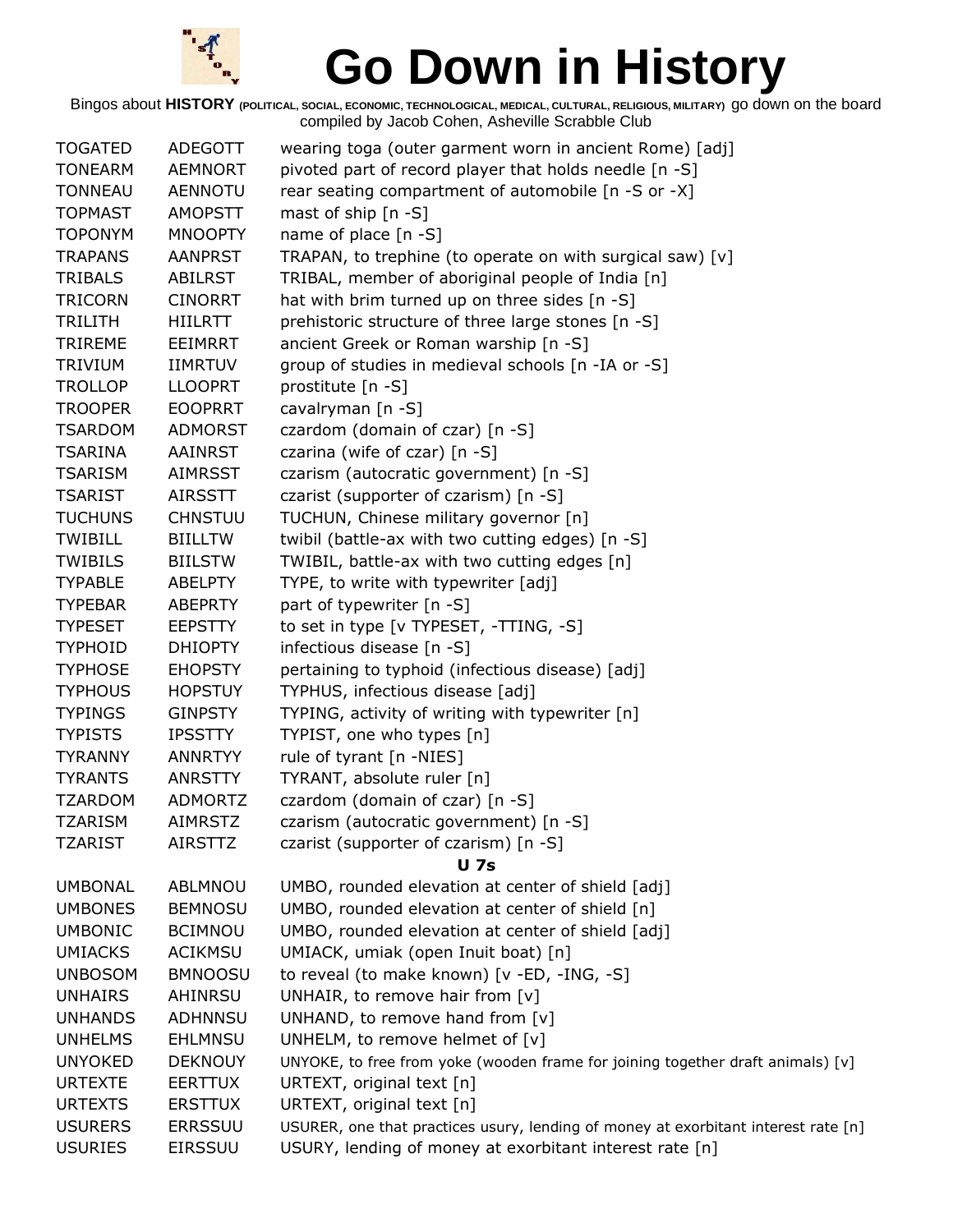

Bingos about **HISTORY (POLITICAL, SOCIAL, ECONOMIC, TECHNOLOGICAL, MEDICAL, CULTURAL, RELIGIOUS, MILITARY)** go down on the board compiled by Jacob Cohen, Asheville Scrabble Club

#### **V 7s**

| <b>VALKYRS</b> | <b>AKLRSVY</b> | VALKYR, valkyrie (maiden in Norse mythology) [n]                                          |
|----------------|----------------|-------------------------------------------------------------------------------------------|
| <b>VAMPIRE</b> | AEIMPRV        | reanimated corpse believed to feed on sleeping persons' blood [n -S]                      |
| <b>VASSALS</b> | <b>AALSSSV</b> | VASSAL, person granted use of land by feudal lord in return for homage and allegiance [n] |
| <b>VEDETTE</b> | <b>DEEETTV</b> | small boat used for scouting [n -S]                                                       |
| <b>VENTAIL</b> | <b>AEILNTV</b> | adjustable front of medieval helmet [n -S]                                                |
| <b>VESTALS</b> | <b>AELSSTV</b> | VESTAL, chaste woman [n]                                                                  |
| <b>VETERAN</b> | <b>AEENRTV</b> | former member of armed forces [n -S]                                                      |
| <b>VIDETTE</b> | <b>DEEITTV</b> | vedette (small boat used for scouting) [n -S]                                             |
| <b>VIHUELA</b> | <b>AEHILUV</b> | type of early Spanish guitar [n -S]                                                       |
| <b>VIRAGOS</b> | <b>AGIORSV</b> | VIRAGO, noisy, domineering woman [n]                                                      |
| <b>VIRELAI</b> | AEIILRV        | virelay (medieval French verse form) [n -S]                                               |
| <b>VIRELAY</b> | AEILRVY        | medieval French verse form [n -S]                                                         |
| <b>VIRGATE</b> | <b>AEGIRTV</b> | early English measure of land area [n -S]                                                 |
| <b>VOUDONS</b> | <b>DNOOSUV</b> | VOUDON, vodun (primitive religion of West Indies) [n]                                     |
| <b>VOUDOUN</b> | <b>DNOOUUV</b> | vodun (primitive religion of West Indies) [n -S]                                          |
|                |                | <b>W 7s</b>                                                                               |
| <b>WAENESS</b> | <b>AEENSSW</b> | woeness [n -ES]                                                                           |
| <b>WAESUCK</b> | <b>ACEKSUW</b> | waesucks (used to express pity) [interj]                                                  |
| <b>WAGGONS</b> | <b>AGGNOSW</b> | WAGGON, to wagon (to convey by wagon (four-wheeled, horse-drawn vehicle)) [v]             |
| WAGONED        | <b>ADEGNOW</b> | WAGON, to convey by wagon (four-wheeled, horse-drawn vehicle) [v]                         |
| <b>WAGONER</b> | <b>AEGNORW</b> | one who drives wagon [n -S]                                                               |
| <b>WAKANDA</b> | <b>AAADKNW</b> | supernatural force in Sioux beliefs [n -S]                                                |
| <b>WAMPUMS</b> | <b>AMMPSUW</b> | WAMPUM, form of currency formerly used by Native Americans [n]                            |
| WARLIKE        | AEIKLRW        | disposed to engage in war [adj]                                                           |
| <b>WARLOCK</b> | <b>ACKLORW</b> | sorcerer (one who practices sorcery) [n -S]                                               |
| WARLORD        | <b>ADLORRW</b> | military leader of warlike nation [n -S]                                                  |
| <b>WARPATH</b> | <b>AAHPRTW</b> | route taken by attacking Native Americans [n -S]                                          |
| <b>WARRIOR</b> | <b>AIORRRW</b> | one engaged or experienced in warfare [n -S]                                              |
| WARSHIP        | <b>AHIPRSW</b> | ship armed for combat [n -S]                                                              |
| WARTIME        | AEIMRTW        | time of war $[n - S]$                                                                     |
| <b>WARWORK</b> | <b>AKORRWW</b> | work done during war [n -S]                                                               |
| <b>WASHTUB</b> | <b>ABHSTUW</b> | tub using for washing clothes [n -S]                                                      |
| <b>WENCHED</b> | <b>CDEEHNW</b> | WENCH, to consort with prostitutes [v]                                                    |
| <b>WENCHER</b> | <b>CEEHNRW</b> | one that wenches (to consort with prostitutes) [n -S]                                     |
| <b>WENCHES</b> | <b>CEEHNSW</b> | WENCH, to consort with prostitutes [v]                                                    |
| WENDIGO        | <b>DEGINOW</b> | windigo (evil demon in Algonquian mythology) [n -ES, -S]                                  |
| <b>WERGELD</b> | <b>DEEGLRW</b> | price paid for taking of man's life in Anglo-Saxon law [n -S]                             |
| <b>WERGELT</b> | <b>EEGLRTW</b> | wergeld (price paid for taking of man's life in Anglo-Saxon law) [n -S]                   |
| WERGILD        | <b>DEGILRW</b> | wergeld (price paid for taking of man's life in Anglo-Saxon law) [n -S]                   |
| <b>WERWOLF</b> | <b>EFLORWW</b> | werewolf (person capable of assuming form of wolf) [n -LVES]                              |
| WHIPSAW        | <b>AHIPSWW</b> | to cut with narrow, tapering saw [v -ED, -N, -ING, -S]                                    |
| <b>WICKIUP</b> | <b>CIIKPUW</b> | Native American hut [n -S]                                                                |
| <b>WICKYUP</b> | <b>CIKPUWY</b> | wickiup (Native American hut) [n -S]                                                      |
| <b>WIGWAMS</b> | AGIMSWW        | WIGWAM, Native American dwelling [n]                                                      |
| WILDCAT        | <b>ACDILTW</b> | to search for oil in area of doubtful productivity [v -TTED, -TTING, -S                   |
| WINDIGO        | <b>DGIINOW</b> | evil demon in Algonquian mythology [n -S or -ES]                                          |